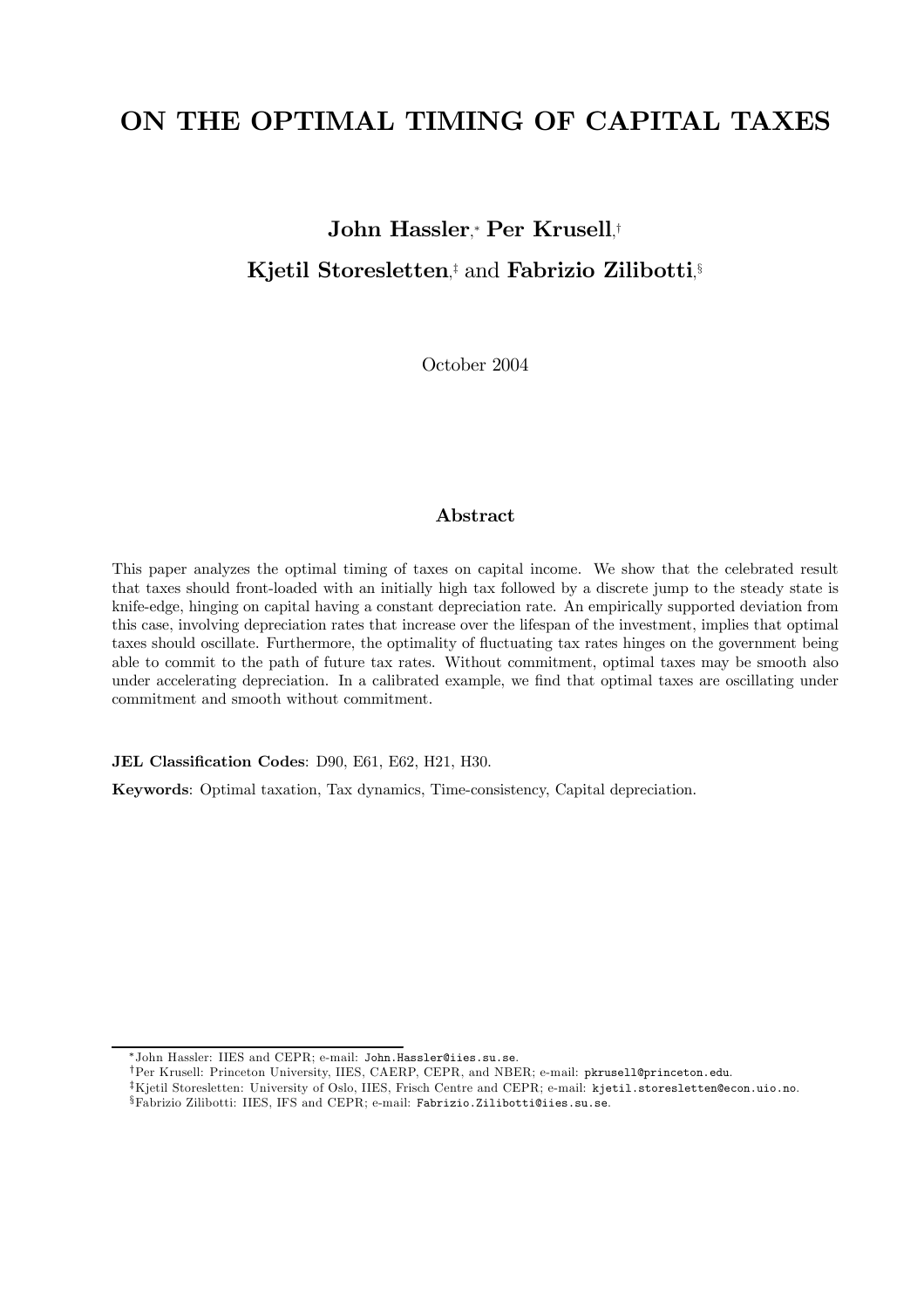# 1 Introduction

What is the optimal path of taxes for a benevolent government that needs to finance some essential public expenditures? Regarding this classical question, we make two new points in this paper. The first is that, in very natural settings, the policy maximizing consumers' welfare in a non-stochastic economy involves fluctuations in taxes and expenditures. The second point is that the size of the fluctuations depends on the extent to which the government can commit to how to set future taxes: less commitment leads to a dampening of the fluctuations. What we mean by a "natural setting" is, primarily, that installed capital loses productivity at a rate that increases as capital ages, and, in addition, that the government has limited ability to differentiate taxes across different types (vintages) of capital.

A standard principle in public finance is that taxation should be designed so as to keep distortions smooth over time. This principle applies whenever the social cost of raising tax revenue is convex, a circumstance that is met in most settings. In models where taxes only distort static decisions (e.g., to labor supply), and where the relevant elasticities are constant over time, this implies that taxes should be as close to constant as possible and that shocks to expenditures should be absorbed by time-varying debt (e.g., Barro, 1979). However, if taxes distort accumulation decisions, new issues arise. One important such issue is how much tax revenue should be raised from income arising from static decisions (say, labor income) and how much should be raised from taxing income from accumulated production factors (such as physical capital). The seminal papers by Chamley (1986) and Judd (1985) in this area show, in particular, that optimal taxation in general involves taxing both labor and capital but at very particular, time-varying rates: over time, the tax rate on the accumulated factor should go to zero. More precisely, consider a model where a benevolent "Ramsey planner" chooses how and when to finance a given stream of government expenditures (or a public good) using proportional taxes at different points in time. Under standard assumptions on preferences and technology, the optimal tax sequence then prescribes high taxes on capital income for a finite number of periods. I.e., capital taxes should be "front-loaded" and zero in the long run (see Atkeson et al., 1999).

In this paper, we consider a version of the standard neoclassical growth model. We generalize this model by allowing empirically supported deviations from geometric depreciation and convex costs of capital accumulation. To be able to fully characterize optimal tax-dynamics, we then assume preferences and technology to be linear and separable in capital and labor. When depreciation is geometric, our model reproduces the standard result that taxes on capital should be front-loaded. Suppose, for simplicity, that it takes one period for the government to implement a taxation decision, so that a decision to tax capital initial income will distort the investment in the first period. Then the result is that the planner taxes initial capital income at a very high rate so as to extract revenue from the part of the initial tax base that is inelastic (i.e., from those assets that were accumulated before the start of the planning horizon). Thereafter, the optimal tax rate "jumps down" to its steady-state level. Though standard, an interesting aspect of this result is that the distortions on asset accumulation generated by this tax sequence are far from smooth: the tax burden is borne entirely by the investments in the first period. This may seem surprising: shouldn't the planner shift some burden to future investments, so as to smooth distortions? In addition, after the first period (with high taxation), since capital depreciates geometrically, there is still inelastic capital left. Both these factors speak for a large tax rate in the second period. However, the fact that the initial investment is heavily distorted by the first-period tax, makes it very costly to distort it further by a high second-period tax rate. This speaks for lower taxes in period two, and it turns out that the opposing forces cancel exactly so that taxes go to their steady-state level immediately.5

The first main finding in our paper is that the optimality of constant taxes after the first period is a knifeedge result, hinging on the specific (albeit commonly used) assumption about the depreciation of assets in the economy: geometric depreciation. If assets depreciate at a non-constant rate over time (i.e., depreciation deviates from a geometric pattern), the planner can and will use the timing of taxation to smooth distortions. To establish the result in a transparent way, we focus on a simple deviation from geometric depreciation that we label "quasi-geometric": the depreciation rate in the first period is allowed to be different from that in subsequent periods. The presence of a distribution of capital vintages turns the timing of taxation into an

 $5$ Intuitively, if the PDV tax revenue extracted from inelastic capital were held constant, then shifting capital taxation to later dates would be detrimental: it would not reduce the burden on time-zero investments, and it would distort future investment decisions unnecessarily.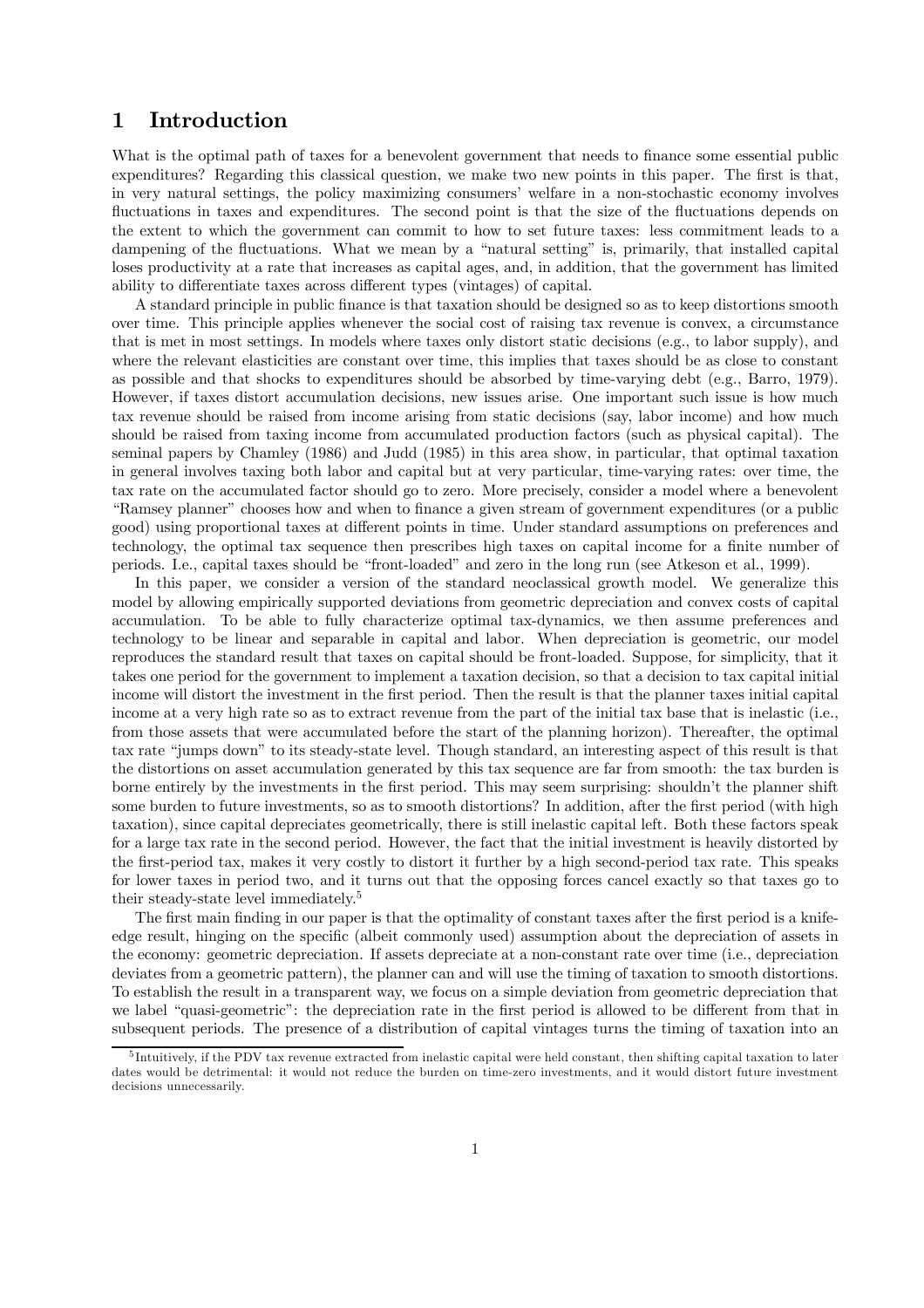additional instrument for enabling distortion smoothing.

We stress the case in which the depreciation rate increases with the age of the asset, since this seems empirically relevant for most types of capital (see below for more discussion). In this case, the Ramsey allocation implies oscillatory tax dynamics. A simple example can be used to illustrate the intuition. Suppose that the asset is accumulated in period t and is fully productive in periods  $t+1$  and  $t+2$  but not thereafter. This is a particular case of quasi-geometric depreciation, where the depreciation increases with the asset age (depreciation is zero initially, and then 100%). To attach words to the assumption in this example, we can think of agents who live for three periods and in the first period make an educational choice whose benefits remain with the worker in the two following periods, i.e., until he exits the labor market. At time  $t$ , a surprise occurs, which increases the need for the government to raise funds.<sup>6</sup> To fix ideas, let this be a surge in an external security threat (e.g., "terrorism"), causing an increase in the social value of defense. In this case, the planner wants to seize the opportunity to extract a large tax revenue from the generation who made its investment before the surge of the threat. This generation sunk its investment under the expectation of lower taxes, and this investment is, at t, an inelastic tax base. So a high tax rate is called for at t. This high tax rate can be counteracted by a lower tax rate in  $t + 1$  so that investments in period t are not too distorted. Then, since the  $t+1$  tax rate is low, the government can afford a higher  $t+2$  rate, and so on. This oscillating plan features a smoother path of distortions than full front-loading would. At the same time, it allows the planner to exploit the lower elasticity of the tax base at  $t$ . This example is simple and intuitive because the asset (human capital) is only productive for two periods. However, we show that this intuition is robust to the case where assets are infinitely lived and depreciate smoothly but at rate that increasing with its age.

Throughout the paper, we maintain the assumption that the government cannot tax assets at rates that vary with the age of the capital. If this were possible (or if the government could offset distortions by investment subsidies), the taxation problem would become trivial: the planner could expropriate pre-installed capital and attain perfect distortion smoothing on new investments. Such a conclusion follows independently of the depreciation structure. In particular, taxation in the standard Chamley-Judd framework would not feature any dynamics either. The motivation for simply ruling out vintage-specific taxation by assumption is that we believe that it is difficult in practice to distinguish when existing capital was built. For human capital, the timing of education is observable, but the timing of later investments in human capital (on and off the job), and their importance relative to educational investments, are for the most part not observed. For physical capital, though initial investment amounts might be measured by tax authorities, later adjustments in the form of maintenance and upgrades are difficult to assess. Moreover, a feature of many forms of investments is that they have a consumption component. This is obvious for the case of education, but it is arguably the case also for many other investment activities. Thus, with substantial investment subsidies, the difficulty for fiscal authorities of sorting out the consumption component from true productive investments arguably make such subsidies quite imperfect tools. Formally, one could therefore defend the assumption that vintage-specific taxation is not allowed with a framework based on explicit information asymmetries between firms and the fiscal authorities. In order to make the analysis as focused as possible, we simply rule out vintage dependence. A more realistic framework would allow some vintage specificity and possibly derive the extent of such specificity from a microeconomic structure based on information asymmetries.

Having established that tax oscillations are a property of the Ramsey solution, we consider the effect of commitment on tax dynamics. Time-inconsistency is a standard feature of the optimal capital taxation literature which is also present in our model: the tax rate at a point in time t influences investment decisions prior to period  $t$ , and these effects should be taken into account when a plan for the time  $t$  tax rate is made; when period t arrives, however, these investment decisions are already made, thus causing the government to revise its tax plan, if it can. While the Ramsey planner in ideal model worlds are often assumed to have the ability to commit to a tax sequence, real-world institutions do not automatically have the power to commit. In particular, democratic rules naturally limit the government's ability to commit to future policy choices: commitment, were it possible to arrange, would be a way of disenfranchising future voters. But more generally it is not at all clear how commitment to policy could be implemented in practice, a point

 $6$ The assumption in this example—that the change is a "surprise"—is made for simplicity. It can be thought of as allowing the planner to make a commitment but then re-optimize after a zero-probability shock realization. We show in section 6 that the argument is robust to assuming that the shock is the realization of a stochastic process of which agents know the probability distribution, and the government commits, ex ante, to a state-contingent plan.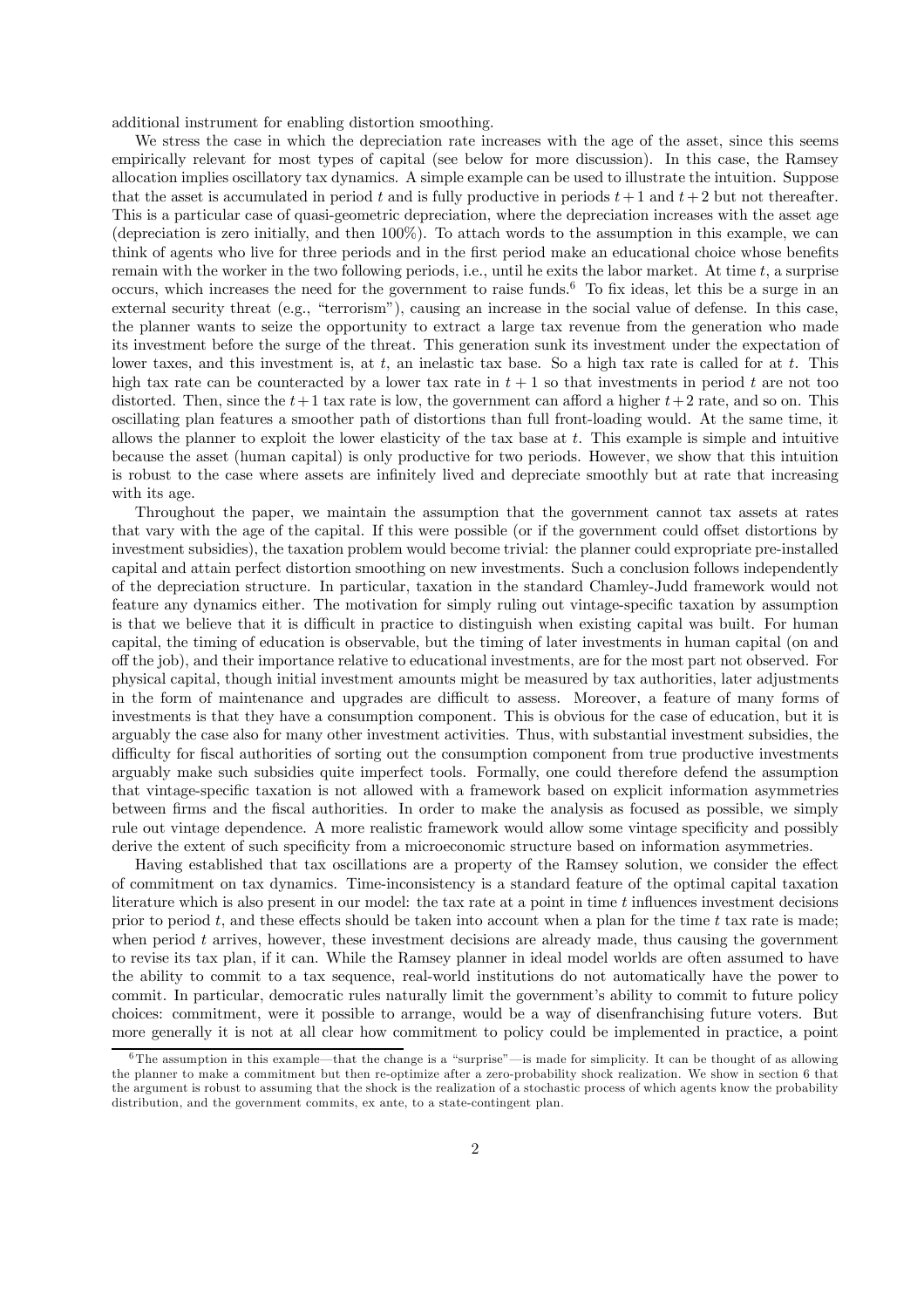first made by Kydland and Prescott (1977). A number of "mechanisms" for solving commitment problems have been proposed in the literature. Some appeal to reputation equilibria, along the lines of Abreu, Pearce, and Stacchetti (1990) and Chari and Kehoe (1990); we rule out reputation mechanisms by focusing on finite-horizon equilibria and their limits–formally, we look at Markov-perfect equilibria.7 Others, such as Rogoff (1985), appeal to specific institutional structures involving delegation; we do not allow committing to delegation here. Finally, Lucas and Stokey (1983) point to sophisticated government portfolio design as a way of overcoming some forms of commitment problems; such instruments are not available in our setup. In our view, it is therefore important to explore what optimal taxation would look like if it took into account the restrictions implicit in not being able to commit.

We show that the lack of commitment implies a natural tendency for taxes not to fluctuate or, at least, to fluctuate less. When there is no commitment, the government's trade-off between costs and benefits changes. As a general principle for both the case with and that without commitment, the excess value of government funds times the marginal revenue of taxes at period  $t$  is set equal to the marginal distortionary cost of taxes in period t. Under commitment, the marginal distortionary cost depends on a weighted sum of the wedges between first-best and actual investments levels prior to t, where the weights are determined by the depreciation structure. In contrast, if, due to a lack of commitment, the government sets the tax for t no earlier than in period  $t - 1$ , the marginal cost of taxes in period t depends only on the investment wedge in period  $t - 1$ , since all previous investments are then sunk. Specifically, when capital is productive for two periods, the marginal distortionary cost of a tax in period  $t > 1$  depends on the sum of investment wedges in periods  $t-1$  and  $t-2$ . This sum should be proportional to the marginal revenue of the tax in period t, leaving open for the individual investment wedges to fluctuate. Under no commitment, the optimal solution instead requires each investment wedge to be proportional to the marginal revenue of the tax. This allows some movements in tax rates because of the initial sunk capital stock, but the fluctuations are minor.

Our main argument rests on the notion that depreciation rates are increasing in age, as opposed to constant. Clearly, some extent of accelerating depreciation seems justified just based on the plausible idea that there is a finite upper bound on the lifetime of any asset. More importantly, however, there is systematic empirical support for our assumption. A number of studies suggest that the productive capacities of many assets do not fall at a constant rate but, rather, decrease with age, which is the case we emphasize here. A seminal study by Coen (1975) estimates capacity depreciation for equipment and structures in 21 industries and finds a predominant pattern of depreciation increasing with age. In many cases, capital depreciation is found to be of the "one-hoss-shay" variety, i.e., capital maintains its full capacity until when it is scrapped. Similar results are obtained by Penson et al. (1977 and 1981) using engineering data to estimate capacity depreciation for farm tractors. Pakes and Griliches (1982) find that the productive value of investments is actually increasing over the first three years and remains constant for the following four to five years. This could be explained by learning-by-doing: capital is not used at its full potential until some time from its installation. In contrast, a number of studies based on cross-sectional studies of second-hand asset prices, most notably Hulten and Wykoff (1981), conclude that geometric decay is a good approximation for economic depreciation, and show that in some cases depreciation rates are actually higher for young than for old capital. In our view, however, the methodology used by Hulten and Wykoff to estimate depreciation is unlikely to capture the right notion of loss of productive capacity for our analysis. The price of second-hand capital is a poor proxy for the internal productive capacity of installed capital (which is the relevant notion for our analysis), and it is affected by private information and adverse-selection issues, as well as capital specificity (see, e.g., Ramey and Shapiro, 1998) and learning-by-doing. In addition, some recent studies using this methodology in fact find different results; e.g., Oliner (1996) finds that economic depreciation for machine tools is significantly increasing with age.<sup>8</sup> The evidence that depreciation rates increase with age is particularly sharp in the case of IT technologies. Geske, Ramey, and Shapiro (2003) find that a large

 $^7$  For a recent study of a class of reputation equilibria, see Fernandez-Villaverde and Tsyvinski (2004).

<sup>8</sup>This study is based on data on non-numerically controlled machines collected from a survey off dealers belonging to the Machinery Dealers National Association. The price-age profile is estimated by taking a weighted average of the observed price of a machine and the unobserved zero price, with the weights reflecting the probability of remaining in service at a given age. Allowing depreciation rates to change over time, as in Hulten and Wycoff (1981), Oliner (1996) finds that the yearly depreciation rate is 2.9% after ten year, 6.1% after 20 years, 11.1% after 30 years and 18.1% after 40 years. Imposing geometric depreciation would yield yearly depreciation rate equal to 9.5%, but the hypothesis that the depreciation rate is constant is strongly rejected in the data.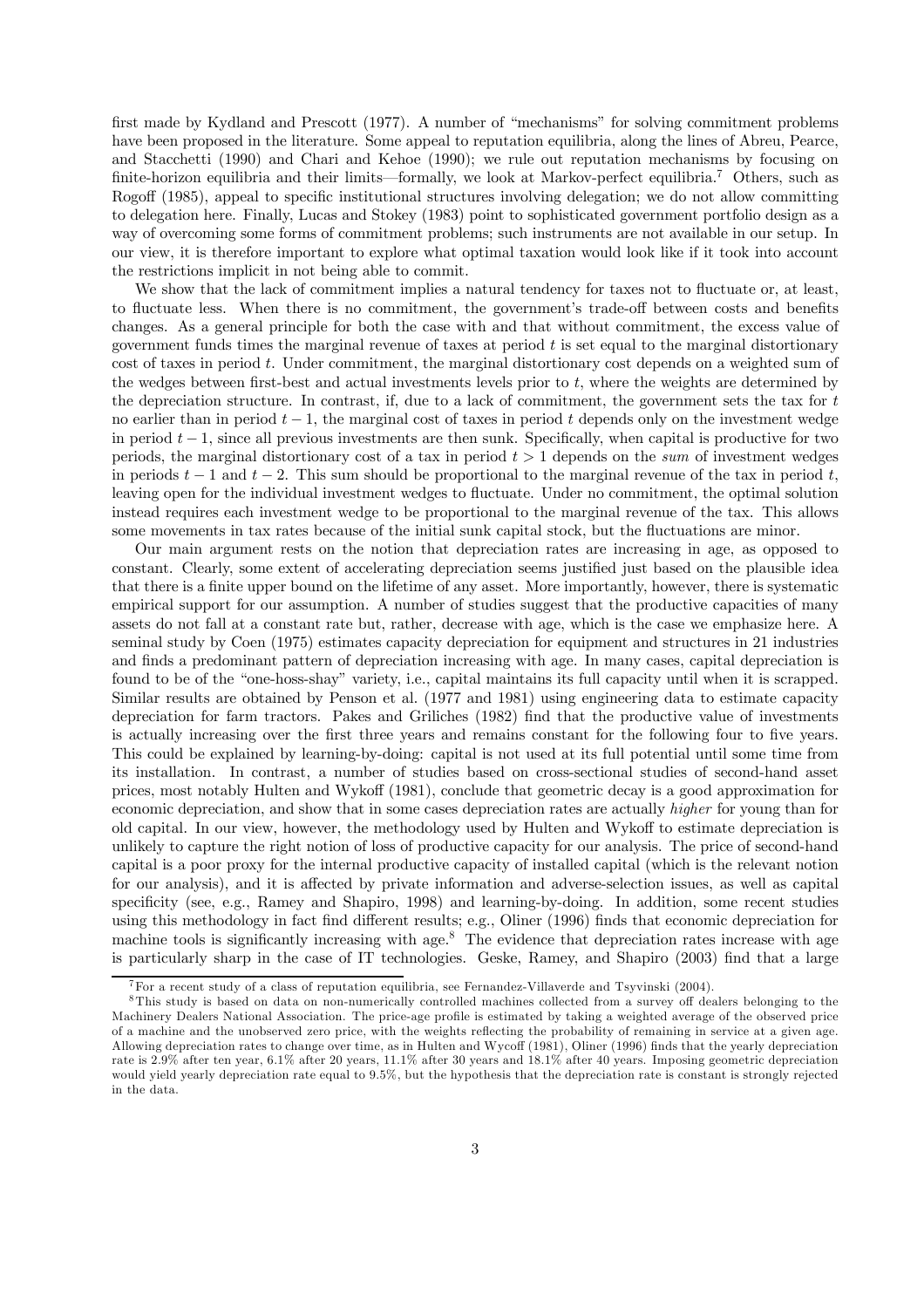part of the loss of value of computers is due to technological obsolescence, while there is very little effect of loss of productive capacity due to age. In a recent study on the age-price profile of personal computers, Dunn et al. (2004) estimate the depreciation rates of personal computers to be close to zero in the first year, and then to increase to  $17\%, 25\%,$  and  $30\%,$  respectively, in the three subsequent years.<sup>9</sup> Whelan (2002) estimates a structural model where computer maintenance is costly and scrapping endogenous and finds even more compelling results: before scrapping, the productivity decay is insignificant, as in the "one-hoss shay" pattern, for most computer equipment, with the exception of printers for which geometric decay is not rejected. In summary, the assumption that depreciation rates increase with age seems to be in accordance with the bulk of the empirical evidence.

We are not aware of systematic studies on the depreciation of human capital. However, it seems clear that to the extent to which human capital accumulation is important, our case is significantly strengthened: acquired knowledge and skills embodied in live, working people is hard to think of as geometrically decaying, since they effectively vanish as the worker exits the labor market.

Our analysis relates to Barro's (1979) result that tax smoothing is optimal. Barro looked at debt- versus tax-finance of a given stream of expenditures. Our model differs from Barro's in one main respect: in Barro, the distortionary effects of taxation have a static (e.g., labor supply) rather than a dynamic nature. Our result that fluctuations in taxation can be optimal emphasizes an unexplored aspect of the general principle that the smoothing should occur for distortions, not for taxes. In particular, in our model, the distortions to an agent's effort choice can be summarized by the present value of extra taxes incurred by the effort choice: whether to become educated (a higher-earning career, presumably) or not depends on what one thinks will happen with the taxes over the entire course of one's working life. So a fluctuating tax rate on income is not bad per se and, as we show, is desirable in order to implement a higher taxation of already installed (more inelastic) sources of income. Another difference between our setup and Barro's is that in our model, the structure of optimal taxation depends on whether or not there is commitment, whereas in Barro's setup, because the effort decision is static and because interest rates are exogenous, the commitment outcome is time-consistent.<sup>10</sup>

Our paper has implications for political economy. In a related paper (Hassler et al., 2004), we build on the insights here to show that the time-consistent Ramsey solution can be given politico-economic microfoundations: if agents vote over redistribution (or, like in part of this paper, on public good provision) with altruism towards future generations, and the political mechanism is represented by a probabilistic voting model a la Lindbeck and Weibull (1987), then the time-consistent Ramsey solution is indeed a political equilibrium. If we attach a politico-economic interpretation to the time-consistent solution of the model in this paper, we can state that, to the extent cycles are present, they are not "politically driven", but rather counteracted by politics.

Our paper is also related to the recent study of public expenditure choice in Klein, Krusell, and Ríos-Rull (2003). Their model is a neoclassical growth setup where the government has no access to debt and has no commitment; like in this paper, they focus on Markov-perfect equilibria. The focus there is on (i) deriving and interpreting first-order conditions for the government and (ii) numerical methods and a quantitative evaluation. The present paper is different not mainly because it derives closed-form solutions but because it emphasizes conditions under which non-monotonic dynamics arise (and which are plausible). The neoclassical framework in Klein et al.'s work uses only physical capital, with geometric depreciation, thus ruling out the possibility of oscillations in the solution with commitment.

In Section 2, we describe the setup from the perspective of standard Ramsey problems where the issue is that of how and when to finance an exogenous stream of government expenditures when the government can borrow and lend. Then in Sections 2.5 and 3 we describe and analyze a problem which is formally equivalent to the former one under the specific assumption of our model: that of choosing public expenditures subject to a balanced budget. We compare the commitment and no-commitment solutions in Section 4. In Section 5 we then interpret our findings on the basis of the idea of "distortion smoothing". The issue of whether

<sup>9</sup>Our calculation is based on Table 7a in their paper. These figures do not include what the authors refer to as the "revaluation effect", i.e., the fact that technical progress makes better computers available, causing a fall over time of the constant-quality price of a PC. Since we are interested in the productivity of the asset, this effect should not be included. Including revaluation continues to give an increasing depreciation rate, although the differences are less pronounced.

 $10$ A closely related setup to Barro's, namely, that in Lucas and Stokey (1983) features time inconsistency since it features endogenous interest rates.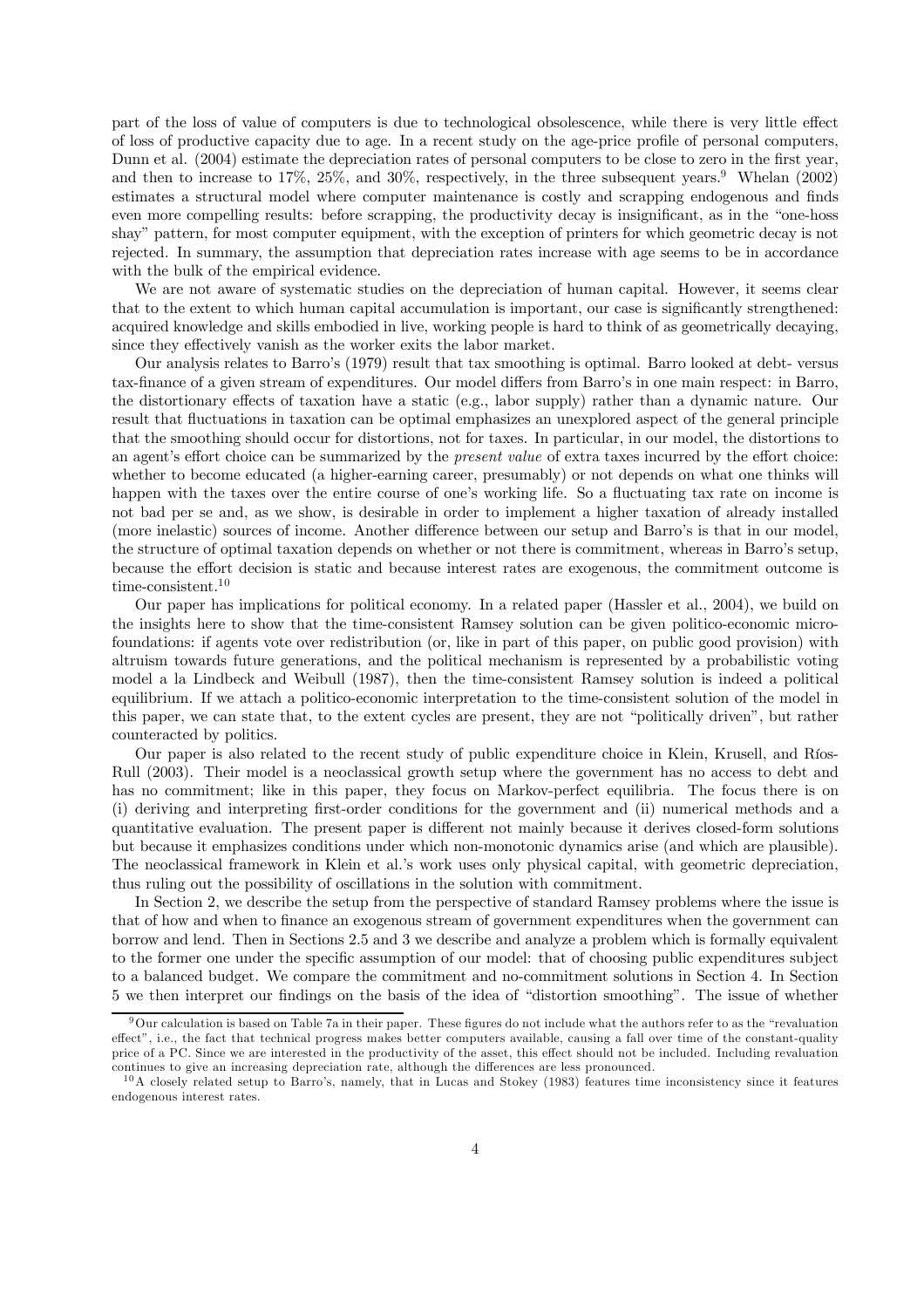the fluctuations in our examples are all memories of the initial period is then dealt with in Section 6 in a very simple extension of the basic setup to uncertainty in the second period. There we show that, if government debt is not state-contingent, "new" fluctuations occur as a result of the shock whereas if it is state-contingent, no new fluctuations occur: those that are present are indeed a memory of the initial period. Section 7 concludes.

# 2 The model

In order to relate our results to the literature on optimal taxation (see, e.g., Chamley (1986), Judd (1985), or Atkeson, Chari, and Kehoe (1999)), we initially describe a very standard setup. We then both specialize and generalize this setup. The generalizations are the focus of our analysis; the key generalization involves a nonconstant depreciation rate. We also consider "adjustment costs" to capital formation, but this specification is made mainly for reasons of tractability. The specializations are made only in order to make the analysis as tractable as possible. First, we consider linear utility in private consumption–in order to avoid issues of government manipulation of the interest rates in pursuing optimal taxation.11 Second, our formulation is made in terms of an abstract capital good, which could be either physical or human capital; however, we do not model static labor supply (we assume that production is linear in capital). The reason for this is that our main focus is on the timing of taxes on accumulable factors, and the presence of a tax on purely statically provided input has no direct impact on this analysis.

An additional motivation for our modelling choices is that, under our assumptions, the model is observationally equivalent to one where the government chooses public expenditures over time. More precisely, the typical problem of choosing taxes under an exogenous stream of public expenditures and an intertemporal government budget without restrictions on borrowing is identical to one where public expenditures are endogenous and the government's budget must balance in every period. The analysis in the subsequent sections is conducted under this latter interpretation, since this makes it easier to extend the analysis to the case when the government cannot commit to future policy, as we discuss further in the end of this section and in section 4.

In the following, we present our model, beginning with the standard formulation, which we then generalize and specialize as discussed above.

#### 2.1 Choosing how to finance an exogenous expenditure stream

Time is discrete and infinite, and there is an infinitely lived household endowed with standard time-additive preferences:

$$
\sum_{t=0}^{\infty} \beta^t u\left(c_t, 1-n_t\right).
$$

Production is of the standard, neoclassical variety:

$$
c_t + i_t = F(k_t, n_t), \qquad (1)
$$

where  $F$  has constant returns to scale. The stock of capital accumulates according to

$$
k_{t+1} = i_t + (1 - \delta)k_t.
$$
 (2)

In a decentralized environment where the consumer accumulates capital and rents capital and labor services to firms and where income is taxed at proportional rates, the budget constraint reads

$$
c_t + k_{t+1} + b_{t+1} = (1 - \delta)k_t + r_t k_t (1 - \tau_{kt}) + b_t R_t + w_t n_t (1 - \tau_{nt}),
$$

with obvious notation;  $b_{t+1}$  represents lending to the government in period t and  $R_t$  denotes the gross interest rate, which has to satisfy

$$
R_t = 1 - \delta + r_t(1 - \tau_{kt})
$$
\n<sup>(3)</sup>

 $11$  See Lucas and Stokey (1983) and Krusell, Martin, and Ríos-Rull (2004).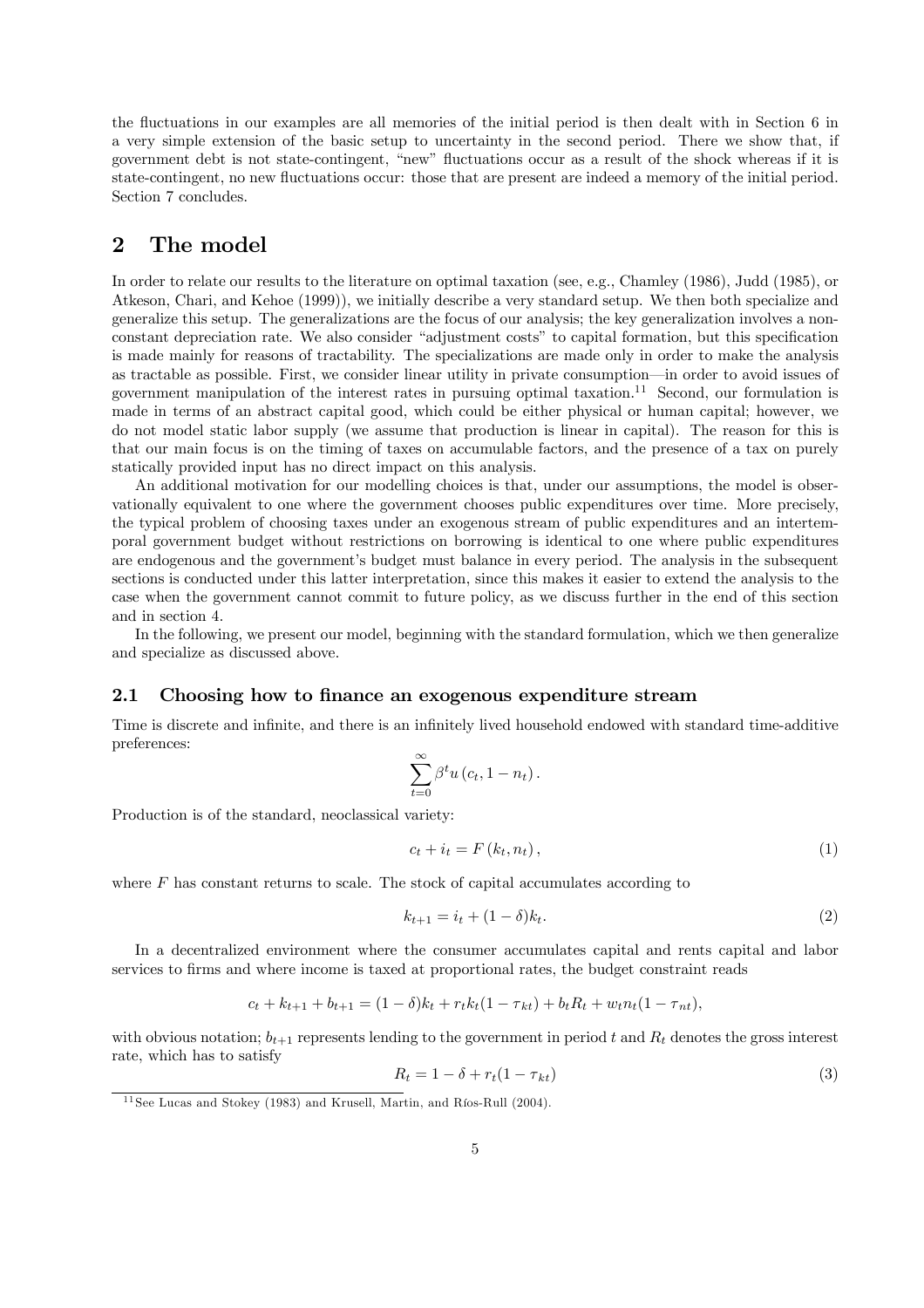in equilibrium since there are no arbitrage opportunities then.

Firms maximize profits taking input prices as given, yielding standard marginal-product-pricing formulae:

$$
w_t = F_2(k_t, n_t) \text{ and } r_t = F_1(k_t, n_t). \tag{4}
$$

The government has to finance a given sequence  $\{g_t\}_{t=0}^{\infty}$  of government expenditures. Its period budget constraint reads

$$
g_t + b_{t+1} = R_t b_t + \tau_{kt} r_t k_t + \tau_{nt} w_t n_t
$$

or, with a no-Ponzi-game restriction imposed,

$$
b_0 + \sum_{t=0}^{\infty} \frac{1}{R_0 R_1 \cdots R_t} (g_t - \tau_{kt} r_t k_t - \tau_{nt} w_t n_t) = 0.
$$
 (5)

The Ramsey problem, where a planner chooses tax sequences in order to maximize representative-agent utility subject to its budget constraint and subject to the restriction that the allocation be a competitive equilibrium allocation, can be stated as follows.

$$
\max \sum_{t=0}^{\infty} \beta^t u(c_t, 1 - n_t) \text{ subject to (1), (2), (3), (4), (5)},
$$
  
\n
$$
u_{l,t} = u_{c,t} \cdot w_t (1 - \tau_{nt}),
$$
  
\n
$$
u_{c,t} = \beta u_{c,t+1} \cdot (r_t (1 - \tau_{kt}) + 1 - \delta),
$$
  
\n(6)

and an assumption that  $\tau_{k0}$  is bounded above by some low enough number that the taxation problem is still nontrivial. This is an entirely standard problem whose solution has been discussed extensively in the literature; it implies, among other things, that taxes on capital income converge to zero over time. With more specific assumptions on utility–constant relative risk aversion–it also is easy to see that these taxes reach zero in finite time: monotone, quick convergence. We will make a partial statement of these results in the next subsection. We will now successively generalize and specialize this setup.

#### 2.2 Generalizing the setup

The key new element we consider is variable depreciation of capital. For clarity, we will make a marginal generalization to the standard setup; later we will discuss some substantive applications. Suppose that a unit of investment at time t leads to one unit of productive capital in period  $t + 1$ ,  $1 - \rho \delta$  units in period  $t + 2$ , and  $(1 - \rho \delta)(1 - \delta)^k$  units in period  $t + 2 + k$ ; we label this depreciation structure quasi-geometric.<sup>12</sup> Obviously,  $\rho = 1$  refers to the standard, geometric depreciation case, whereas  $\rho < (>)$ 1 captures lower (higher) initial depreciation than in the geometric case. Figure 1 represents a case of "accelerating" depreciation ( $\rho \in (0,1)$ ), showing the fraction of investments made in period  $t - 1$  that survives at  $t, t + 1, ...,$  etc..

Because of the non-geometric depreciation structure, it is now necessary to distinguish two kinds of capital at time t: "old" capital, for which we use the notation  $k_t^o$ , which was built at  $t - 2$  or earlier, and "new" capital,  $k_t^n$ , which was built at  $t-1$ , and which therefore equals  $i_{t-1}$ . The difference between these kinds of capital is not in their productivities—the total input of capital into production at  $t$ , which we still call  $k_t$ , equals  $k_t^o + k_t^n$ —but in their depreciation rates from t to  $t+1$ . Thus, our assumptions are summarized by the following laws of motion for the two types of capital:

$$
k_{t+1}^{o} = (1 - \delta)k_t^{o} + (1 - \rho \delta)k_t^{n},
$$
  
\n
$$
k_{t+1}^{n} = i_t.
$$

<sup>&</sup>lt;sup>12</sup>One could alternatively assume that investments at t become productive already at t, a specification that was adopted in an earlier version of this paper. No result changes in this alternative setup. We choose the current specification for consistency with the standard capital taxation literature.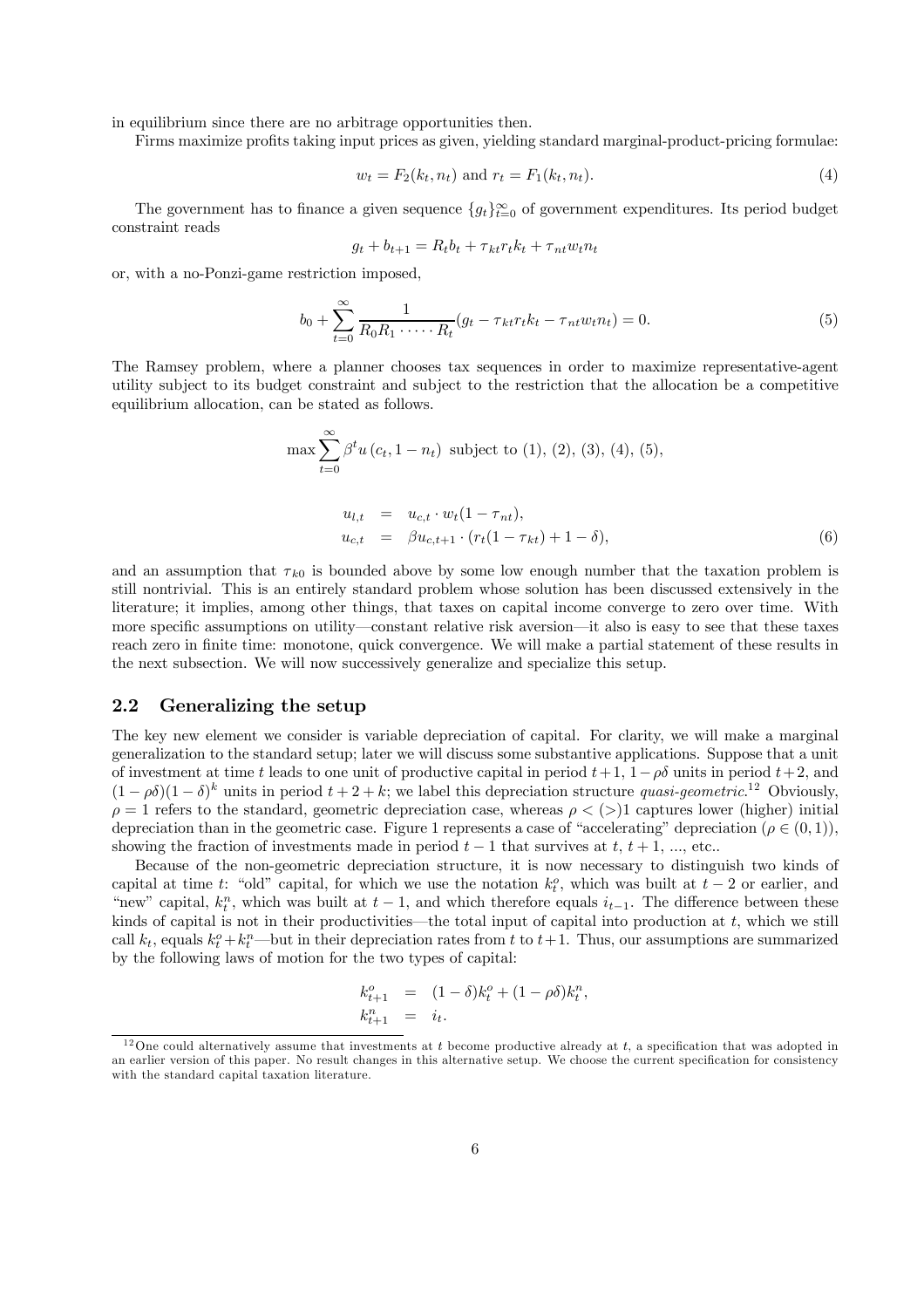

Figure 1: Remaining stock ("productivity") of capital installed in period t-1 with quasi-geometric "accelerating" depreciation ( $\rho \in (0, 1)$ ).

Put in terms of standard notation—capital in use,  $k_t = k_t^o + k_t^n$ —these equations can be rewritten as a version of the standard capital accumulation equation:

$$
k_{t+1} = i_t + (1 - \delta)k_t + \delta(1 - \rho)i_{t-1}.
$$
\n(7)

In this formulation, total capital in use next period equals (i) the investment made this period plus (ii) total capital in use this period depreciated at rate  $\delta$ , with (iii) an adjustment upward by  $\delta(1-\rho)i_{t-1}$  due to the fact that not all capital in use today actually depreciates at a constant rate  $\delta$ : part of it,  $i_{t-1}$ , depreciates at the lower rate  $\rho \delta$ <sup>13</sup> Notice, in particular, that when  $\rho = 1$  equation (7) reduces to the standard case of geometric depreciation. Much of the analysis below will be conducted in terms of old capital,  $k^o$ , since it is a natural state variable, whereas  $k_t$  is not.

A one-hoss-shay depreciation structure—where investment at t stays intact until  $t+2$  but then depreciates fully—is a particular case of the quasi-geometric setup: set  $\delta = 1$  and  $\rho = 0$  (in terms of figure 1, the segment between t and  $t+1$  is perfectly flat, and, then, the curve falls vertically to zero).<sup>14</sup> We will stress this special case, because it has an alternative, and important, interpretation: that of human capital. An investment in human capital has the basic feature that (at least a large part of) what is learned disappears when the person dies/leaves the labor force.<sup>15</sup> So when  $\delta = 1$  and  $\rho = 0$  our model can be interpreted as one of overlapping generations of agents, each of whom invests in human capital and then works for two periods. Labor productivity is proportional to the amount invested and given this amount, labor supply is inelastic. One can also consider more general values for  $\rho$ :  $\rho > 0$  corresponds to a downward-sloping age-earnings profile (the worker's knowledge depreciates with age) and  $\rho < 0$  corresponds to an upward-sloping one (workers learn without cost in the first period of working life). Our assumptions on utility are then interpreted from the perspective of perfect altruism across generations: the representative agent is a "dynasty planner" who internalizes the effects of current choices on all future generations. The version of our model with a human capital interpretation is useful in several ways. It depicts a form of capital for which perpetual, constant depreciation is an especially unnatural assumption. Moreover, it allows us to highlight the intuition behind

<sup>&</sup>lt;sup>13</sup>With  $k_t - i_{t-1}$  depreciating at rate  $\delta$  and  $i_{t-1}$  at rate  $\rho\delta$ , the new total capital in use becomes  $i_t + (k_t - i_{t-1})(1 - \delta) + i_{t-1}(1 - \rho\delta)$ , which delivers the right-hand side of equation (7).

<sup>&</sup>lt;sup>14</sup>A one-hoss-shay structure where capital lasts for  $n > 2$  periods of life can be described as well, but not as a special case of the present setup. The quasi-geometric setup, however, can be generalized to allow for  $n$  distinct, initial depreciation rates followed by a final rate  $\delta$  that applies for the rest of time.

<sup>&</sup>lt;sup>15</sup>Of course, there can be transmission of human capital across workers or within families, in which case one can think of human capital as potentially living forever even though workers do not. Nevertheless, it seems plausible that a significant part of human capital is lost when a person departs.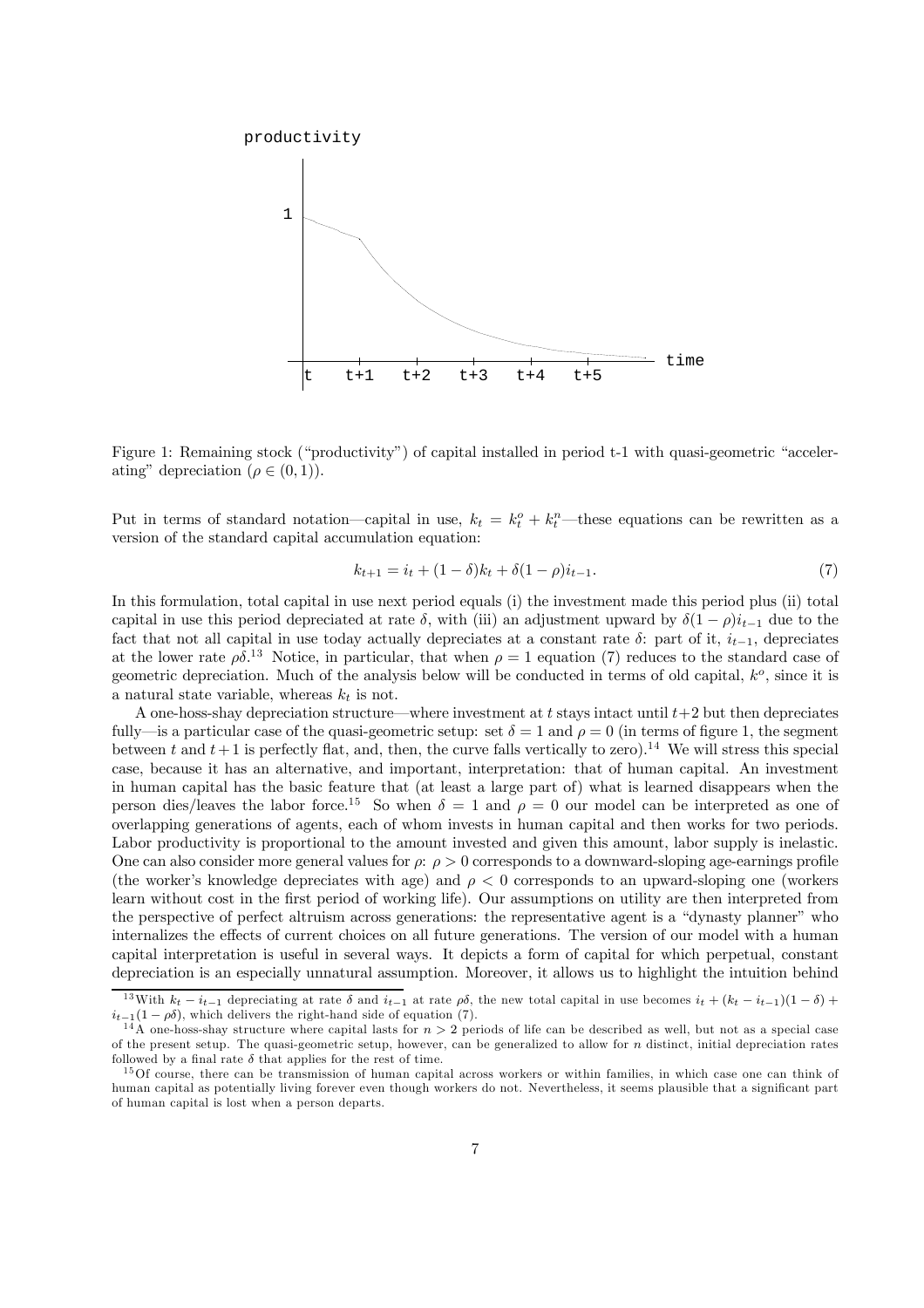the main result. Finally, it is a case of independent interest, particularly for political-economy applications where there is conflict of interest between generations: the assumption of perfect altruism is straightforward to relax (see Hassler et al., 2004).

Our second generalization is to consider a form of "adjustment cost": we assume that consumption and investment are not perfect substitutes. In particular, we assume that the resource requirement in terms of consumption goods of producing  $i_t$  units of investment goods at time t is  $G(i_t)$ . So the resource constraint is now

$$
c_t + G(i_t) = F(k_t, n_t), \tag{8}
$$

where  $G$  is increasing and convex. The reason for this assumption is mainly technical, and we we will return to it later. We assume, in our decentralization, that the adjustment cost is borne on the level of the consumer accumulating the capital. Moreover, we maintain the assumption that consumption and investment cannot be taxed at separate rates. This can be justified by informational constraints: only income is verifiable and can be taxed at the rate  $\tau_t$ .

It is useful for what follows to state a preliminary set of results as a background. They pertain to the case with standard geometric depreciation but with no adjustment costs.

**Proposition 1** Assume that  $\rho = 1$  and that  $G(i)$  is linear. Then if the Ramsey problem above has a solution where the tax rates converge to a limit, it has to have  $\tau_{kt} \to 0$ . Moreover, in the special case where  $u(c,n) = \frac{c^{1-\sigma}-1}{1-\sigma} + v(n)$ , the Ramsey solution has  $\tau_{kt} = 0$  for all  $t \geq 2$ .

The proof can be found in Atkeson, Chari, and Kehoe (1999). The idea that taxes on capital converge to zero is well known and goes back to Chamley (1986) and Judd (1985). That taxes reach steady state in finite time is a less-discussed feature, and it sets a useful benchmark for the analysis in Section 3.1 below. In particular, we show there that the transitional dynamics are richer and qualitatively different when capital depreciates at a non-geometric rate  $(\rho \neq 1)$ .

Next, we state a result concerning the effect of adjustment costs on long-run taxation.

**Proposition 2** Assume that  $\rho = 1$  and that  $G(i)$  is strictly convex. Then the Ramsey problem above with equation (1) replaced by equation (8) does not have a solution in which  $\tau_{kt} \to 0$ .

Even though the long-run properties of capital taxation are not the main focus of our analysis, this result is useful. The Ramsey allocation in our model features positive taxation in the long-run, and Proposition 2 simply clarifies that this is due to the presence of adjustment costs. The proof of Proposition 2 is straightforward and is available upon request. Its closest relative in the literature is Correia (1996), who shows that the presence of non-taxed factor leads to nonzero limit taxation of capital income. Correia's main insight is that untaxed input factors provide one channel through which capital taxation can be used beneficially, even in the long run. In the framework we study here, the production of investment goods is not, unlike in the standard neoclassical model, just a linear function of output. We model the choice of investment as a household choice–say, through "home production"–and there are therefore untaxed "profits" in this operation. These profits are the equivalent of the untaxed factor income in Correia's analysis.

### 2.3 Specializing the setup

We make two key simplifying assumptions. First, we assume that utility is linear in private consumption:  $u(c, n)$  is quasi-linear. This is helpful because it pins down the interest rate. The interest rate would otherwise be subject to government "manipulation", as in Lucas and Stokey's 1983 paper: it is in the government's interest to influence it so as to make the distortions associated with servicing government debt as small as possible. Moreover, a recent paper (Krusell, Martin, and Ríos-Rull, 2004) has shown that interest-rate manipulation in the case of no commitment, a case we have particular interest in studying in this paper (see Section 4), is substantially more complex than in the commitment case. Thus, linear utility of private consumption simplifies our analysis considerably and allows a sharper focus.

Second, we assume that the production function is linear in capital, with labor being completely unproductive: we assume "AK" production. In particular, we shall assume that production at t is simply  $k_t$ : it equals total (old plus new) capital. Thus, the issue here is now purely one of when capital income should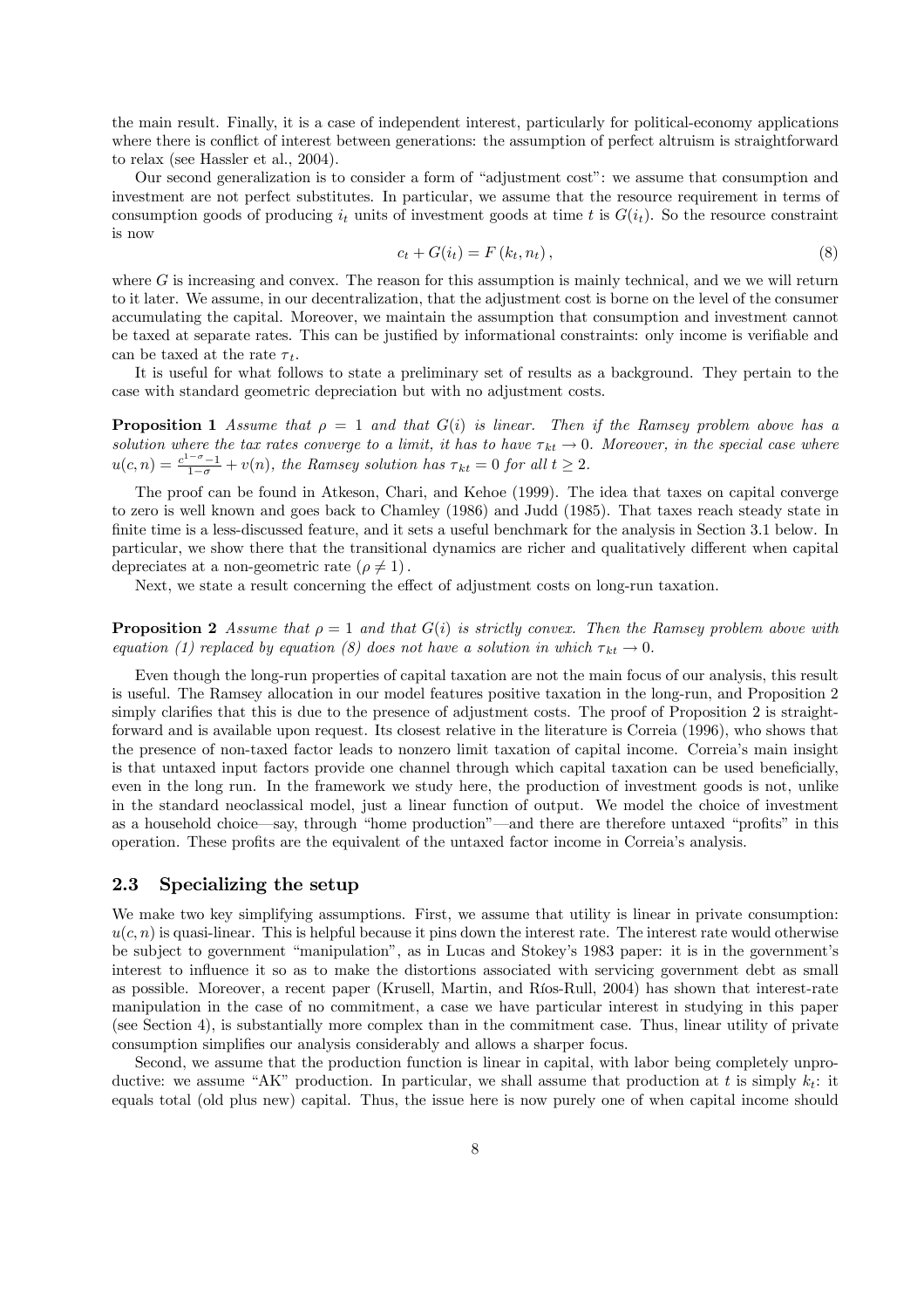be taxed; there is no choice between taxing capital and taxing labor. The incorporation of labor into the analysis would be possible, but it would not deliver additional insights into the main issue studied here.

We can now clarify the role of the adjustment costs in our economy. Given the lack of curvature in utility and technology, the equilibrium allocation would have bang-bang properties. Convex adjustment costs prevent this unattractive feature. Incidentally, the strict convexity of G rules out long-run growth in spite of the AK technology (for this reason we can assume with no loss of generality that  $A = 1$ ). We also make a specific assumption on G, which makes closed-form solutions possible, namely that  $G(i) = i^2$ . It is, of course, possible to relax this assumption and provide a characterization of the dynamics around a steady state which is qualitatively identical to the global solution we obtain. However, the solution of the case where there is no commitment is substantially less mathematically demanding in the case when G is quadratic than in the general case; see Klein, Krusell, and Ríos-Rull (2003).

### 2.4 The Ramsey problem

Using the simplifying notation  $\tau_{kt} = \tau_t$ , we arrive at the main object of analysis in this paper: the Ramsey problem. It corresponds to the following maximization problem:

$$
\max_{\{\tau_t, i_t, k_{t+1}^{\alpha}\}_{t=0}^{\infty}} \sum_{t=0}^{\infty} \beta^t(k_t^o + i_{t-1} - g_t - i_t^2)
$$

subject to the government's budget,

$$
b_0 + \sum_{t=0}^{\infty} \beta^t (g_t - \tau_t (k_t^o + i_{t-1})) = 0,
$$

the law of motion of (old) capital under quasi-geometric depreciation,

$$
k_{t+1}^{o} = (1 - \delta) k_t^{o} + (1 - \delta \rho) i_{t-1},
$$
\n(9)

where  $k_0^o$  and  $i_{-1}$  are predetermined, and to

$$
2i_t = \beta \left(1 - \tau_{t+1} + \beta \delta (1 - \rho)(1 - \tau_{t+2}) + 2(1 - \delta)i_{t+1}\right),\tag{10}
$$

which is the first-order condition for the consumer's optimal investment choice, namely the analogue of the Euler equation (6) with adjustment costs and  $G'(i)=2i$ . In addition, taxes are bounded between zero and one. In Section 3 we characterize the solution of this problem. Section 4 looks at the situation where there is no commitment. In this case, the outcomes cannot be characterized using control theory alone: the problem must be viewed as a game between successive dynastic planners each solving a control-theory problem.

### 2.5 The public-goods interpretation of the Ramsey problem

We will now present an alternative interpretation of the Ramsey problem—the public-goods interpretation which is useful in ways that will be explained momentarily. To see how the alternative interpretation is arrived at, note that the Ramsey problem can be analyzed with standard Lagrange multiplier methods. Thus, define  $\Psi$  as the Lagrangian multiplier associated with the government budget constraint. Given this multiplier, the Lagrange method then implies that the Ramsey problem can be expressed as follows:

$$
\max_{\{\tau_t, i_t, k_{t+1}^o\}_{t=0}^\infty} \sum_{t=0}^\infty \beta^t ((\tau_t (\Psi - 1) + 1)(k_t^o + i_{t-1}) - i_t^2), \tag{11}
$$

subject, as before, to (9) and (10). This formulation is arrived at by stating the problem in the usual way and rearranging terms; there is a remainder,  $-\Psi(b_0 + \sum_{t=0}^{\infty} \beta^t g_t)$ , which contains no choice variables, so it can be ignored when choosing taxes and investments. The solution to the problem in (11) depends on  $\Psi$ ; the value of  $\Psi$ , in turn, is determined by minimizing the objective in (11), less  $-\Psi(b_0 + \sum_{t=0}^{\infty} \beta^t g_t)$ : it represents the shadow value of the government's budget constraint. The shadow value of this constraint depends on the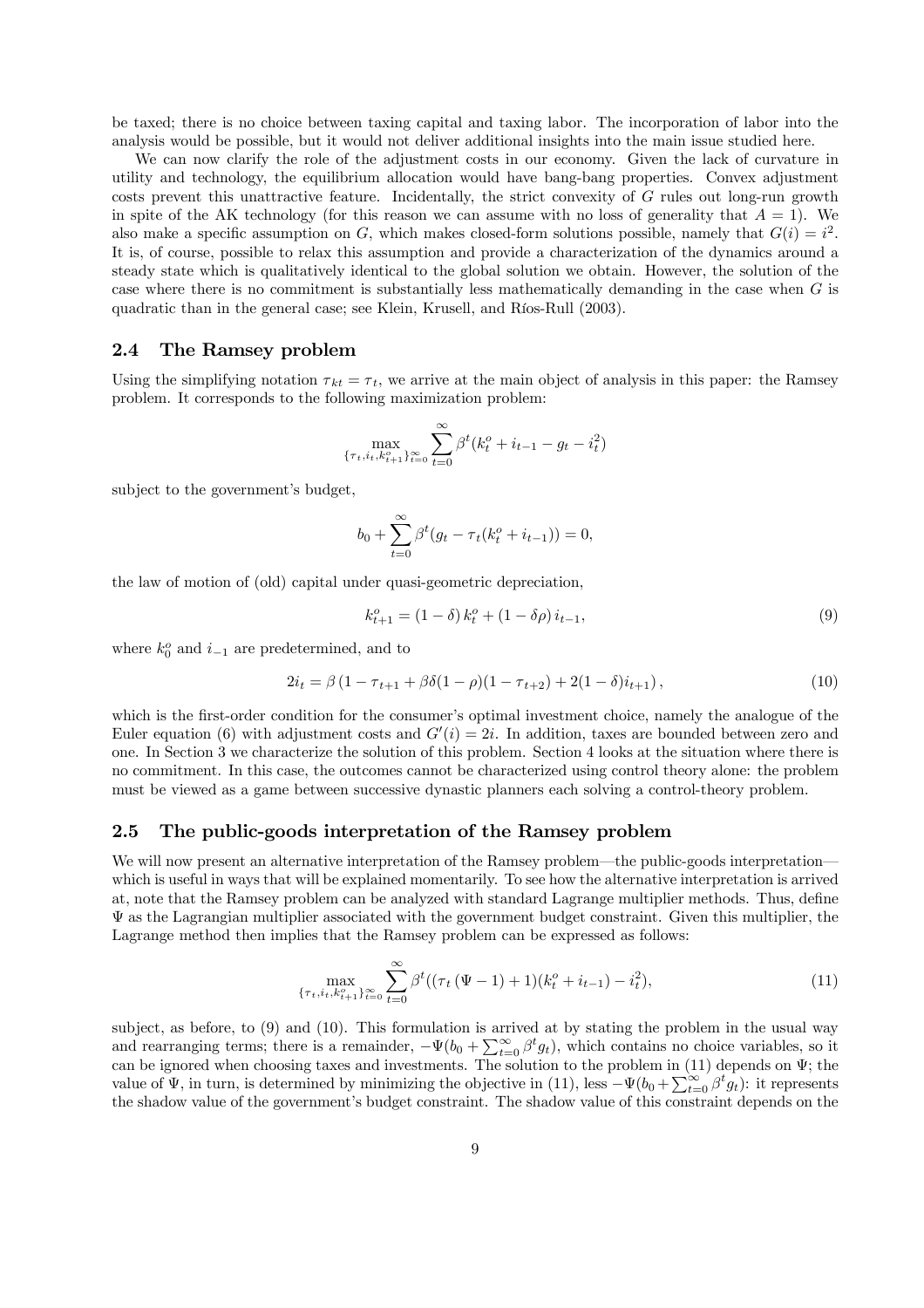present value of government expenditures, initial debt, and installed capital at time zero, which determine the government's needs to raise funds and the elasticities of the tax bases in this problem.

The public-goods interpretation follows from observing (11). Suppose, in particular, that the government's expenditure sequence is not exogenous but subject to choice. Suppose, in addition, that private consumers derive utility from the public good: the period utility flow is  $u(c, g) = c + Ag$ , with  $A > 1$ .<sup>16</sup> Absent uncertainty, access to capital markets is, under this interpretation (in particular, since the marginal utility of the public good is constant), a redundant policy instrument for the planner: the same utility and allocation is attained irrespective of whether the government can or cannot save and issue debt. It therefore entails no loss of generality to assume that public good provision is subject to a balanced-budget condition:  $g_t = \tau_t (k_t^o + i_{t-1})$ . All other assumptions are unchanged. After substituting the government budget constraint in the objective function, the Ramsey problem can now be stated as follows:

$$
\max_{\{\tau_t, i_t, k_{t+1}^o\}_{t=0}^\infty} \sum_{t=0}^\infty \beta^t \left( (\tau_t(A-1) + 1)(k_t^o + i_{t-1}) - i_t^2 \right),\tag{12}
$$

subject, as before, to (9) and (10). Clearly, the tax and investment sequences generated by this problem is the same as in the case of exogenous government expenditure, (11), as long as  $\Psi = A$ . Since, as explained above,  $\Psi$  is determined by exogenous factors, the two models are isomorphic. One can interpret A as either the marginal utility agents derive from the public good or as the shadow value of government funds when an intertemporal budget constraint has to be satisfied.

In the rest of the analysis, we stress the public-goods interpretation; this means that we have to ask the reader to keep in mind that our main result–that the Ramsey tax sequence features oscillations when  $\rho \in (0,1)$ —also applies to the standard optimal-taxation problem with exogenous government expenditures. We view the public-goods formulation as being of independent interest–the choice of when to consume public goods is one which has been studied in the literature–and close relatives of this formulation are useful models of political economy.<sup>17</sup> In the political-economy settings, which involve more elaborate population structures (e.g., overlapping generations, lucky and unlucky workers, etc.), the expenditure can take the form of transfers between groups or public goods.<sup>18</sup> In addition, the balanced-budget assumption is useful for our study of how the results in the main proposition are changed if the government does not have access to commitment; in political-economy settings, especially, the role of debt raises separate issues that we wish to abstract from here.

From the public-goods perspective, two issues are worth noting. First, we assume linearity also in the utility of public goods. The key, however, is that the marginal utility of public goods is higher than that of private goods. With access to lump-sum taxes, thus, good policy would be represented by consuming only public goods, whereas in a more general case there would be a non-degenerate mix of public and private goods in the unrestricted optimum (characterized by  $u_c = u_q$ ). With distortions, there will be a nontrivial trade-off between the marginal benefits of public goods and the marginal costs of raising the funds to finance these goods. Linearity simplifies the analysis and is important for establishing equivalence between this framework and that in the previous section. Second, the flow utility from consuming public goods is stationary: A does not depend on time. This will mean that the choice between  $g_t$  and  $g_{t+1}$  is not an interesting one: there will be indifference, just like there is for private consumption. It will also mean that the second new assumption that we introduce here, namely the balanced-budget assumption for the government, is not binding. Thus, the focus here is on the timing of when to finance the public good as opposed to on the timing of when to consume it.

 $16$  For our two-period-life overlapping-generations interpretation, the public good can be thought of as consumed simultaneously by all living agents, providing each living individual with a marginal utility equal to  $A/3$ , thus delivering a total marginal utility to the dynasty of A.

 $^{17}$  See, e.g., Klein, Krusell, and Ríos-Rull (2003), which studies the optimal provision of public expenditures in the long run, with special emphasis on the role of commitment.

<sup>&</sup>lt;sup>18</sup> For examples based on models related to the present one, see Hassler, Rodriguez-Mora, Storesletten, and Zilibotti (2003). Hassler, Storesletten, and Zilibotti (2003a and 2003b), and Hassler, Krusell, Storesletten, and Zilibotti (2004).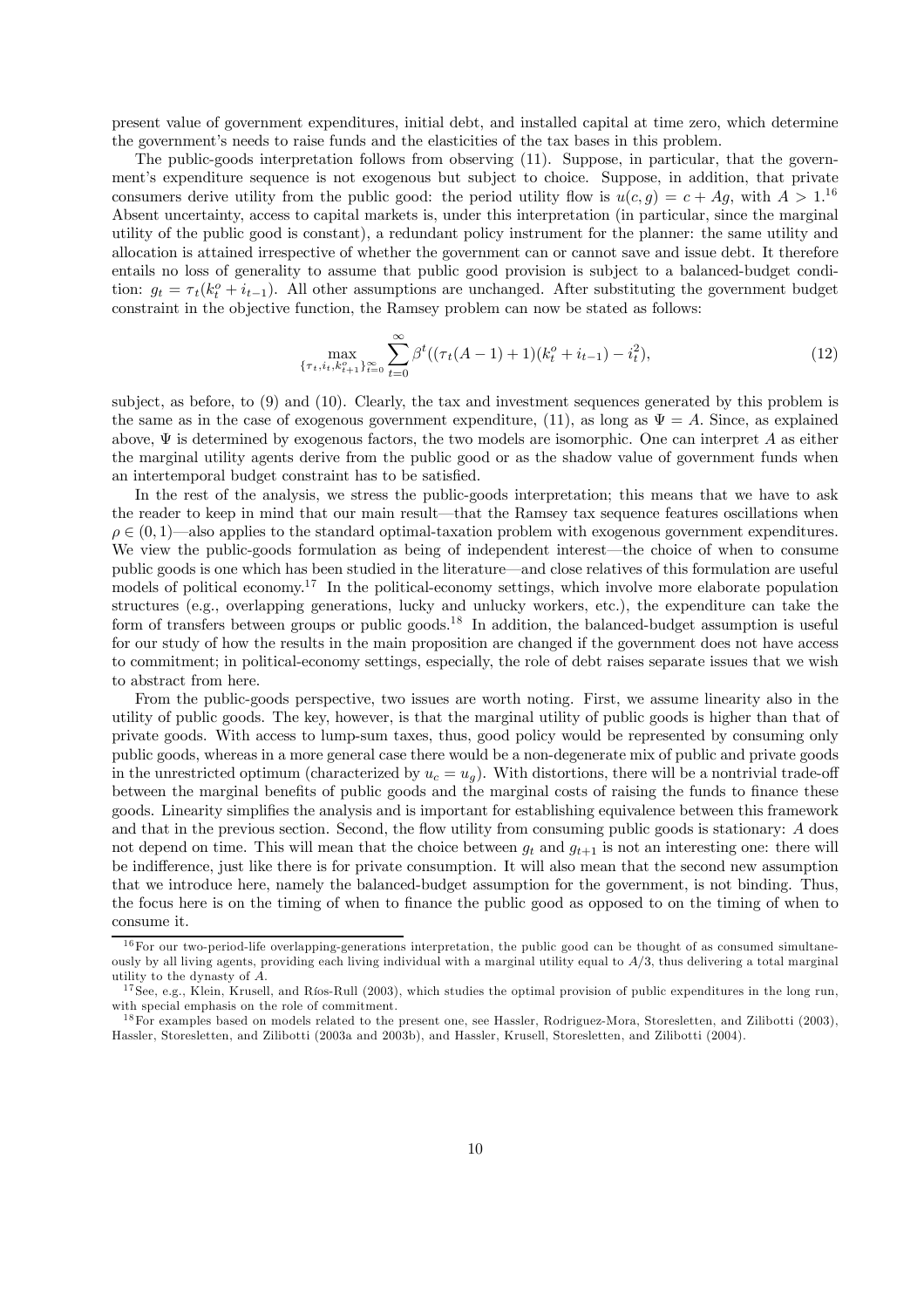# 3 Analysis

The Ramsey problem described above admits an analytical solution. To see how, it is convenient to express the constraints of the Ramsey problem differently. First, note that

$$
k_{t+1}^o = k_1^o \left(1 - \delta\right)^t + \left(1 - \rho \delta\right) \sum_{s=0}^{t-1} \left(1 - \delta\right)^{t-1-s} i_s.
$$
 (13)

Second, solving forward the Euler condition for investment, (10), assuming that the investment sequence does not blow up (i.e.,  $\lim_{t\to\infty} \beta^t i_{t+1} = 0$ ), one arrives at

$$
i_t = i(T_t) = \frac{1}{2} (\kappa - T_t) \tag{14}
$$

for  $t \geq 0$ , where

$$
T_{t} \equiv \beta \tau_{t+1} + (1 - \rho \delta) \sum_{s=2}^{\infty} \beta^{s} (1 - \delta)^{s-2} \tau_{t+s},
$$
\n(15)

denotes the effective discounted sum of taxes (that we label the "total tax") in period t, and

$$
\kappa \equiv \beta + (1 - \rho \delta) \sum_{s=2}^{\infty} \beta^s (1 - \delta)^{s-2} = \beta \frac{1 + \beta \delta (1 - \rho)}{1 - \beta (1 - \delta)}
$$

is the effective duration of new investment. Thus, the distortions on investment in period t can be captured entirely by the total tax  $T_t$ . This is a very useful simplification of our setup: present and future tax rates entering  $T_t$  are perfect substitutes for investment decisions. Another useful feature implicit in the investment demand equation  $(14)$  is that the investment in vintage t does not interact with investment in other vintages. This feature is due to utility being linear in consumption.

The following Lemma is a useful step towards characterizing the Ramsey problem (the proof is simple algebra and is, therefore, omitted).

**Lemma 3** The Ramsey problem  $(12)$  subject to  $(9)$  and  $(10)$  is equivalent to the following program:

$$
\max_{\{\tau_t\}_{t=0}^{\infty}} (A-1) \left( \tau_0 \left( k_0^o + i_{-1} \right) + \hat{T}_0 k_1^o \right) + \sum_{t=0}^{\infty} \beta^t y \left( T_t \right), \tag{16}
$$

where

$$
\hat{T}_0 \equiv \beta \sum_{t=0}^{\infty} \beta^t (1 - \delta)^t \tau_{t+1}, \tag{17}
$$

$$
y(T_t) \equiv A\kappa i (T_t) - i (T_t)^2 (2A - 1), \qquad (18)
$$

and  $T_t$  and  $i(T_t)$  are defined as in (15) and (14).

The new functions  $y(T_t)$  and  $\hat{T}_0$  will be particularly useful in the analysis below. The function  $y(T_t)$  is the present value of the contribution to the planner's utility of the investment vintage installed at t. Each vintage contributes to the planner's utility via private consumption,  $i_t$  ( $\kappa - T_t$ ), the provision of financing to the public good,  $AT_t i_t$ , and the investment cost,  $-i_t^2$ . Furthermore,  $\hat{T}_0$  is the effective discounted sum of taxes levied on capital installed before the beginning of the planning horizon, and thus inelastic. With analogy to previous definitions, we label it the "total tax on inelastic capital". Taxes entering  $\hat{T}_0$  are discounted at the rate  $\beta(1-\delta)$ , reflecting the interest rate and the rate of depreciation of the pre-installed capital stock.

The objective function (16) is then the sum of the present discounted value (PDV) of the contribution to the planner's utility of all investments from time zero onwards,  $\sum_{t=0}^{\infty} \beta^t y(T_t)$ , and the PDV of the tax revenue from pre-installed capital (the expression ignores constant terms representing the PDV of output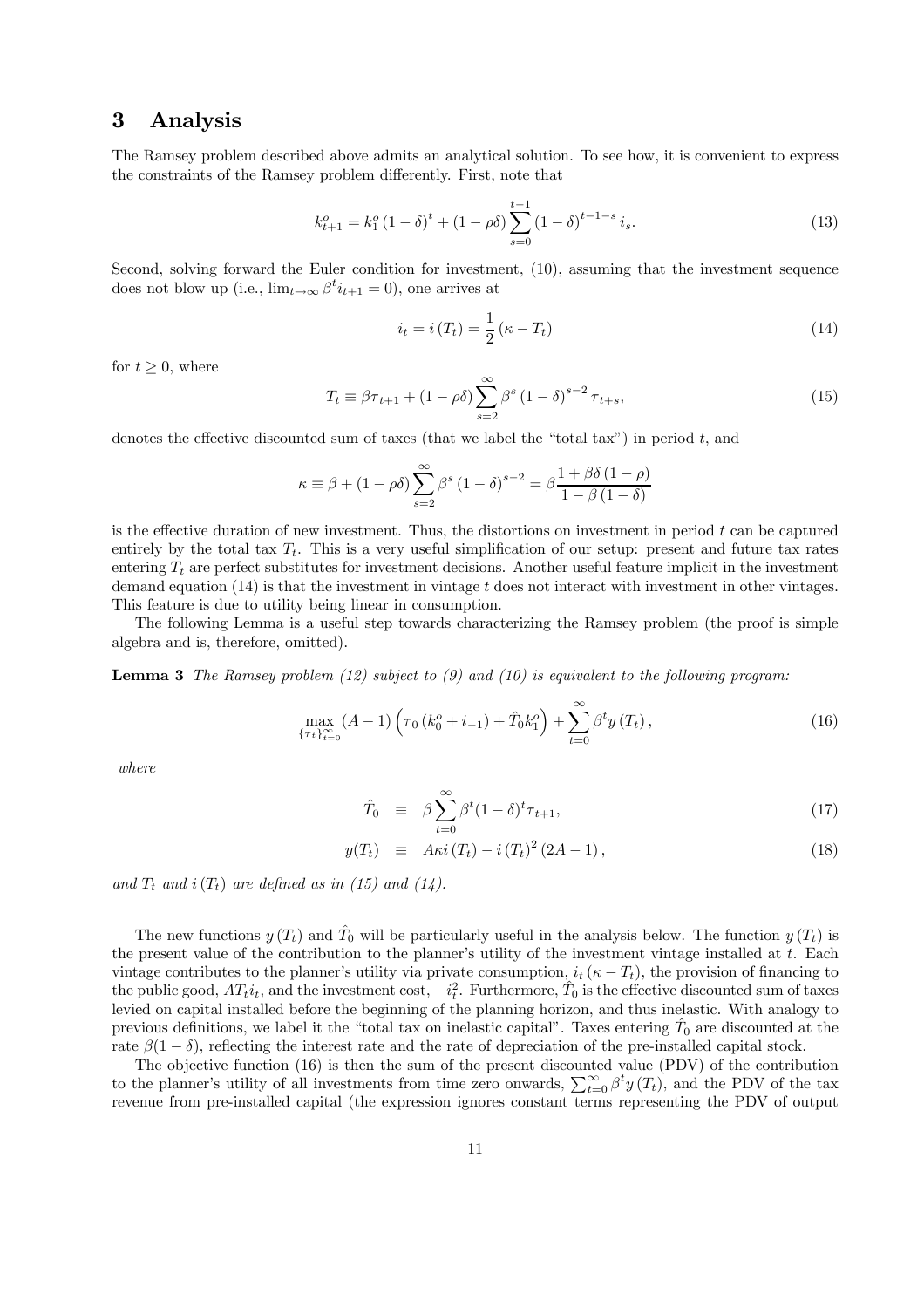from pre-installed capital). Inspecting the latter term, one sees that the tax  $\tau_0$  is entirely lump sum: it enters additively with respect to other tax rates and it multiplies a predetermined term,  $k_0^o + i_{-1}$ . Therefore, if  $\tau_0$  were a choice variable, it would always be set at its maximum feasible level, with no effect on any other choice. Hence, without loss of generality, we can actually assume that the tax rate at time zero is exogenous. In particular, following Klein and Ríos-Rull (2003) we set  $\tau_0 = 0$  as if there were a one-period implementation lag.19 Ignoring irrelevant constants and predetermined variables, the Ramsey problem simplifies to:

$$
\max_{\{\hat{T}_0, T_t\}_{t=0}^{\infty}} (A-1)\hat{T}_0 k_1^o + \sum_{t=0}^{\infty} \beta^t y(T_t).
$$
\n(19)

Here, we have defined the choice variables of the problem to be the  $T_t$ 's and  $\hat{T}_0$  rather the tax sequence  $\{\tau_t\}_{t=1}^{\infty}$ . This can be regarded as a primal formulation, where the planner chooses an allocation directly, subject to the constraint that it is a competitive equilibrium (recall that  $i_t = (\kappa - T_t)/2$  and, hence, choosing the  $T_t$ s is equivalent to choosing investments). In addition, it has to be verified that there a one-to-one mapping between sequences of individual tax rates and sequences of present-value taxes all satisfying (15) and (17). Because we require tax rates to be bounded between zero and one, the present-value taxes are bounded as well, since  $\beta(1-\delta) < 1$ . Given a choice of present-value taxes,  $\{T_t\}_{t=0}^{\infty}$  one can then back out a unique sequence of tax rates  $\{\tau_t\}_{t=1}^{\infty}$  which satisfies the boundedness condition.<sup>20</sup> Recall, finally, that  $k_1^o$  is a key predetermined variable; its size will influence the dynamics of taxes.

## 3.1 The case of geometric depreciation

We first look at the case of geometric depreciation, i.e.,  $\rho = 1$ . The key feature to note is that in this case all the present-value tax expressions are geometric (as opposed to quasi-geometric) sums of future tax rates. In particular,  $\hat{T}_0 = T_0$ : the total tax on inelastic capital is identical to the total tax on investment in period zero, which is distortionary. Thus, rewriting equation (19), the Ramsey planner faces the following problem:

$$
\max_{\{T_t\}_{t=1}^{\infty}} (A-1) T_0 k_1^o + \sum_{t=0}^{\infty} \beta^t y(T_t).
$$

The solution to this Ramsey problem is simple and striking: the problem is separable in the  $T_t$ 's so these variables can be chosen independently—one by one. Moreover, the choice problem for  $T_t$  looks identical for all t except for  $t = 0$ . This observation, together with the fact that each such problems is, by definition, strictly concave (since y is strictly concave), immediately implies that the total taxes will be constant—say,  $T_t = T^*$  from  $t = 1$  and onwards. That is, we reach a steady state after one period. It is given by

$$
y'(T^*)=0
$$

Backing out tax rates, this implies that tax rates are also constant after one period:  $\tau_t = \tau^*$  from  $t = 2$  and onwards.

In period zero, the choice problem is different: here the choice of  $T_0$ , which distorts  $i_0$ , also raises revenue and generates surplus from the taxation of the inelastic capital,  $k_1^o$ . Thus, the optimal  $T_0$ , which we label  $T_0^*$ , will satisfy

$$
(A-1)k_1^o + y'(T_0^*) = 0,
$$

and thus it will exceed  $T^*$ . In turn, this implies that  $\tau_1 > \tau^*$ . The extent of the initial tax hike depends on  $k_1^o$ :  $\tau_1$  turns out to be linearly increasing in this variable. However,  $k_1^o$  has no effect on any variable after period one.

 $19$  While the assumption of a one-period implementation lag is immaterial in the case of commitment, it becomes important in the case when the government has no commitment technology. In such case, it rules out a trivial solution where the government in every period would set the current tax to its maximum.

<sup>&</sup>lt;sup>20</sup>Forward iterating on equation (15) leads to  $T_{t+1} = \beta^{-1}(1-\delta)^{-1}(T_t - \beta \tau_{t+1})$ . This difference equation can be solved for a unique feasible sequence of tax rates. See the details of the proof of Proposition 4 in the appendix for a formal argument.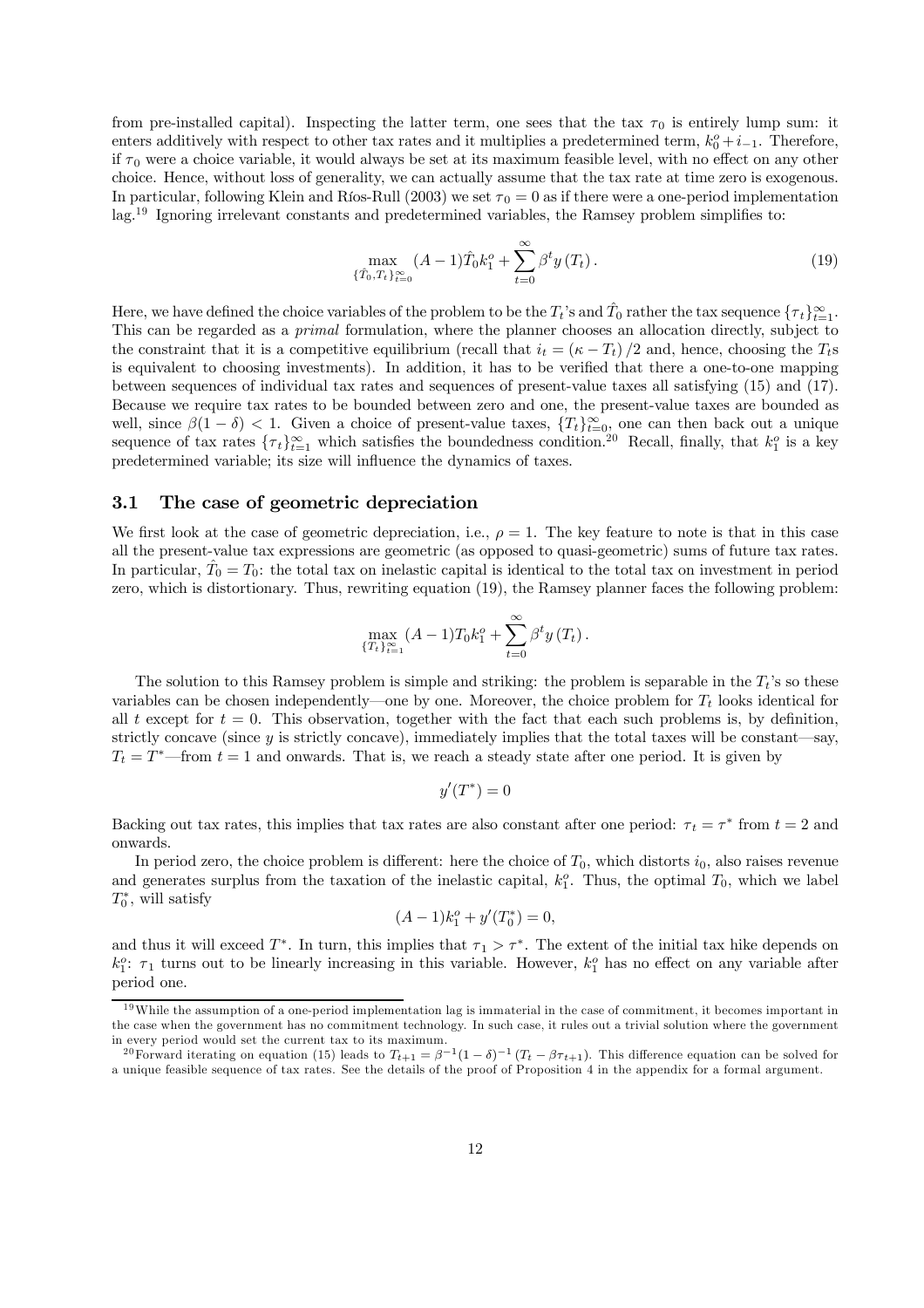### 3.2 Quasi-geometric depreciation

In the general case with quasi-geometric depreciation,  $\hat{T}_0$  is no longer equal to  $T_0$ : as indicated above, and as we will explain in more detail below, because the inelastic capital,  $k_1^o$ , depreciates at a different rate from new investments, the timing of taxes can be used to exploit these differences. Formally, one can use equations (15) and (17) to obtain, after repeated substitutions (proof in the appendix):

$$
\hat{T}_0 = \sum_{t=0}^{\infty} \left( -\delta\beta \left( 1 - \rho \right) \right)^t T_t. \tag{20}
$$

The connection between  $\hat{T}_0$  and the sequence of  $T_t$ s is key for understanding the oscillatory tax dynamics. Note that, if  $\rho < 1$  (i.e., if capital depreciates less in the earlier part of its productive life), the weights on the future total taxes  $T_t$  are oscillatory. Thus, every  $T_t$  will influence the taxation of inelastic capital, and whether it increases or decreases the total tax on inelastic capital depends on whether  $t$  is odd or even.

Rewriting (19), the Ramsey problem now reads

$$
\max_{\{T_t\}_{t=1}^{\infty}} (A-1) \left( \sum_{t=0}^{\infty} \left( -\delta \beta (1-\rho) \right)^t T_t \right) k_1^o + \sum_{t=0}^{\infty} \beta^t y(T_t),
$$

and the first-order condition for the  $T_t$ 's is

$$
(A-1)k_1^o(-\delta(1-\rho))^t + y'(T_t) = 0,
$$
\n(21)

which uniquely pins down the  $T_t$ 's, in turn pinning down the unique feasible sequence of tax rates (see, again, the details of the proof of Proposition 4). The first-order condition for  $T_0$  is the same as in the geometric case. However, now the inelastic capital,  $k_1^o$ , affects the entire sequence of investments and taxes.

The solution can be summarized as follows:

**Proposition 4** Assume that  $\|\delta(1 - \rho)\| \leq 1$  and that  $(A - 1)k_1^o$  is not too large. Then, the unique tax sequence that implements the Ramsey allocation is given by

$$
\tau_{t+1} = \tau^* - \delta (1 - \rho) (\tau_t - \tau^*) \text{ for } t \ge 1,
$$
\n(22)

$$
\tau_1 = \tau^* \left( 1 + 2k_1^o \frac{1 + \beta \delta (1 - \delta) (1 - \rho)}{\beta \left( 1 - \beta \delta^2 (1 - \rho)^2 \right)} \right), \tag{23}
$$

where  $\tau^* \equiv (A-1)/(2A-1) < \frac{1}{2}$ . If  $\delta(1-\rho) = 0$ , then the tax sequence is constant after the first period. If  $\delta(1-\rho) \in (0,1)$ , then the tax sequence converges in an oscillatory fashion to  $\tau^*$ . If  $\delta(1-\rho) = 1$ , then the optimal tax sequence is a two-cycle. If  $\delta(1-\rho) < 0$ , the tax sequence converges monotonically to  $\tau^*$ .

**Proof.** The first-order condition (21), together with the definition of  $y(T_t)$  as given in (18), yield the following sequence:

$$
T_t = \left(\frac{A-1}{2A-1}\right) \left(\kappa + 2k_1^o \left(-\delta \left(1-\rho\right)\right)^t\right). \tag{24}
$$

The proof amounts to showing that the tax sequence  $(22)-(23)$  is the unique sequence satisfying  $(24)$  and the boundary condition  $\tau_t \in [0,1]$ , given the definition of the  $T_t$ 's as in (15). The details are in the appendix.

Figure 2 shows the dynamics of total taxes  $(T_t)$ , investments and private output, defined as  $k_t^o + i_{t-1} - i_t^2$ , in a case of accelerated depreciation. Note that investments fluctuate less than taxes, an illustration of the fact that although taxes may fluctuate a lot over time, investments and distortions are smoother. Private output fluctuates around a geometric trend toward the steady state. $21$ 

<sup>&</sup>lt;sup>21</sup>However, private output, excluding adjustment costs, i.e.,  $k_t^o + i_{t-1}$ , displays monotone convergence and is, in fact, constant in the human capital case  $(\delta = 1)$ . The proof is available upon request.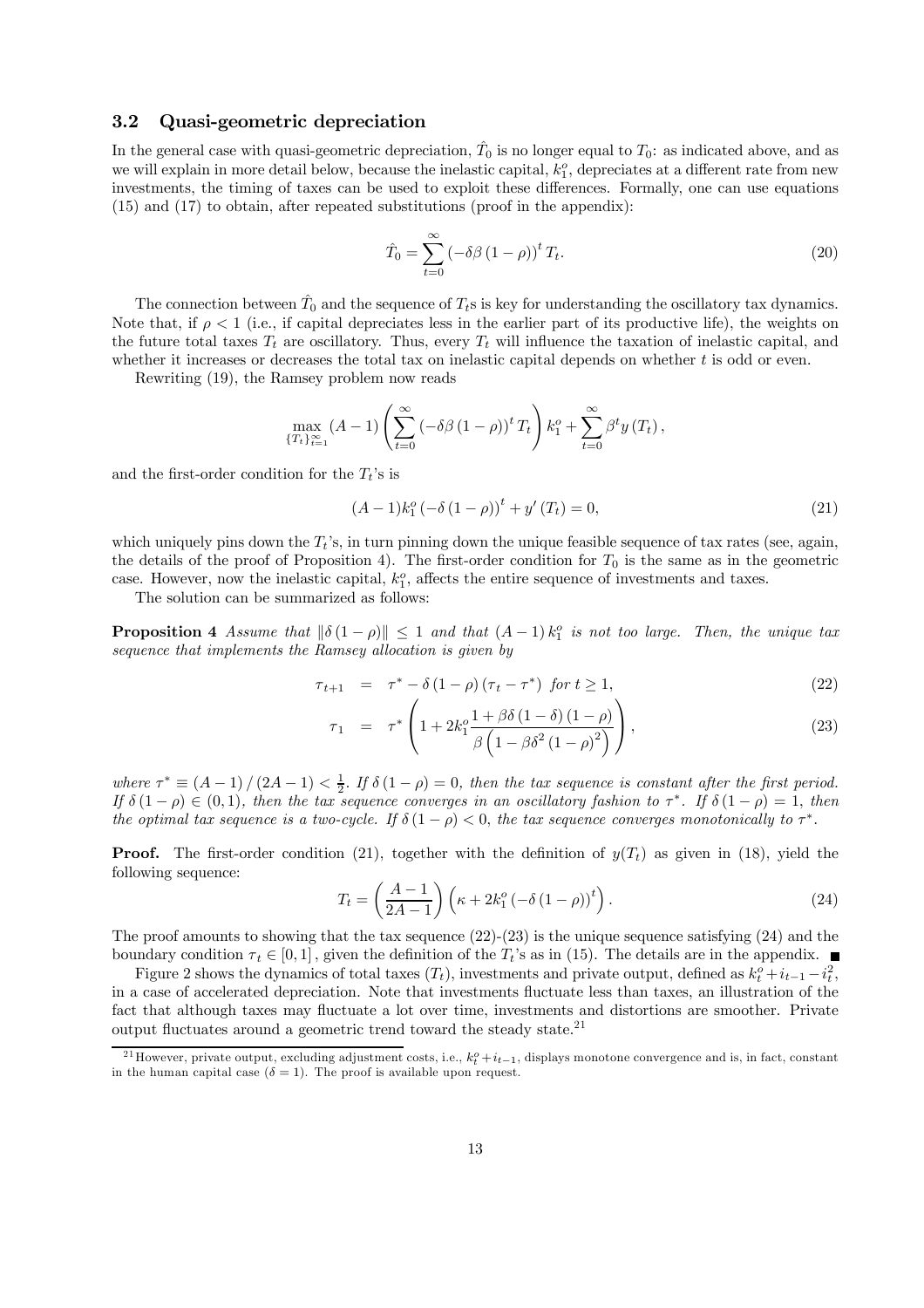

Figure 2: Ramsey dynamics—an example with "accelerated" quasi-geometric depreciation ( $\delta = 0.9$  and  $\rho = 0.1$ ).

### 3.3 Interpretation

#### 3.3.1 A second-best benchmark: vintage-specific taxation

In order to understand the results of the previous section, it is useful to compare them with the case in which the planner has access to vintage-specific taxation. Suppose that the planner can tax the income produced by different investment cohorts at different rates. The Ramsey sequence, then, is very simple: the planner taxes the returns to the inelastic capital,  $k_1^o$ , at the highest possible rate every period, since these taxes are non-distortionary. All vintages after period zero are taxed at the constant rate  $\tau^*$  such that  $y'(T_s)=0$  for all  $s > 0$ , where  $T_s = T^* \equiv \beta (1 - \beta (1 - \delta))^{-1} \tau^*$ . We will refer to this benchmark allocation as second-best. The fact that taxes and investments are constant is a manifestation of the planner's desire to smooth distortions. When vintage-specific tax instruments are available, there is no reason to deviate from perfectly smooth (i.e., constant) taxes and investments.

In contrast, in the economy analyzed in the previous sections, vintage-specific taxes are ruled out, and the only way the planner can extract tax revenue from inelastic capital is by distorting new investments away from the second-best.<sup>22</sup> In this economy, as we will see, there is a trade-off between the objective of smoothing distortions and that of taxing inelastic capital. Note, in particular, that the Ramsey tax sequence of Proposition 4 features perfect tax and investment smoothing when  $k_1^o = 0$ : when there is no inelastic capital from which the planner can extract revenue, she chooses taxes that are constant and second-best.

#### 3.3.2 Geometric depreciation  $(\rho = 1)$

In the case of geometric depreciation, there are no oscillations, and taxes are smooth after one period. It is important to note, however, that investments are far from smooth. In particular, since  $\tau_1 > \tau^*$ , while  $\tau_t = \tau^*$  for all  $t > 1$ , all distortions generated to extract income from the inelastic capital are borne by the first vintage of investments  $(T_0 > T_t = T^*$ , for all  $t > 0$ .<sup>23</sup> This implies very low investments in period zero. Why does the planner not attempt to smooth distortions by taxing capital at later dates, thus reducing  $\tau_1$ so as to increase  $i_0$ ?

 $^{22}$  Hassler et al. (2004) analyzes the properties of the Ramsey allocation in a two-period version of this model when agedependent taxation is allowed.

 $^{23}$ The absence of vintage-specific instruments reduces public good provision. In the second-best allocation, the revenue from inelastic capital is completely confiscated, whereas here it is taxed at rate  $\tau^*$  after one period.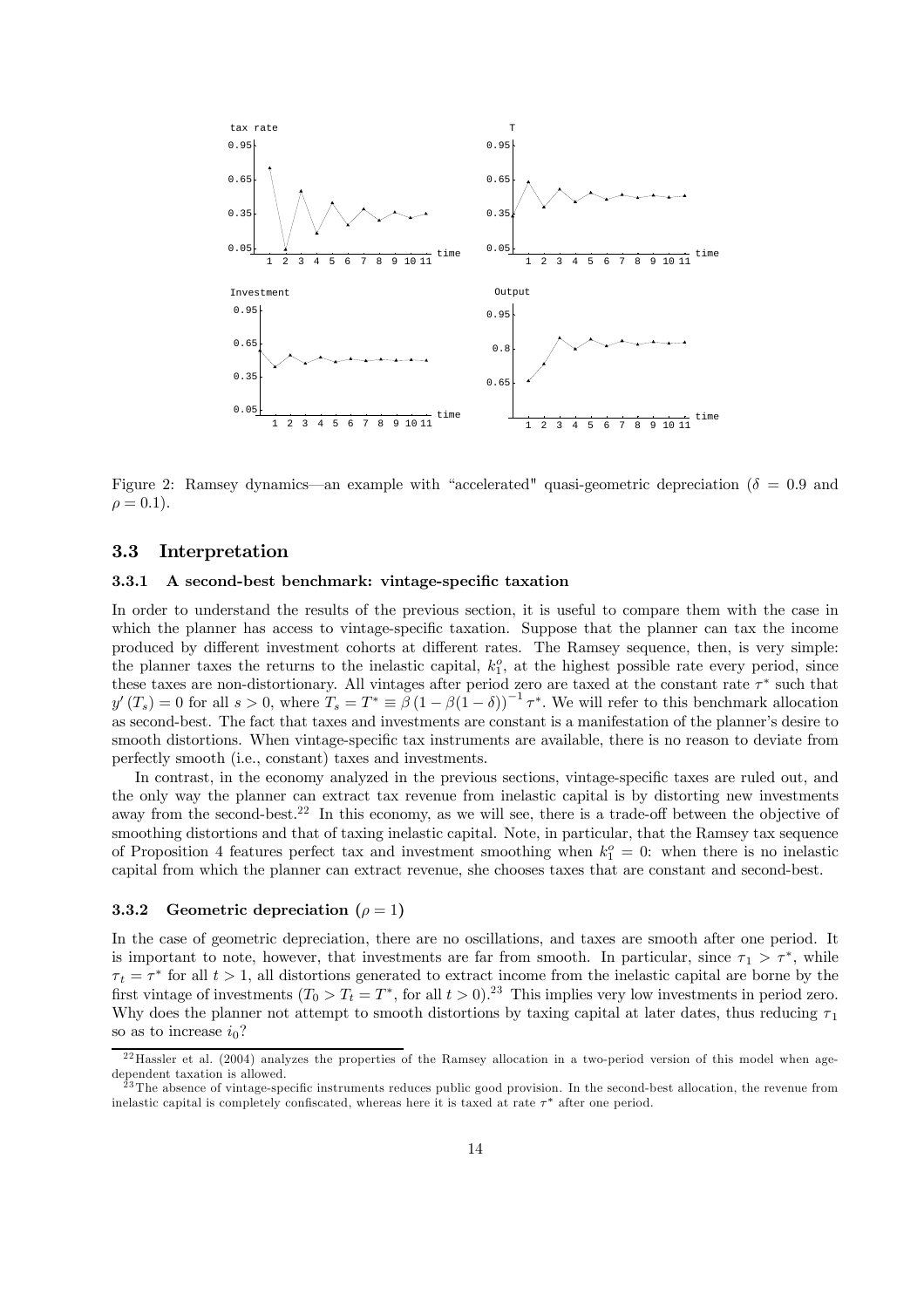First, we note that given the tax burden on the inelastic tax base,  $\hat{T}_0$ , it is impossible for the planner to use the timing of taxes to alleviate distortions on period-zero investments. This follows immediately from the fact that  $\hat{T}_0 = T_0$ . For instance, if the planner tried to reduce  $\tau_1$  and increase  $\tau_2$  so as to keep  $\hat{T}_0$  constant, investment in period zero would also remain unaffected. In addition, such tax reallocation would increase  $T_1$  and distort it away from the second best level,  $T^*$ . The same argument applies to any other potential changes in the timing of taxation (e.g., the same experiment using  $\tau_3$  instead of  $\tau_2$  would increase both  $T_1$ and  $T_2$ ). In sum, it is optimal for the planner to "front-load" taxes in order not to distort investments after the first period.

Our results imply that taxes for periods  $t > 1$  are independent of the amount of initial inelastic capital. To understand this result, we begin by noting that along the optimal path of taxes, the marginal distortionary cost associated with each tax  $\tau_s$  must be constant relative to the marginal revenue generated by that tax.<sup>24</sup> If  $k_1^o$  is increased, the marginal revenue raised by  $\tau_1$  increases, so  $\tau_1$  should then be increased, increasing the distortion on period zero investments  $i_0$ . What are the implications for the optimal choice of  $\tau_2$ ? The trade-off between distortions and revenue generation for  $\tau_2$  is affected in two ways. First, as for  $\tau_1$ , the higher  $k_1^o$  affects the marginal revenue of  $\tau_2$  positively. Second, however, the higher distortion on period zero investments increases the marginal distortionary cost of  $\tau_2$  since this tax affects  $i_0$  (in addition to affecting  $i_1$ ). Under geometric depreciation, these two effects exactly balance each other out and the increase in  $\tau_1$ caused by a higher  $k_1^o$  should not lead to any changes in  $\tau_2$  or, more generally, in any subsequent tax rates.<sup>25</sup>

In the more traditional case when the government has to finance an exogenous stream of expenditures, the argument is identical, with one qualification. While the marginal excess value of public funds is exogenous at  $A-1$  under the public good interpretation, an increase in  $k_1^o$  reduces the Lagrange multiplier on the budget constraint  $\Psi$  in the expenditure financing case. This implies that while  $\tau_1$  increases, all other tax rates must fall: for all  $s > 1$ ,  $\tau_s = \tau^* = \frac{\Psi}{1+2\Psi}$ .

#### 3.3.3 Quasi-geometric depreciation

We now move to the general case, where  $\rho \neq 1$ . According to Proposition 4, the Ramsey tax sequence is oscillating when  $\rho \in [0, 1)$ . We refer to this case as "accelerating" depreciation, since capital depreciates less in the first period than afterwards. In order to understand why oscillations arise, it is useful to start from a particular case: the human capital model discussed in Section 2.2.

A particular case: human capital  $(\delta = 1)$ . The human capital case has a feature that makes the analysis particularly intuitive:  $\tau_1$  is the only instrument the planner has available to tax the inelastic capital. Taxes at later dates do not extract revenue from  $k_1^o$ , since this will have depreciated fully. Why, then, not set  $\tau_t = \tau^*$  for  $t > 1$ , instead of producing an oscillating sequence after the initial tax hike? The reason is that, unlike in the case of geometric depreciation, the planner can now use the timing of taxes to smooth future distortions. Recall that, while an initial tax hike is attractive since it generates revenue from an inelastic base (as in the case of geometric depreciation, the magnitude of such hike is increasing in the inelastic capital), it also distorts investments in period zero,  $i_0$ . These distortions can be mitigated, because investment decisions depend on both  $\tau_1$  and  $\tau_2$  (recall that, when  $\delta = 1$ , we have  $T_t = \tau_{t+1} + \beta (1 - \rho) \tau_{t+2}$ ). Thus, the planner can alleviate the distortion on period zero investments by promising a low tax rate in period two. In turn, the low taxes in period two stimulate investments in period one, and since it is optimal to keep distortions smooth, it is therefore useful to compensate the tax break in period two by another tax hike in period three, and so on.

In contrast to the case of geometric depreciation, taxes at dates  $t > 1$  are now affected by the size of the stock of inelastic capital,  $k_1^o$ . To understand this we note that as in the geometric case,  $\tau_1$  is optimally increased when  $k_1^o$  is higher causing the the marginal distortionary cost of tax  $\tau_2$  to increase. However, this marginal cost increase is *not* balanced by higher marginal revenues of  $\tau_2$  since the higher stock of  $k_1^o$  is fully depreciated in period 2. Thus,  $\tau_2$  should be reduced.

The parameter  $\rho$  is key for the strength of the oscillations. Consider for instance the extreme case where  $\rho = 0$ : the one-hoss shay case. As Proposition 4 shows, in this case oscillations are particularly potent and

 $24$ We will return to the issue of distortion smoothing below.

 $25$ The formal analysis behind these arguments is available in the Appendix.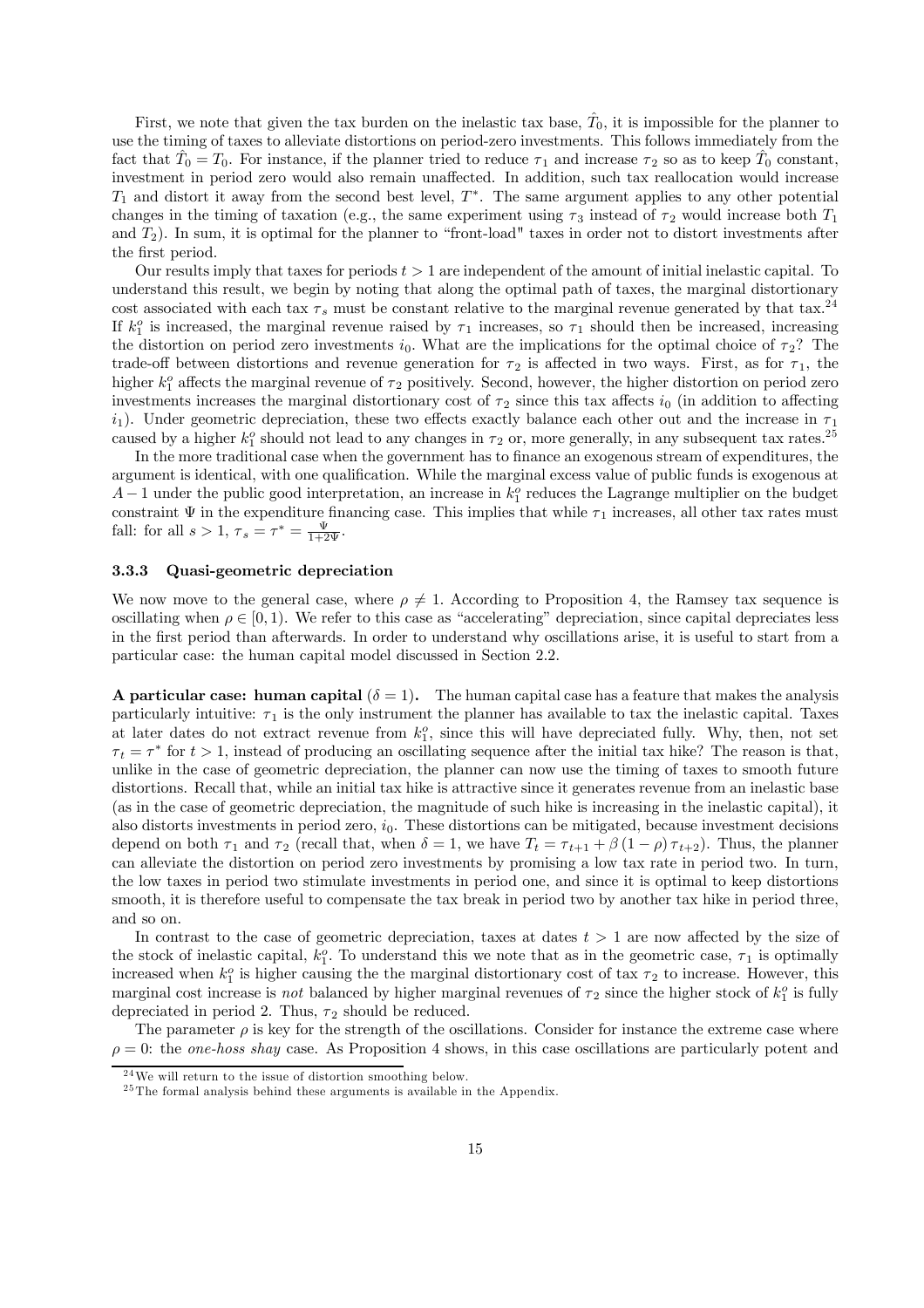do not die out: the economy ends up in a two-period cycle. The reason is that in this case, the increase in the distortionary cost of  $\tau_2$  due to the reduction in period zero investments is particularly large. Equivalently, the effectiveness of counteracting a current tax hike by a next-period tax break is high. When  $\rho > 0$ , more of the capital's income is accrued in the first period of life than in the second and the effectiveness of using a reduction in  $\tau_2$  to counteract distortions in period zero is lower. Oscillations are therefore weaker and die out in the long run.

The general case with accelerating depreciation. We now turn to the general case of accelerating quasi-geometric depreciation:  $\rho \in [0, 1)$  and  $\delta \in (0, 1)$ . As under geometric depreciation, and in contrast to the human capital case, capital lives forever, and the total tax on inelastic capital,  $\hat{T}_0$ , depends on the entire tax sequence. However, unlike in the case of geometric depreciation, the Ramsey tax sequence follows an oscillatory pattern. The key difference now is that  $\hat{T}_0 \neq T_0$ : it is possible to use the timing of taxes to alter  $T_0$  while leaving  $\hat{T}_0$  unchanged. For instance, if we decrease  $\tau_2$  and increase  $\tau_1$  so as to keep  $\hat{T}_0$  constant,  $T_0$ will decrease, since taxes from period two and onwards have a larger impact on  $T_0$  than on  $\hat{T}_0$ .<sup>26</sup> Unlike in the geometric depreciation case, the planner can now use the timing of tax rates as an imperfect substitute for the missing vintage-specific tax instrument to achieve better distortion smoothing. Recall, in particular, that the tax hike in the first period causes investment to be particularly low. Thus, distortion smoothing makes it desirable for the planner to reduce  $T_0$  and increase initial investments. In close parallel to the human capital case, the planner achieves that goal by setting  $\tau_2 < \tau^*$ . However, having done this, it is not optimal to set  $\tau_t = \tau^*$  for  $t > 2$ . Such a sequence would imply a deviation from the second-best benchmark in the direction of too large investments in period one  $(T_1 < T^*)$ , while all future investment levels would be set at the second-best level. Again, distortion smoothing suggests an increase in  $\tau_3$  so as to reduce  $i_1$ . In turn, this creates a motive to smooth the distortion on capital invested in period two, which is best done by reducing  $\tau_4$  below  $\tau^*$ , and so on.

Again in contrast to the geometric case, taxes at period  $t > 1$  are affected by the amount of initial inelastic capital  $k_1^o$ . Whenever  $\delta < 1$ , some of  $k_1^o$  remains in period 2, implying that an increase in  $k_1^o$  increases the marginal revenue of  $\tau_2$ . The marginal distortionary cost of  $\tau_2$  also increases. However, the distortion induced by  $\tau_2$  increases more than the marginal revenue since when  $\rho < 1$ , period zero investments depreciate less than  $k_1^o$  between periods 1 and 2. This implies that  $\tau_2$  should be reduced relative to  $\tau^*$ , which reduces the distortion from  $\tau_3$  relative to the marginal revenue it generates, implying that  $\tau_3$  should be increased, and so on.

The case with decelerating depreciation. When  $\rho > 1$  the tax sequence converges monotonically to  $\tau^*$ . The intuition for the different dynamics is the mirror image of the previous argument. If capital depreciates faster during its first period of life, the planner can still exploit the different depreciation rates to reduce  $T_0$ while keeping  $\hat{T}_0$  constant. Here, this is achieved by *reducing*  $\tau_1$  and *increasing*  $\tau_2$ . An increase in  $k_1^o$  leads to an increase in  $\tau_1$  as in all previous cases. However, the increased marginal distortionary cost from  $\tau_2$  now increases less than the increase in marginal revenues from  $\tau_2$  since the inelastic tax base depreciates more slowly than do new investments. As a consequence,  $\tau_3$  should also be increased relative to  $\tau^*$ , and so on. As long as  $\delta(1-\rho) > 1$ , the dynamics converge monotonically to a steady state.

# 4 Lack of commitment

So far, we have allowed the planner to determine taxes for all future dates under full commitment. The purpose of this section is to characterize the optimal time-consistent allocation, namely, the allocation that is chosen by a benevolent planner without access to a commitment technology. Complete lack of commitment would lead to a trivial outcome: if the planner sets the tax rate  $\tau_t$  at time t, the optimal tax rate would be 100% in every period. Instead, as discussed in section 3, we assume that the planner has access to commitment for one period: there is a short implementation lag. Investments at  $t$  are made after period

<sup>&</sup>lt;sup>26</sup>The particular case of human capital provides an extreme example: by keeping  $\tau_1$  constant and reducing  $\tau_2$ , one can decrease  $T_0$  while keeping  $\hat{T}_0$  constant.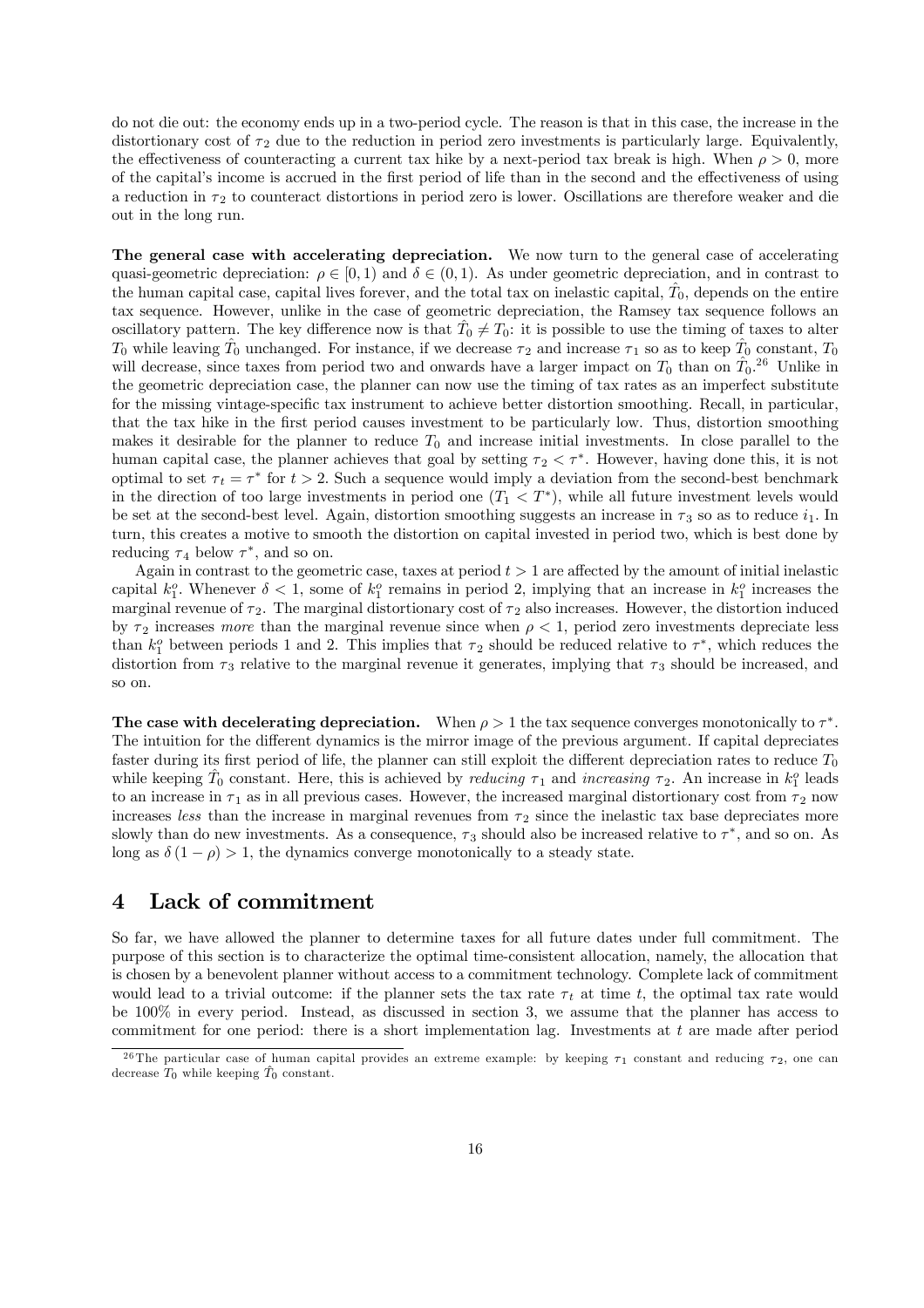$t+1$  taxes are set, and this means that there is no "free lunch": any taxation is distortionary at the time the tax rate is chosen.

### 4.1 Formalizing the lack of commitment

When there is no commitment, one needs to study a dynamic game between successive governments, with the private sector "moving second" in each period. More precisely, in the beginning of period t, the government sets the tax rate to be applied in period  $t + 1$ . Based on this knowledge, the private sector decides on current investment,  $i_t$ . Both the government and the private sector make decisions given expectations of how future tax rates,  $\{\tau_{t+2}, \tau_{t+3}, \ldots\}$ , will be set, period by period, by future governments. We will look at limits of finite-horizon equilibria. These equilibria are the most natural contrasts to equilibria under commitment: they do not allow reputation mechanisms to partly or fully replicate the commitment allocation.<sup>27</sup> Moreover, finite-horizon equilibria exist and are unique in our model. This means that the equilibria we focus on are the only equilibria which are robust in the sense that they exist under very long time horizons, whether finite or infinite. In practice, because finite-horizon equilibria are first-order Markov with linear decision rules, we operationalize the equilibrium concept for the infinite-horizon economy by restricting attention to linear, first-order Markov-perfect equilibria.28 In conclusion, the Markov equilibrium that we focus on in the following will (linearly) map the state variable as of the beginning of a period into a policy choice and an implied investment choice.

What is the relevant state variable here? Three variables of significance are predetermined at time t: the tax rate to be implemented this period,  $\tau_t$ , the amount of old capital,  $k_t^o$ , and the amount of new capital (i.e., investment last period),  $i_{t-1}$ . These variables all matter for utility. However, only a one-dimensional summary of these variables will matter for the choices of the current government, namely,  $k_{t+1}^o$ , which equals  $(1 - \delta)k_t^o + (1 - \rho \delta)i_{t-1}$ : this is next period's tax base, to which  $\tau_{t+1}$  applies directly. The current tax rate will not matter because it is a lump-sum tax that does not interact with future taxes; this follows because from the additive separability due to our preference and technology specifications. Similarly, new and old current capital also only matter separately for current utility flows but since they are additively separable in future tax rates, they do not matter for the choice of  $\tau_{t+1}$ . Thus, the key equilibrium objects sought here are (i) a tax function, T, delivering the current government choice,  $\tau_{t+1} = \mathcal{T}(k_{t+1}^o)$ , and (ii) an investment function,  $\mathcal{I}$ , delivering current investment,  $i_t = \mathcal{I}(k_{t+1}^o)$ . These functions are time-invariant, because we study a model with an infinite horizon.

We will now state the government's problem as a dynamic programming problem. We will study the problem at time  $t - 1$ , when the government jointly selects  $\tau_t$  and  $i_{t-1}$  subject to an implementability constraint, namely, that the first-order condition for investment holds. First, define the period  $t - 1$  felicity of the planner by

$$
F(i_{t-1}, k_t^o, \tau_t) \equiv \beta (1 + (A - 1) \tau_t) (k_t^o + i_{t-1}) - i_{t-1}^2.
$$

When the planner announces the tax rate  $\tau_t$ ,  $k_t^o$  is predetermined. The tax  $\tau_t$  instead affects investment at  $t-1$  (since  $i_{t-1} = i(T_{t-1})$ ).

Expectations about future taxes and investment decisions are rational: they are set according to the timeinvariant functions  $\tau_{t+s-1} = \mathcal{T}\left(k_{t+s-1}^o\right)$  and  $i_{t+s-2} = \mathcal{I}\left(k_{t+s-1}^o\right)$ , respectively, where the future capital levels are given recursively from

$$
k_{t+s}^o = \mathcal{H}\left(k_{t+s-1}^o\right) \equiv \left(1-\delta\right)k_{t+s-1}^o + \left(1-\rho\delta\right)\mathcal{I}(k_{t+s-1}^o), \quad s > 1
$$

and  $k_{t+1}^o = (1 - \delta) k_t^o + (1 - \rho \delta) i_{t-1}$ . The Ramsey-Markov problem without commitment thus leads to the following equilibrium definition:

Definition 5 A time-consistent (Markov) allocation without commitment is defined as a set of functions  $\langle W, \mathcal{T}, \mathcal{I} \rangle$ , where W is a bounded planner value function,  $\mathcal{T} : [0, \infty) \to [0, 1]$  is a public policy rule  $\tau_t = \mathcal{T}(k_t^o)$ , and  $\mathcal{I}: [0, \infty) \to [0, \infty)$  is a private investment rule  $i_{t-1} = \mathcal{I}(k_t^o)$  such that:

 $^{27}$ It is well known that in economies with a literally infinite time horizon and no commitment, under certain conditions on primitives, it may be possible to use reputation mechanisms to support the commitment allocation as an equilibrium.

<sup>&</sup>lt;sup>28</sup> We believe that there are other first-order Markov-perfect equilibria as well in this model, as for example found in Krusell and Smith (2003), but these other equilibria are not limits of finite-horizon equilibria.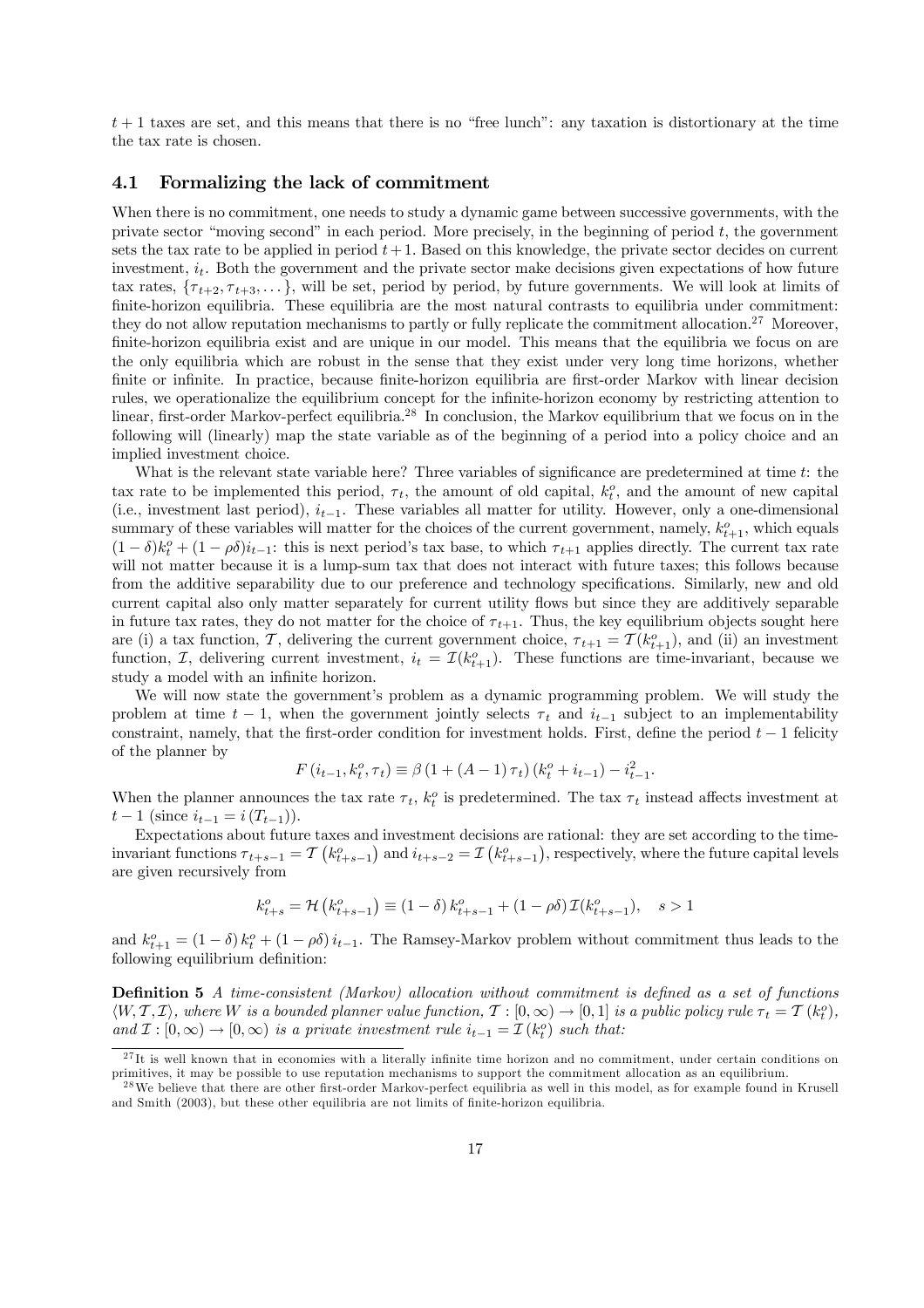1. W solves the following recursive problem

$$
W(k_t^o) = \max_{\substack{\tau_t, i_{t-1} \\ \text{subject to}}} \{ F(i_{t-1}, k_t^o, \tau_t) + \beta W(k_{t+1}^o) \} \tag{25}
$$

$$
k_{t+1}^o = (1 - \delta) k_t^o + (1 - \rho \delta) i_{t-1}
$$
\n(26)

$$
i_{t-1} - \beta (1 - \delta) \mathcal{I} (k_{t+1}^o) = \frac{\kappa}{2} (1 - \beta (1 - \delta)) - \frac{\beta}{2} \tau_t - \frac{\beta^2}{2} \delta (1 - \rho) \mathcal{T} (k_{t+1}^o)
$$
 (27)

and

2. the tax and investment rules are optimal, i.e.,

$$
\left\{T\left(k_t^o\right),\mathcal{I}\left(k_t^o\right)\right\} = \underset{\tau_t,i_{t-1}}{\arg\max} \left\{F\left(i_{t-1},k_t^o,\tau_t\right) + \beta W\left(k_{t+1}^o\right)\right\} \nsubject to \quad (26)-(27)
$$
\n
$$
(28)
$$

Notice that this is a fixed-point problem in the decision rules  $\mathcal T$  and  $\mathcal I$ : based on these rules determining the expectations of how  $\tau_{t+1}$  and  $i_t$  will be set, respectively, these same rules have to be the maximizing choices of  $\tau_t$  and  $i_{t-1}$  for all values of the argument of these rules,  $k_t^o$ .

# 4.2 Finding the Markov equilibrium

Finding the linear Markov equilibrium is not difficult, given the linear-quadratic nature of the objective and constraints. More precisely, one proceeds by conjecturing that the functions  $\mathcal T$  and  $\mathcal I$  are both linear:

$$
\mathcal{T}(k_t^o) = \alpha_{01} + \alpha_{11}k_t^o \tag{29}
$$

and

$$
\mathcal{I}\left(k_t^o\right) = \alpha_{02} + \alpha_{12}k_t^o. \tag{30}
$$

Then, using these guesses one can solve the dynamic programming problem of the government, which is now a linear-quadratic problem whose solution will depend on the four parameters  $\{\alpha_{01}, \alpha_{11}, \alpha_{02}, \alpha_{12}\} \equiv \alpha$ . The solutions for the implied decision rules are linear; we can express them as a vector of two intercept-slope pairs,  $\{\hat{\alpha}_{01}(\alpha), \hat{\alpha}_{11}(\alpha), \hat{\alpha}_{02}(\alpha), \hat{\alpha}_{12}(\alpha)\} \equiv \hat{\alpha}(\alpha)$ , with obvious notation: these decision-rule coefficients depend on  $\alpha$ . The function  $\hat{\alpha}(\alpha)$  is nonlinear. The fixed-point problem is thus the nonlinear four-equation system  $\alpha = \hat{\alpha}(\alpha)$  in the four unknown parameters.

In order for a Markov equilibrium to exist, the dynamics of  $\tau_t$  must be non-explosive (else, the boundaries on taxes are reached in finite time, and the solution cannot be linear). Observe that

$$
k_{t+1}^o = (1 - \delta) k_t^o + (1 - \rho \delta) i_{t-1}
$$
  
=  $(1 - \delta + (1 - \rho \delta) \alpha_{12}) k_t^o + (1 - \rho \delta) \alpha_{02}$ 

so that capital converges to a steady-state as long as  $|1 - \delta + (1 - \rho \delta) \alpha_{12}| < 1$ . Due to the linear dynamics, the same condition guarantees the convergence of the Markov tax sequence:  $\tau_t = \alpha_{01} + \alpha_{11} k_t^o$ . In particular, this implies that

$$
k_t^o - k^{**} = (1 - \delta + (1 - \rho \delta) \alpha_{01}) (k_{t-1}^o - k^{**})
$$
  

$$
\tau_t - \tau^{**} = (1 - \delta + (1 - \rho \delta) \alpha_{01}) (\tau_{t-1} - \tau^{**})
$$

where  $k^{**}$  and  $\tau^{**}$  are the steady-state levels of  $k^o$  and  $\tau$ , respectively. In general, the steady state without commitment is different from the steady state with commitment.

We proceed as above in order to characterize the solution without commitment. We start with the special case of human capital, which is especially convenient since it allows a closed-form characterization and, hence, an analytical comparison with the problem with commitment. Thereafter, we study the general framework, for which we have not found a closed-form solution for  $\alpha$ . We calibrate the general setup and thereby obtain insights into both the qualitative and quantitative comparisons between the optimal solutions with and without commitment.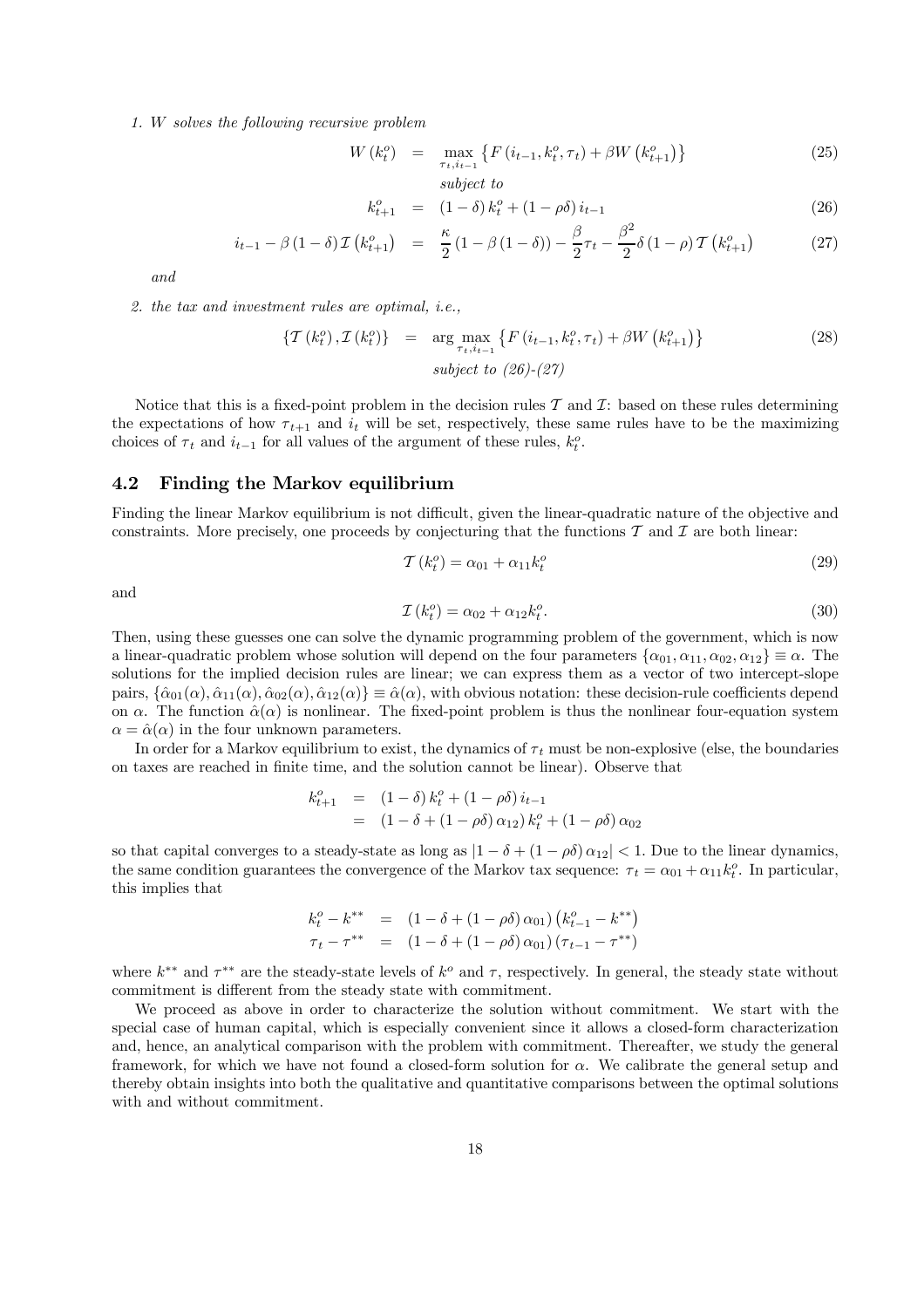#### 4.2.1 The case of human capital

We proceed directly to the solution.

**Proposition 6** Assume that  $\delta = 1$ ,  $\rho \in [0, 1)$  and that  $(A - 1)k_1^o$  is not too large. Then, there exists a Markov equilibrium such that

$$
\tau_{t+1} = \tau^{**} - \lambda (\tau_t - \tau^{**}) \text{ for } t > 1,
$$
  

$$
\tau_1 = \alpha_{01} + \alpha_{11} k_1^o
$$

where  $\tau^{**} > \tau^*$ ,  $\lambda \in (0, 1 - \rho)$ ,  $\alpha_{01} > 0$ , and  $\alpha_{11} > 0$ .

The proof as well as the exact expressions of  $\tau^{**}$ ,  $\lambda$ ,  $\alpha_{01}$  and  $\alpha_{11}$  are provided in the appendix. The main findings embodied in this result are:

- 1. The allocation without commitment implies higher steady-state taxation  $(\tau^{**} > \tau^*)$ , along with lower long-run output and investment levels, than does the allocation under commitment.
- 2. The steady-state Markov tax rate,  $\tau^{**}$ , can exceed 1/2, i.e., it can be larger than the constant value of taxes that maximizes tax revenues and public good provision.<sup>29</sup>
- 3. The allocation without commitment implies oscillations, but these oscillations are more dampened (i.e., the tax sequence is smoother) than in the allocation with commitment:  $0 < \lambda < (1 - \rho)$ .<sup>30</sup>

The first finding, thus, is that the lack of commitment induces the planner to systematically "over-tax" capital ex post. Agents anticipate that and respond by decreasing their investment. As a result, output is lower. The second finding means that it is possible in this model that a benevolent planner chooses a long-run tax rate that is on the "wrong" side of the Laffer curve. This is an extreme manifestation of the lack of commitment; if  $\tau^{**} > 1/2$ , the planner would clearly like to reduce the steady-state tax rate. However, the planner can only control next period's tax rate and a one-period reduction of  $\tau_{t+1}$  would lead to even higher taxes in the following period, resulting in an overall reduction of the current welfare.

The third finding concerns the dynamics, which is our main focus here. It states that, again due to a lack of commitment, the Markov planner chooses, along a transition, an inefficiently smooth tax sequence. The intuition runs as follows. As discussed above, when the Ramsey planner can commit, she compensates high taxation in period one by promising low taxation in period two in order to smooth distortions. The Markov planner cannot credibly promise as low future taxes as those committed upon by the Ramsey planner. At time zero, agents thus expect that period two taxes will be relatively high, so that for any  $\tau_1$ , the distortions are large. The optimal behavior of a Markov planner in period zero is therefore to set  $\tau_1$  lower than the Ramsey planner would, because such a choice counteracts to some extent the unavoidable fact that the next government will choose too high a tax: it keeps initial investment from being too low. The same logic applies to later periods. So the tax sequence tends to be smoother. For completeness, in Section 5 we will supplement this analysis with a formal treatment of the idea of "distortion smoothing", which allows an alternative way of comparing the cases with and without commitment.

The upper panel of Figure 3 clearly illustrates these features for a simulated economy. The Markov tax sequence (the dashed line) starts below the Ramsey tax sequence (the continuous line), is smoother, and converges to a steady-state with higher taxation.

#### 4.2.2 The general case: calibration

Here, we simply solve the four-equations-four-unknowns nonlinear equation system that characterizes the Markov solution numerically for parameter values that are an attempt to provide a rough calibration of our economy. The period length is set to four years, which is the length of a U.S. electoral cycle. We assume that the U.S. data is generated by a Ramsey planner without commitment who plays the Markov game

<sup>&</sup>lt;sup>29</sup> Specifically, this occurs whenever  $A > (2 - \rho)(3 - \rho)(1 - \rho)^{-1}(3 - \rho + \beta(1 - \rho))^{-1}$ .

 $^{30}$ Interestingly,  $\lambda$  is increasing in A and decreasing in  $\rho$ . Namely, oscillations are more pronounced when A is larger and less pronounced when investment have less persistent effects. Details of these comparative statics are available upon request.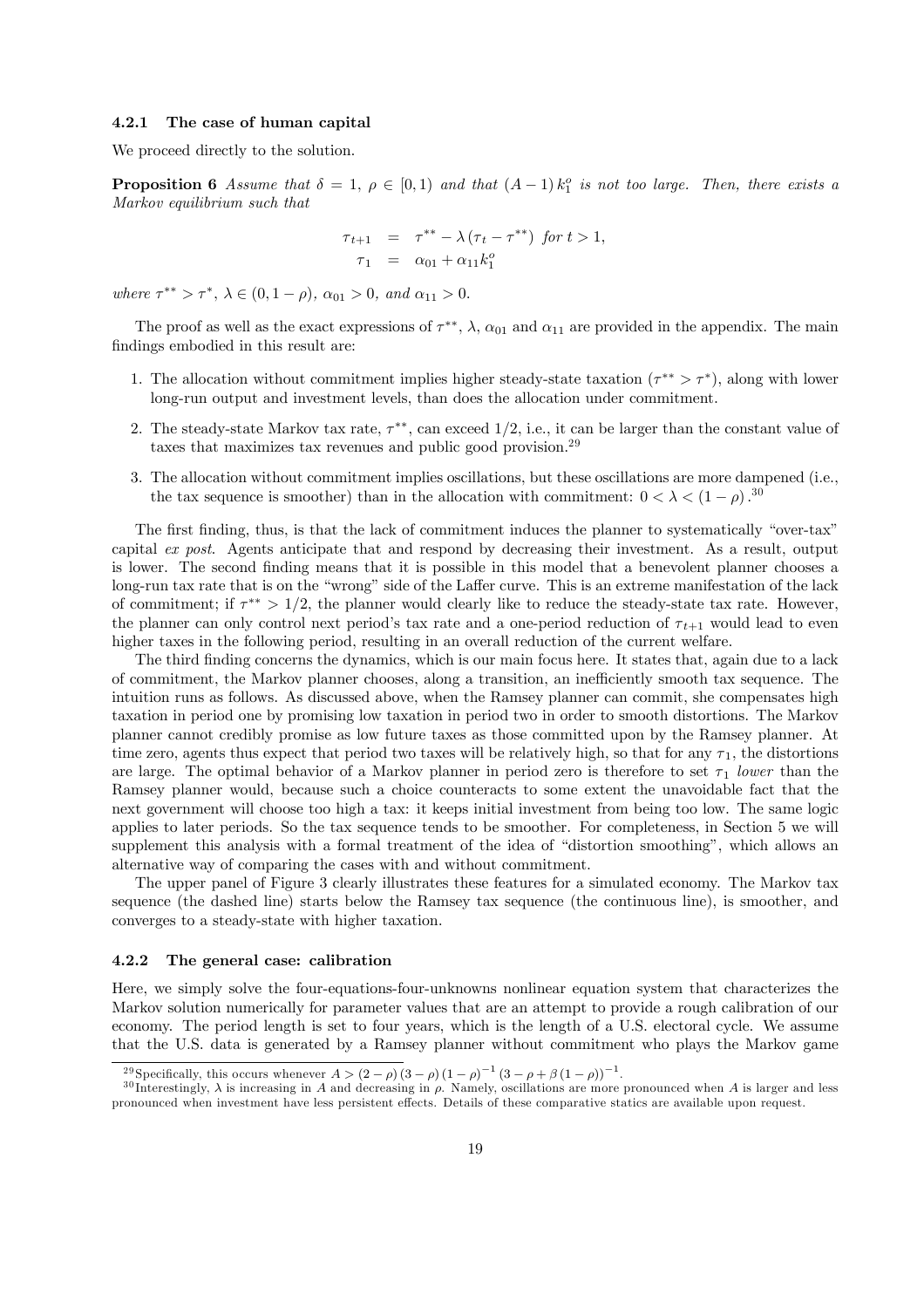

Figure 3: Comparison between Ramsey (the continuous line) and Markov (the dashed line) tax sequences in two simulated economies. Upper panel: human capital case with  $\delta = 1$ , and  $\rho = 0.1$ . Lower panel: calibrated economy with  $\delta = 0.33$ , and  $\rho = 0.5$ .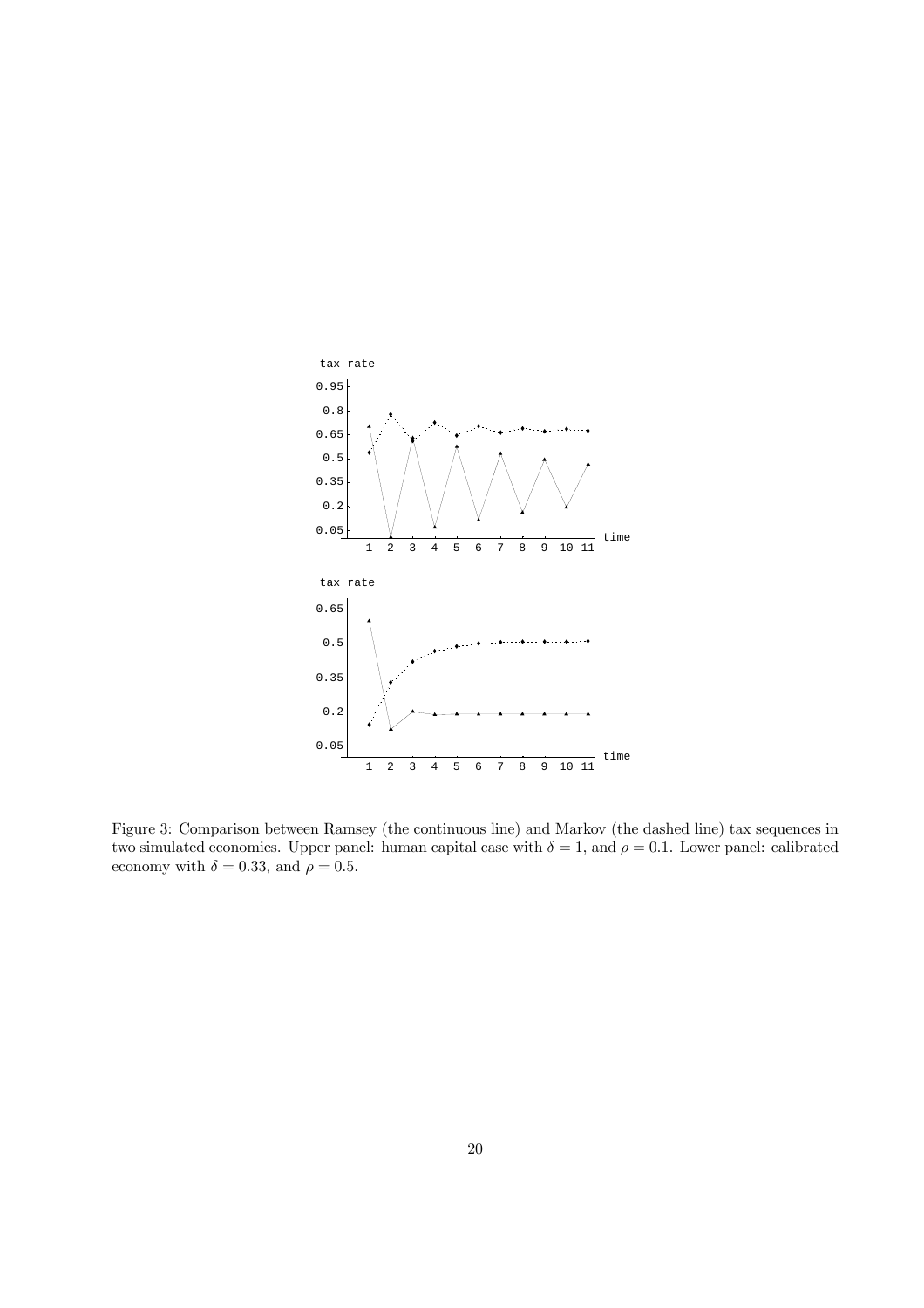analyzed above. Long-run capital taxation is given by  $\tau^{**} = 51\%$ , as in Klein and Ríos-Rull (2003). We take average depreciation rate to be 10% per year. However, capital depreciates at a lower rate in the first period: we assume  $\rho = 0.5$ . This implies  $\delta = 0.33$ . Annual interest rates are set to 5%. Our assumption on  $\tau^{**}$  implies that  $A = 1.3$  (so that the distortionary cost of taxation under commitment equals 30%), and that the investment-to-output ratio is around 0.4, which is about one third larger than it is in the data.

The findings (see the lower panel of Figure 3 for a geometric illustration) are as follows.

- 1. In the economy with commitment, the steady-state tax rate is  $\tau^* = 22\%$ , i.e., significantly below the 50% rate under lack of commitment.
- 2. In the economy without commitment, the persistence of taxes is  $-\lambda = 0.4$  (on a 4-year basis): taxes are highly persistent!
- 3. In the economy with commitment, the persistence of taxes is  $-\delta(1-\rho) = -0.165$  (again, on a 4-year basis): taxes oscillate.

These results are rather striking. First, the lack of commitment implies significantly higher long-run tax rates than if commitment were available. Second, though taxes are highly persistent under lack of commitment, the situation would be very different if commitment tools were available: tax rates would oscillate. Thus, both in terms of long-run levels and the dynamics towards the long-run level, there are important differences between the cases of commitment and no commitment. The dynamics are qualitatively different and the magnitudes of the differences are quite large.

Of course, the quantitative (and qualitative) results in this section depend both on the specific parameter values we used and on some of the functional-form assumptions in our analysis, such as the quasi-linearity of consumption and a production function which is linear in the accumulated input. Future work will determine how sensitive our calibration results are to these assumptions. If the sharp differences between the commitment and no-commitment outcomes are robust, however, it should prove fruitful to use our findings in order to assess, using estimation of the model based on time series and cross-section data, whether governments seem to have fiscal commitment.

# 5 Distortion smoothing with and without commitment

In this section we compare the determinants of the allocations with and without commitment. A common ground well suited for this builds on the idea, referred to above but not made formally explicit, of "distortion smoothing". We explain how and why governments with and without the ability to commit optimize by smoothing distortions. This analysis is based on first-order conditions of the government's problem that set marginal benefits of raising more revenue equal to marginal costs, and these first-order conditions have a different nature depending on whether or not there is commitment.

Our analysis of distortion smoothing also allows us to make comparisons with the principle of tax smoothing proposed in Barro (1979). Barro's recipe built on a framework that can be thought of as one with quasi-linear utility (linear in consumption, nonlinear in effort) and a constant interest rate–features we have adopted as well—but with effort giving only a static payoff; here, effort gives a long-lived payoff, and the rate at which the payoff goes to zero is increasing (the quasi-geometric part). Thus, present values of tax liabilities due to building capital are what matter here, whereas in Barro's model, each investment decision was only influenced by one tax rate.

We adopt the human capital version of our model here because it makes illustrations simpler. In it, the period utility function reads

$$
(1 - \rho)i_{t-2} + i_{t-1} - g_t + Ag_t - i_t^2.
$$

Ignoring any constraints, the derivative of this utility function with respect to  $g_{t+1}$  from the perspective of time t (recall the one period implementation lag) is  $\beta(A-1)$ ; this amount is strictly positive—on the margin, public consumption is worth more than private consumption–and it represents the marginal benefit of raising revenue. We define this "gap" as  $\gamma_{g,t+1}$ . Similarly, the marginal value of increasing investment at t is defined as  $\gamma_{i,t} = -2i_t + \beta + \beta^2(1-\rho)$ : this is the difference between the marginal social value and cost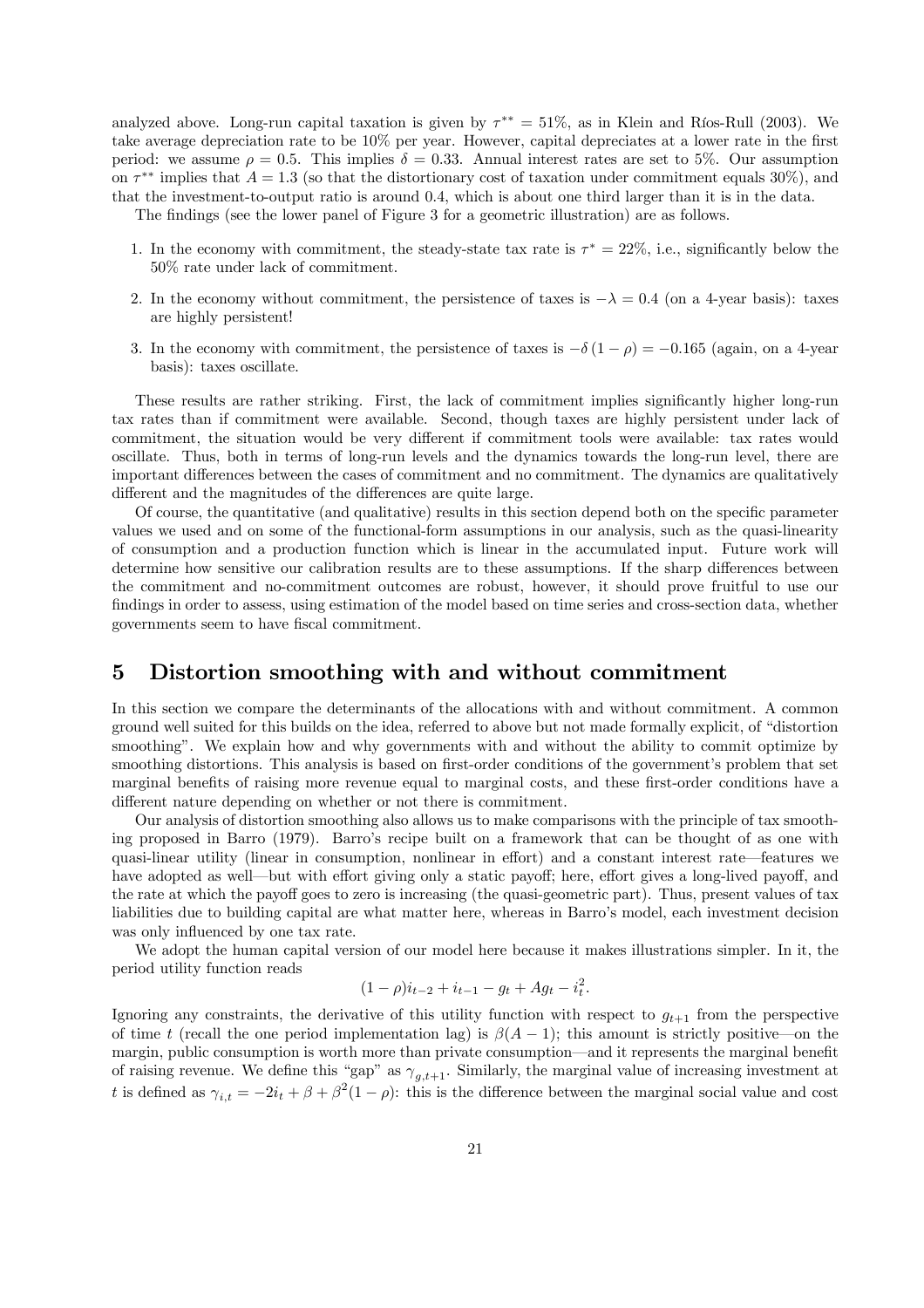of investment, which is also positive in equilibrium since taxes distort investment downward. Whether the government has commitment or not, its optimal behavior dictates trading these gaps off against each other: raising revenue in order to gain  $\gamma_{g,t+1}$  on the margin involves raising taxes, which distort investment and the marginal effect of this involves the  $\gamma_i$ 's. We will now see how this works in more detail.

It is useful to express policy as a function of government expenditure and private investment levels instead of using the tax rate as the choice variable. From the government's budget, the tax rate satisfies  $\tau_t = g_t/((1-\rho)i_{t-2}+i_{t-1}),$  i.e., the tax at t is a function of the expenditure at t and the investment levels at  $t-2$  and at  $t-1$ , because the latter are the income base. We can now express the agent's first-order condition for investment at t by the following general condition

$$
\eta(i_{t-1}, i_t, i_{t+1}, g_{t+1}, g_{t+2}) = 0. \tag{31}
$$

This equation comes from the intertemporal condition (10)–where the choice variable investment in period t,  $i_t$ , is related to  $i_{t+1}$  and to the two tax rates  $\tau_{t+1}$  and  $\tau_{t+2}$ —replacing the tax rates as functions of government expenditures and investment levels, respectively. The constraint in (31) makes explicit the "budget externalities" in this model: private agents ignore the fact that increased investment, via the balanced government budget, indirectly raises the level of public expenditures. This is a positive externality since public goods are under-provided relative to the first best.

Thus, the Ramsey problem can be expressed as the maximization of  $\sum_{t=0}^{\infty} \beta^{t}((1-\rho)i_{t-2}+i_{t-1}-g_t+...+i_{t-1}-g_t)$  $Ag_t - i_t^2$  subject to the sequence of constraints  $\eta(i_{t-1}, i_t, i_{t+1}, g_{t+1}, g_{t+2}) = 0$  for  $t \ge 0$ , with  $i_{-2}, i_{-1}$ , and  $g_0$  given. It is possible to think of the government maximization problem under lack of commitment in a parallel way: the objective is the same but at time t, when choosing  $i_t$  and  $g_{t+1}$ , the constraint is different: it is  $\eta(i_{t-1}, i_t, (i_t), g_{t+1}, (i_t)) = 0$ , where (i) and (i) are the mappings from the state variable—last period's investment in the human capital model–to the equilibrium choices for investment and public expenditures. This difference highlights the key role played by commitment: without it, the government is forced to view the future choices of i and q as beyond their current choice and instead determined by the "reaction functions" of future governments. Thus, when there is no commitment the current government can only influence future choices indirectly, by influencing the future state variable determining them.

Looking first at the problem under commitment, one can derive the following first-order condition for the choice at  $t > 0$  of  $g_{t+1}$ :

$$
\gamma_{g,t+1} = \frac{\partial \eta_t}{\partial g_{t+1}} \cdot \frac{di_t}{d\eta_t} \cdot \frac{dW_t}{di_t} + \frac{\partial \eta_{t-1}}{\partial g_{t+1}} \cdot \frac{di_{t-1}}{d\eta_{t-1}} \cdot \frac{1}{\beta} \cdot \frac{dW_t}{di_{t-1}}.
$$
\n(32)

The left-hand side is the marginal benefit of raising revenue at  $t.^{31}$ . The right-hand side measures the cost of increasing  $g_{t+1}$  on the margin, and this cost has several components. Here,  $di_t/d\eta_t$  denotes the amount by which a marginal tightening of the constraint at time t forces investment in that period to fall, and  $dW_t/di_t$ is the total effect on utility as of t of increasing  $i_t$ . Since an increase in  $g_{t+1}$  tightens the constraints both at t and at  $t - 1$ , there are two terms on the right-hand side.

A first, basic observation is that the left-hand side of this equation is constant in this model: it equals  $\beta(A-1)$ , since the net marginal benefit of transforming private into public consumption is constant. Thus, because the marginal benefits have to be constant over time, the marginal costs have to be constant: distortion smoothing. In the equivalent setup where the goal is to finance an exogenous expenditure stream by taxation at different points in time, the marginal benefit of raising revenue is also constant if interest rates are not affected by the policy, which by assumption they are not here (and they were not in Barro's setup).

Second, to see how the different gaps are traded off against each other, note that the effect on utility involves direct as well as indirect effects: it satisfies

$$
\left.\frac{dW_t}{di_t}\right.\quad\equiv\quad\gamma_{i,t}\quad-\quad\left.\frac{dg_{t+1}}{di_t}\right|_{\eta_{t-1}=0}\cdot\beta\gamma_{g,t+1}\quad-\quad\left.\frac{dg_{t+2}}{di_t}\right|_{\eta_{t+1}=0}\cdot\beta^2\gamma_{g,t+2}.
$$

In words, there is a direct cost of decreasing  $i_t$ —it lowers utility by  $\gamma_{i,t}$ —but there are also indirect costs due to the budget externalities: a decrease in  $i_t$  lowers the tax base and thus government expenditures at the adjacent dates  $t - 1$  and  $t + 1$ , an effect which is ignored by the private agents.

<sup>&</sup>lt;sup>31</sup> The derivations of the first-order conditions displayed in this section are contained in the Appendix.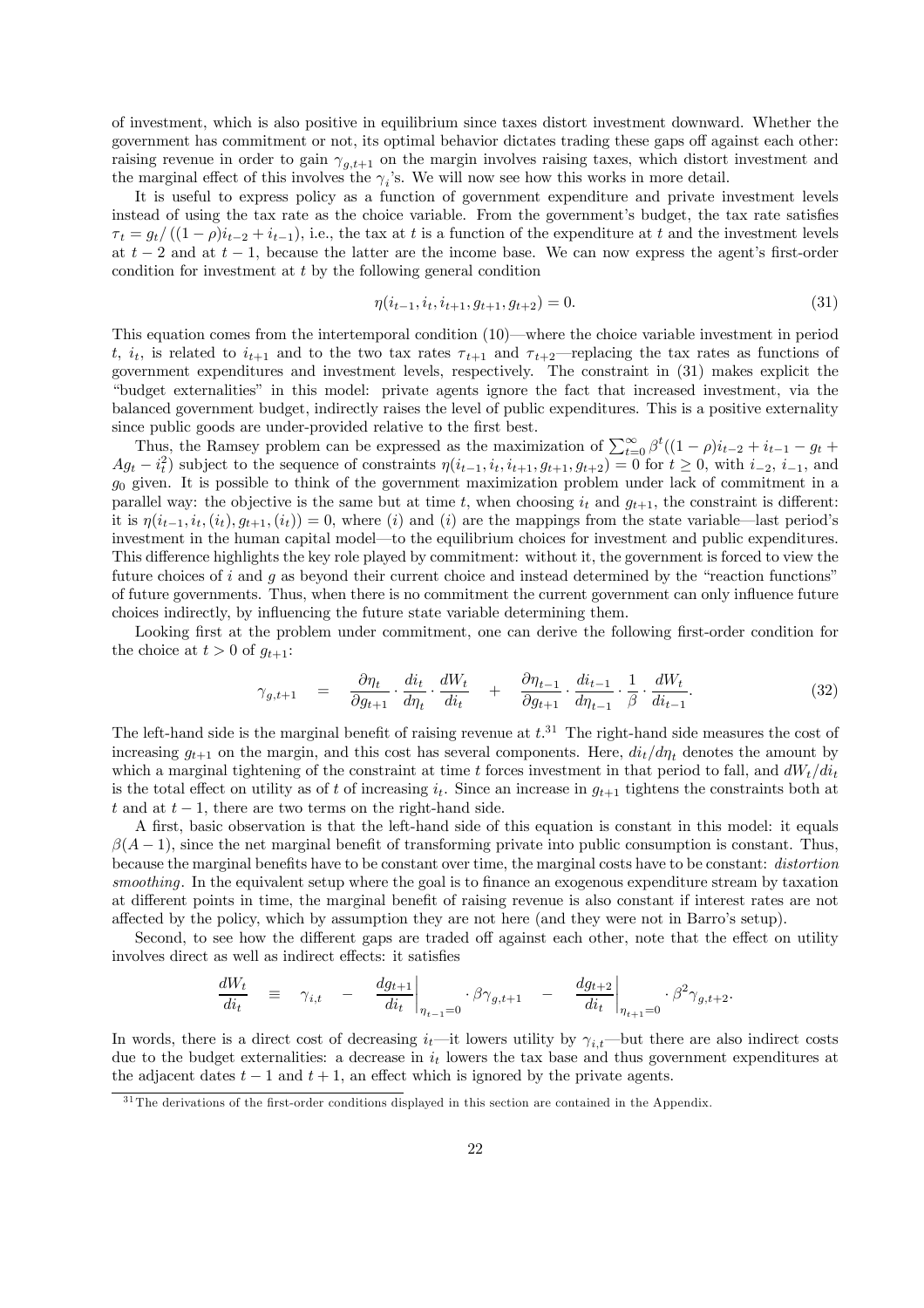At period 0, the first-order condition is simpler: it just has one cost term, so it reads

$$
\gamma_{g,1} = \frac{\partial \eta_0}{\partial g_1} \cdot \frac{di_0}{d\eta_0} \cdot \frac{dW_0}{di_0},\tag{33}
$$

where  $dW_0/di_0$  is now simpler as well: it equals  $\gamma_{i,0} - \frac{dg_2}{di_0}$  $\Big|_{\eta_1=0}\cdot \beta^2\gamma_{g,2}.$  Of course, these simplifications all capture how decisions made at time -1 cannot be affected by the policy choice in period 0.

The discrepancies between the first-order conditions at time 0 and at any time  $t > 0$  also capture the time-inconsistency of the commitment solution. Turning to the first-order condition for  $q_{t+1}$  in an arbitrary period of the model without commitment, we obtain something very similar to equation (33):

$$
\gamma_{g,t+1} = \frac{\partial \eta_t}{\partial g_{t+1}} \cdot \left(\frac{di_t}{d\eta_t}\right)^* \cdot \left(\frac{dW_t}{di_t}\right)^*.
$$
\n(34)

The asterisks here represent the expressions being different under lack of commitment. Thus, under lack of commitment, there is only one cost term–that of lowering investment at t. And as in the first period of the commitment problem, the effect on utility,  $(dW_t/d_i t)^*$ , does not involve past budget externalities: it equals  ${\gamma}_{i,t} - \frac{d g_{t+2}}{d i_t}$  $\int_{\eta_{t+1}=0} \cdot \beta^2 \gamma_{g,t+2}$ <sup>32</sup> Finally, the expression  $\left(dt_t/d\eta_t\right)^*$  is also different. This expression takes into account that a relaxation of the constraint at time t allows a direct increase in  $i_t$  but also has indirect effects on the other variables appearing in this constraint, and how these indirect effects play out depends on whether there is commitment or not, since the effects of future variables on the current constraint work differently in the two setups; for details, see the Appendix.

Comparing the first-order conditions with and without commitment–equations (32) and (34)–there is one key difference: there are two cost terms in the former case (for  $i_t$  and  $i_{t-1}$ ) and one in the latter (for  $i_t$ ). Thus, first of all, since distortion smoothing in the case with commitment takes more distortions into account, it leads to lower overall levels of distortions. Second, it does not make the marginal cost of raising revenues on each investment decision smooth, since a high distortion on  $i_t$  from  $g_{t+1}$  can be counteracted by a low one from  $g_{t+2}$ . In particular, a high initial distortion on  $i_0$  does not imply a high distortion on  $i_1$ ,  $i_2$ , and so on, since the investment gap  $\gamma_{i,t}$  appears in two consecutive first-order conditions. Without commitment, the situation is different. Now optimal distortion smoothing imposes a high marginal cost period by period: each of the investment gaps appears only in one first-order condition leading to higher, and more persistent, distortions.

Finally, it may be useful to observe that in the special version of our model that collapses into Barro's framework—the case where  $\delta = 1$  and  $\rho = 1$  where effort gives only static returns—the solutions with and without commitment coincide.<sup>33</sup> Thus, in a framework where (i) effort gives static returns and (ii) the interest rate is exogenous, whether or not the government can commit is immaterial.

# 6 Stochastic government expenditure

Proposition 4 establishes conditions under which fluctuations in taxes and output are efficient. However, if there is no capital inheritance from the past (i.e., if  $k_1^o = 0$ ), the optimal tax sequence is smooth; that is, the optimal tax oscillations that are produced in the model can all be traced back to an initial condition. This section discusses an extension where the result that the transitional dynamics of the optimal tax sequence have an oscillatory nature applies to economies where there is zero inelastic capital.

For simplicity, we restrict the analysis to overlapping generations economies ( $\delta = 1$ ), and to make the point sharp we assume that  $i_{-1} = 0$ . We do not deal with lack of commitment here; the planner is assumed to have full commitment power over future policy choices, which in this case includes choosing a statecontingent tax plan. We introduce time variation and uncertainty in the marginal value of public goods; this choice is made for convenience only.

<sup>&</sup>lt;sup>32</sup>The expression  $\frac{dg_{t+2}}{di_t}$  $\Big|_{\eta_{t+1}=0}$  equals  $\eta_{3,t+1}/\eta_{5,t+1}$  here as well as in the commitment case: the budget effect is the same in the two cases.

<sup>&</sup>lt;sup>33</sup>This is easy to verify as  $\eta$  no longer depends on the first and fifth arguments  $i_{t-1}$  and  $g_{t+2}$ , essentially making the second term in (32) cancel.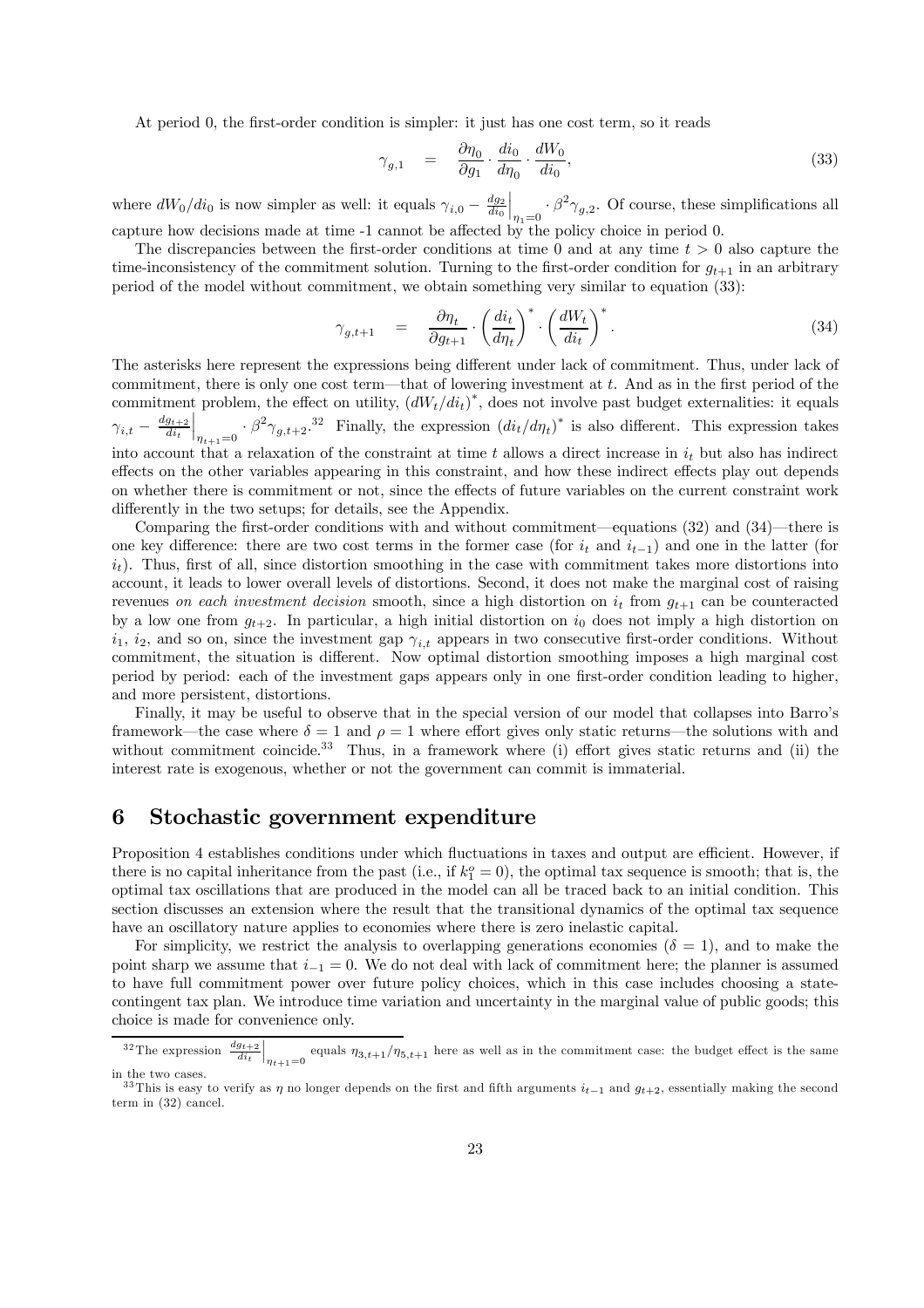The uncertainty that we consider is limited to a one-time event only. More precisely, suppose that in periods zero and one, the value of the public good is  $A = A<sub>l</sub>$ . In the beginning of period two, with probability p, A jumps to  $A_h > A_l$  and stays there forever; with probability  $1 - p$ , A remains at  $A_l$  forever. To fix ideas, we interpret the shock as the start of a (permanent) war that makes public expenditures more socially valuable. This elementary stochastic process allows us to focus on the endogenous dynamics of taxes, as opposed to on dynamics that are driven by an exogenous stochastic process. The role of uncertainty is limited to triggering the transitional dynamics: we study, in a sense, the impulse-response function of taxes and government expenditure following a unique shock.

#### 6.1 State-contingent taxes with balanced budget

At period zero, the planner sets  $\tau_1$  and a state-contingent tax plan,  $\{\tau_{h,t}, \tau_{l,t}\}_{t=2}^{\infty}$ . The sequence  $\{\tau_{h,t}\}_{t=2}^{\infty}$  is implemented if  $A = A_l$ . The Ramsey problem can be formulated as follows.34

$$
\max_{T_0^e, \tau_{h,2}, \{T_{h,t}, T_{l,t}\}_{t>0}} y_l(T_0^e) + \beta^2 (1-\rho) p (A_h - A_l) \tau_{h,2} i(T_0^e) + \sum_{t=1}^{\infty} \beta^{t+1} (p \cdot y_h(T_{h,t}) + (1-p) \cdot y_l(T_{l,t})),
$$
\n(35)

where

$$
T_0^e = \beta \tau_1 + \beta^2 (1 - \rho) (p \tau_{h,2} + (1 - p) \tau_{l,2}), \qquad (36)
$$

$$
T_{j,t} = \beta \tau_{j,t+1} + \beta^2 (1 - \rho) \tau_{j,t+2} \text{ for } t > 0,
$$
\n(37)

$$
y_j(T) = A_j \beta (1 + \beta (1 - \rho)) i (T) - i (T)^2 (2A_j - 1)
$$
\n(38)

The term  $\beta^2 (1 - \rho) p (A_h - A_l) \tau_{h,2} i (T_0^e)$  in the objective function is key for understanding the oscillations. If this term were zero (e.g., if either  $\rho = 1$ , or  $p = 0$ , or  $A_h = A_l$ ), the Ramsey tax sequence would be smooth in each state of nature. This term captures the planner's incentive to over-tax (via  $\tau_{h,2}$ ) the period-zero investment,  $i(T_0^e)$ , to which we will return later. It is convenient to replace  $\tau_{h,2}$  by an expression in terms of the total tax sequence. Iterating forward on equation (36) yields

$$
\beta \tau_{h,2} = \sum_{t=1}^{\infty} \left[ -\beta \left( 1 - \rho \right) \right]^{t-1} T_{h,t}.
$$

Substituting away  $\tau_{h,2}$ , finally, yields the following primal formulation of the Ramsey problem:

$$
\max_{T_0^e, \{T_{h,t}, T_{l,t}\}_{t>0}} y_l(T_0^e) + \beta (1-\rho) p (A_h - A_l) \sum_{t=1}^{\infty} \left[ -\beta (1-\rho) \right]^{t-1} T_{h,t} \cdot i(T_0^e)
$$
  
+ 
$$
\sum_{t=1}^{\infty} \beta^{t+1} (p \cdot y_h(T_{h,t}) + (1-p) \cdot y_l(T_{l,t})).
$$
 (39)

Differentiating (39) with respect to  $T_{l,t}$  and  $T_{h,t}$  yields

$$
y_l'(T_{l,t}) = 0, \tag{40}
$$

$$
y_h'(T_{h,t}) = [-1]^{t-1} (1-\rho)^t (A_h - A_l) i(T_0^e), \qquad (41)
$$

 $34$ To understand the first term, note that the contribution to the planner's utility of the generation born at zero is given by

 $\beta i (T_0^e) ((1 + (A_l - 1)\tau_1) + \beta (1 - \rho) (p (1 (A_h - 1) \tau_{h,2}) + (1 - p) (1 + (A_l - 1) \tau_{l,2}))) - (i (T_0^e))^2$ .

Rearranging terms and using the definitions of the function  $y_l(T_0^e)$  and  $T_0^e$  given in equations (36) and (38) yields the first line of expression (35).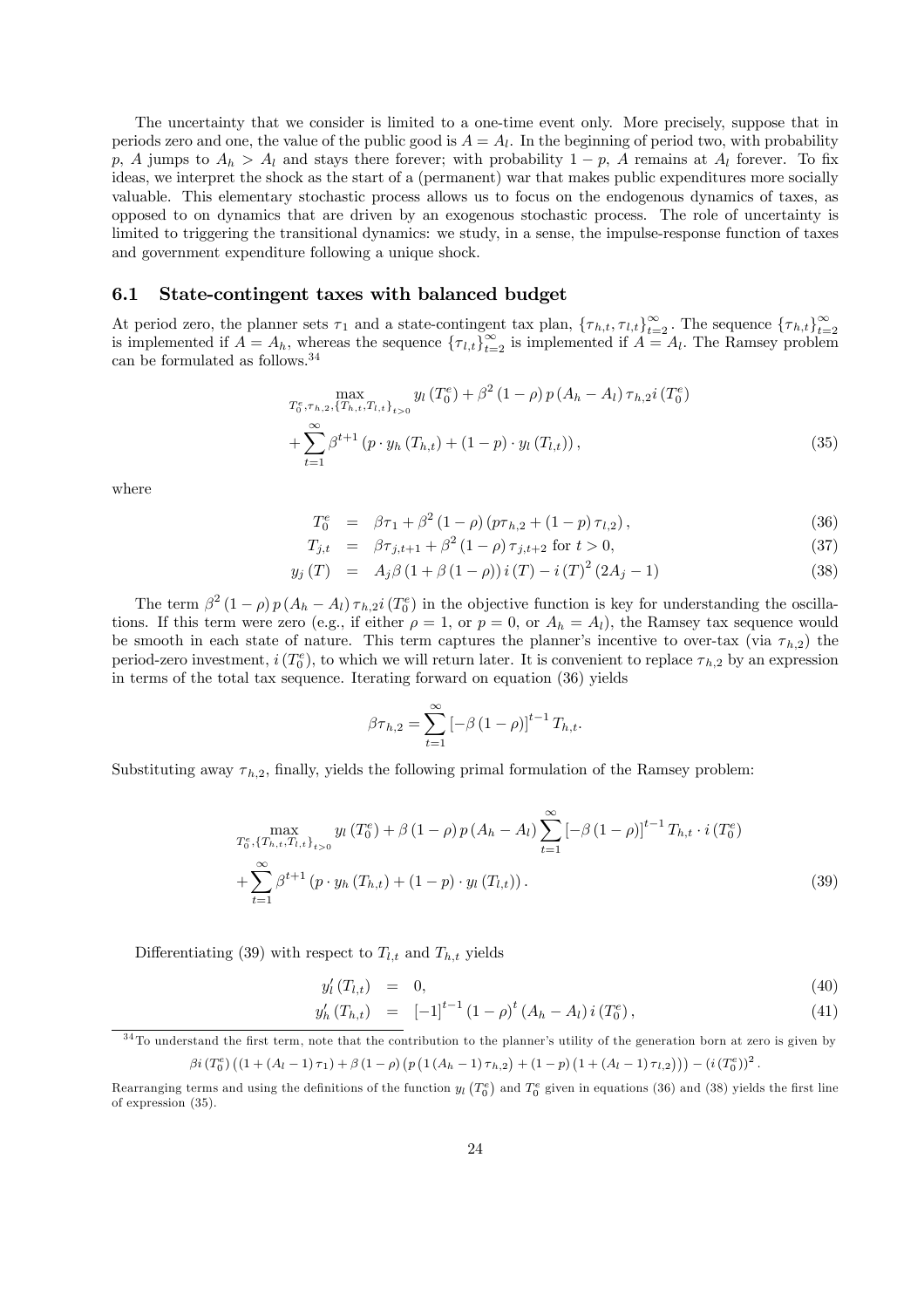implying that  $T_{l,t}$ , as well the implied tax sequence, is constant and identical to the case in which there is no risk of war.<sup>35</sup> In case of war, instead, the sequence  $T_{h,t}$  converges in an oscillatory fashion to a steady state such that  $y'_l(T^*_h) = 0$ . Notably,  $T_{h,2} > T^*_h$ , implying that  $\tau_{h,2} > \tau^*_h \equiv (A_h - 1) / (2A_h - 1)$ . Thus, conditionally on war, there is a tax hike in period two, followed by dampened oscillations. The implied tax sequence after period two follows the tax dynamics of Proposition 4, i.e.,  $\tau_{h,t+1} = \tau_h^* - (1 - \rho) (\tau_{h,t} - \tau_h^*)$ . Of course, a higher value of public expenditures also leads to higher long-run tax rates:  $\tau_h^* > \tau_l^* \equiv (A_l - 1)/(2A_l - 1)$ .

Why oscillations can arise in case of war, even in the absence of inelastic capital, can be explained as follows. Conditionally on war, the generation born at time zero had invested more than future generations, since (i) taxation had been set lower in period one because public good provision was less valuable back then and (ii) agents had invested while attaching some probability to peace and low taxes being realized in future. Specifically,  $i_0 = i_l + \beta (1 - \rho) \frac{A_h - A_l}{2A_l - 1} \frac{p}{2} \tau_{h,2}$ , where  $i_l$  is investment in case of peace. Thus, the marginal cost of raising tax revenue for the Ramsey planner is lower in period two than in steady state. Even if she cannot "surprise" agents (as she is committed to a state-contingent tax plan), the planner promises high taxes in period two conditionally on war. Oscillations occur thereafter from the same mechanism as described in the benchmark model.

Two particular cases are worth emphasizing. First, if  $\rho = 1$ , i.e., agents only work in the first period and taxes distort their static labor supply, there is no scope for inducing oscillations after the war starts. In this case  $\tau_{h,2} = \tau_h^*$  and the Ramsey tax sequence is perfectly smooth after the first-period upward jump. Second, suppose that  $p = 1$ , i.e., that war is perfectly anticipated. In this case, there are still fluctuations, even though there is no uncertainty. The reason is that even if agents anticipate the increase in future taxation, the government has an incentive to spend less in period one, since the marginal utility of the public good is low then and the government cannot save. Thus, in period two, a large inelastic tax base is inherited, and the planner has an incentive to initiate the oscillations.

Finally,  $\tau_1$  is also affected by the probability of a war. The comparative statics here are somewhat involved. However, numerical analysis suggests that increasing the probability of a war decreases  $\tau_1$ . As the war becomes more likely, the planner becomes more eager to induce large investments in period zero to increase the future tax base. Since she cannot accumulate assets, she attains this goal by reducing taxation in period one: a form of public savings.

To illustrate the effects, we display a numerical example. We set  $\beta = p = 0.5$ ,  $\rho = 0$ ,  $A_l = 1.6$ , and  $A_h = 2$ . Since  $\rho = 0$ , fluctuations do not dampen over time. In this case (see Figure 4), the Ramsey sequence implies  $\tau_1 = 0.154$ ,  $\tau_{h,2} = 0.632$ , and  $\tau_{l,2} = 0.273$ . If there is war, taxes fluctuate between 0.63 and 0.04. If there is no war, the tax rate is constant at 0.27.

### 6.2 Allowing government borrowing and lending

The constraint that the government cannot borrow or lend becomes important when the value of government spending changes over time. In the previous section, the planner would have liked not to spend its budget in period zero, but rather save for the event of a war. The equivalence between the standard capital taxation problem with exogenous government expenditure discussed in section 2 and the public good provision problem under a balanced budget ceases to hold: access to capital markets gives the government a useful policy instrument for smoothing distortions. In this section we allow this additional instrument. The main finding is that while this affects the Ramsey solution, it does not eliminate the oscillations.

We rule out Ponzi schemes by assuming that from period two onwards, i.e., after uncertainty is resolved, an intertemporal budget constraint must hold. We continue to assume that the government cannot tax at time zero and that  $\beta = (1+r)^{-1}$ . The expected future marginal value of the public good,  $pA_h + (1-p)A_l$ , exceeds  $A_l$ , the marginal value of the public good in period one. Because of risk neutrality, the government will therefore spend no revenue on public goods in the first period and instead accumulate a budget surplus. Hence, assuming that the government starts off with zero assets, we have  $b_2 = -\frac{1}{\beta}\tau_1 i_0$ .

The main results are as follows. In the case of certain war  $(p = 1)$ , the solution features  $\tau_1 = \tau_{h,2} = \tau_h^*$ , implying no dynamics: a perfectly anticipated war does not, alone, induce any fluctuations, as long as the

<sup>&</sup>lt;sup>35</sup>Closed-form expressions for  $\tau_{h,2}$  and  $\tau_{l,2}$  can be backed out from (40)-(41) using the definitions (36)-(38). It is also possible to back out  $\tau_1$ . The resulting expressions are provided in the appendix. The result that the no-war outcome is entirely smooth depends on the particular specification chosen where one of the two realization of the stochastic process coincides with the productivity of the public good at time zero.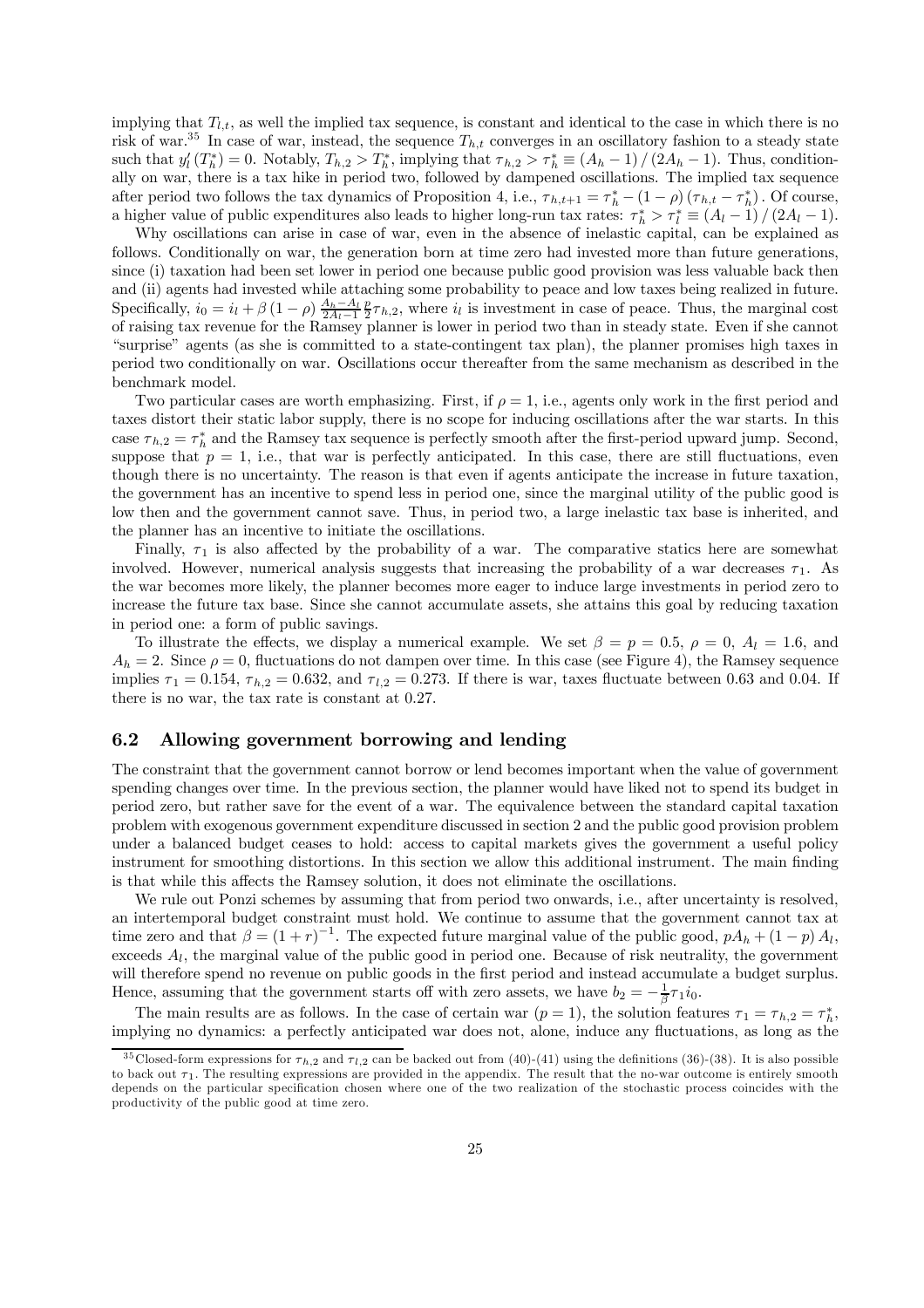

Figure 4: Taxes under war and peace, no government debt,  $\beta = p = 0.5$ ,  $\rho = 0$ ,  $A_l = 1.6$ , and  $A_h = 2$ 

government can save or borrow. In the general case where  $p \in (0,1)$ , however,  $\tau_{h,2} > \tau_h^*$  and uncertainty triggers dynamics. Interestingly, oscillations arise in this case even if the war does not materialize. The tax sequence follows the dynamics of Proposition 4 under both war and peace, although, naturally, both the initial conditions  $(\tau_{h,2}, \tau_{l,2})$  and the steady states  $(\tau_h^*, \tau_l^*)$  are different. The details of the analysis are available upon request.

Consider the same numerical example as before. The Ramsey sequence now implies  $\tau_1 = 0.32$ ,  $\tau_{h,2} = 0.47$ , and  $\tau_{l,2} = 0.08$ . Conditionally on war, the tax rate fluctuates between  $\tau_{h,t} = 0.47$  and  $\tau_{h,t} = 0.19$ . Conditionally on peace, the tax rate fluctuates between  $\tau_{l,t} = 0.08$  and  $\tau_{l,t} = 0.46$ . Government savings in the first period amount to  $-b_2 = 0.33$ .

Moreover, taxation in period one is higher than in the case where the government had no access to capital markets: the government self-insures against the event of a war. This is in contrast with the case without government asset accumulation, when the only (less efficient) way the planner could prepare for a war was by encouraging human capital accumulation through initially low taxes. Taxes are now smoother conditionally on war and more volatile conditionally on peace.

Note that when  $p \in (0, 1)$ , a market for safe lending and borrowing does not span all states of the world– financial markets are still incomplete. As we will see in the next subsection, this incompleteness if crucial for the existence of tax fluctuations.

### 6.3 Allowing state-contingent government debt

Suppose, finally, that in the first period there are two state-contingent assets paying one unit of the consumption good in the state of war (peace) and zero in the state of peace (war). Let period-one consumption be the numéraire and define  $q_{j,t}$  as the Arrow-Debreu price of the consumption good in period t and state j. We continue to assume a one-period implementation lag. Thus, both taxes and government assets with time indices equal to zero can be ignored. The government budget constraints can now be consolidated into one constraint:

$$
g_1 + \sum_{t=2}^{\infty} \sum_{j \in \{h,l\}} q_{j,t} g_{j,t} = \tau_1 i_0 + \sum_{t=2}^{\infty} \sum_{j \in \{h,l\}} q_{j,t} \tau_{j,t} \left( (1-\rho) i_{j,t-2} + i_{j,t-1} \right). \tag{42}
$$

Since individual utility is linear in consumption, it follows that the Arrow-Debreu prices must be given by the discounted probabilities, i.e., that  $q_{h,t} = \beta^t p$  and  $q_{l,t} = \beta^t (1-p)$ . Since, in addition, preferences over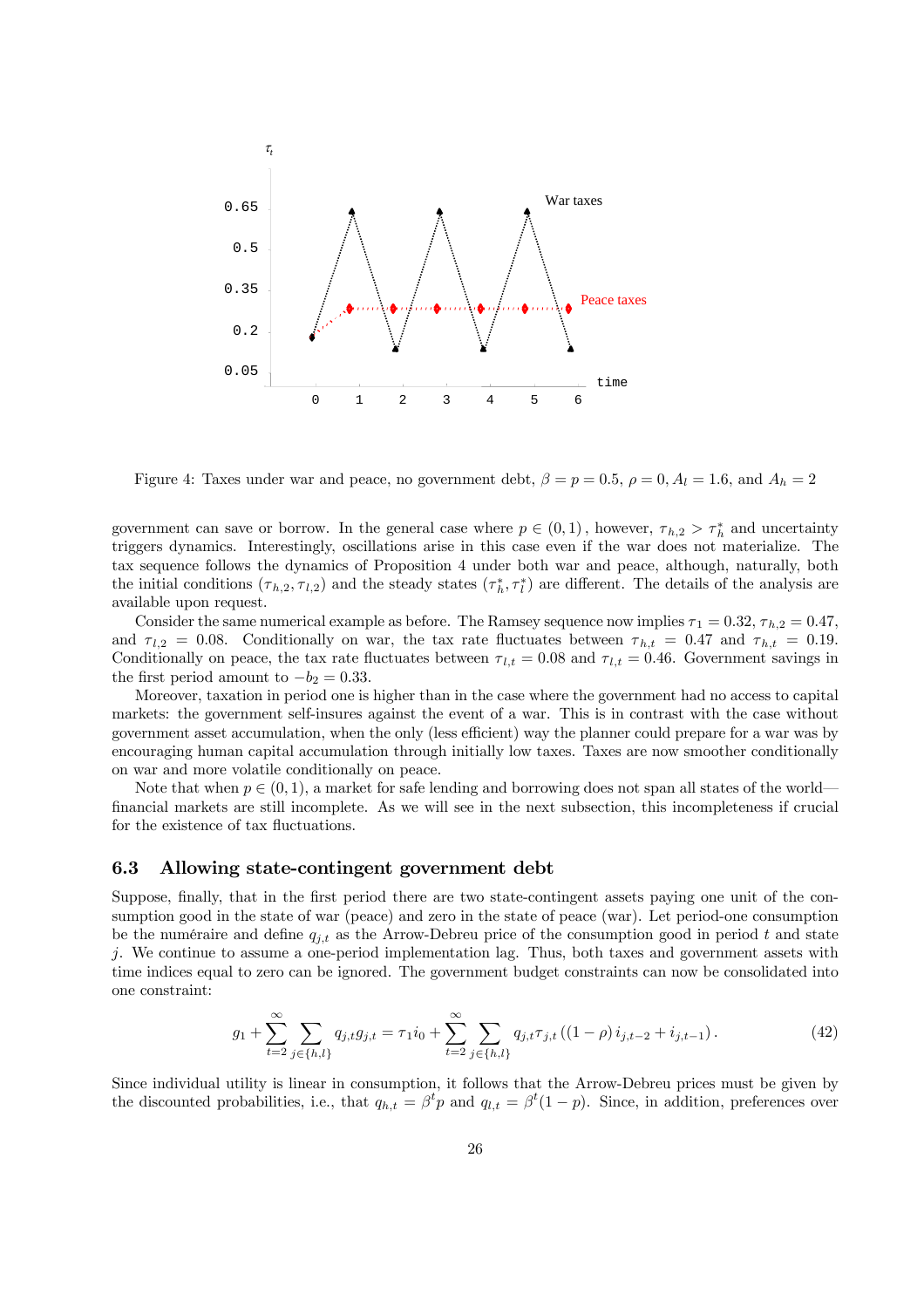

Figure 5: Taxes under war and peace, with government debt,  $\beta = p = 0.5$ ,  $\rho = 0$ ,  $A_l = 1.6$ , and  $A_h = 2$ .

public-good provision are linear, the planner will choose zero public good provision in the case of peace, and concentrate all spending in the state of war. Hence,  $g_1 = g_{l,t} = 0$ , for all  $t \geq 2$ .

Using the obvious notation  $p_h = p = 1 - p_l$ , the planner's time-zero objective function reads

$$
\beta (1 - \tau_1) i_0 - i_0^2 + \beta A_l g_1 +
$$
\n
$$
\sum_{t=2}^{\infty} \sum_{j \in \{h,l\}} \beta^t p_j \left( (1 - \tau_{j,t}) \left( (1 - \rho) i_{j,t-2} + i_{j,t-1} \right) + A_j g_{j,t} - \beta^{-1} i_{j,t-1}^2 \right). \tag{43}
$$

Using the budget constraint, (42), and the facts, established above, that  $q_{j,t} = \beta^t p_j$  and  $g_1 = g_{l,t} = 0$  for all t, we can eliminate terms involving  $g$ 's and rewrite the planner's objective function,  $(43)$ , as

$$
\beta (1 + (A_h - 1)\tau_1) i_0 - i_0^2 + \sum_{t=2}^{\infty} \sum_{j \in \{h,l\}} \beta^t p_j \left( (1 + (A_h - 1)\tau_{j,t}) \left( (1 - \rho) i_{j,t-2} + i_{j,t-1} \right) - \beta^{-1} i_{j,t-1}^2 \right). \tag{44}
$$

As expression (44) shows, the marginal value of tax revenue is  $A_h$  in all states of nature. Hence, the optimal tax sequence is identical to the case in which war occurs with probability one discussed in section 6.2. Namely, when the government has access to state-contingent asset markets, then,  $\tau_{j,t} = \tau_h^*$  for all j and t: no tax fluctuations arise as long as  $i_{-1} = 0$ . Taxes in all periods and all states are used to finance high provision in the state of war, while in the state of peace the government expenditure is zero. Specifically, if the public good provision is  $g_h$  in the case of a sure war, then the government will provide  $g_h/p$  in the stochastic case. Clearly this stark result hinges on the assumption that the marginal value of public expenditure is constant, leading to a corner solution (all revenue is spent in one state of nature). If the marginal value of public expenditure were decreasing, the government would spend some revenue in both states of nature, although public good provision would still be higher in the case of war than in that of peace. The main insights would generalize to this case. In particular, tax distortions would still be equalized across states.

# 7 Conclusions

This paper analyzes the optimal timing of taxes on capital. Our point of departure from a standard Chamley-Judd setup is to relax a common and seemingly innocent assumption in the standard optimal taxation litera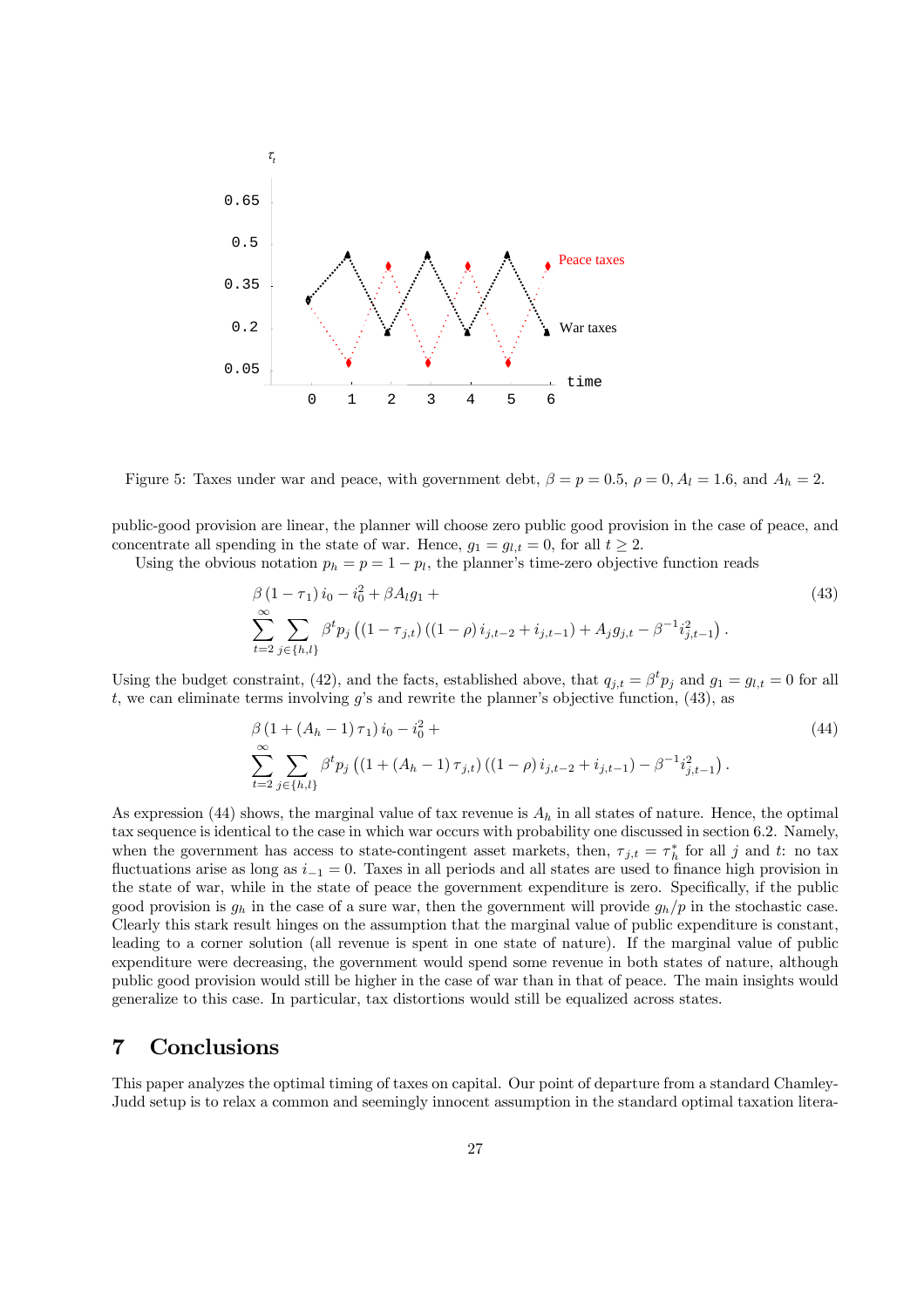ture, namely, that capital depreciation is geometric. Our specification is motivated by empirically estimated depreciation schedules, which feature accelerating depreciation rates as capital ages. Under this specification, the optimal path of capital taxes involves oscillating tax rates. We also show that the standard celebrated front-loading result is a knife-edge case, hinging on the rate of depreciation being constant over time. Furthermore, the optimality of fluctuating tax rates relies on the government being able to commit to the path of future tax rates. We contrast this case with a Markov equilibrium where the planner cannot commit. We find that without commitment the equilibrium tax sequence is smoother than under commitment, i.e., that tax dynamics are more persistent.

Though our model has typical neoclassical features, the analysis is simplified by assuming linear utility and quadratic investment costs. The implied time additivity and constant interest rates allow an especially illuminating analysis of the effects of taxation: investment decisions depend on present values of tax rates, independently of the consumption path followed. It should be important to extend our results quantitatively to the more standard neoclassical setup with endogenous interest rates.

If vintage-specific taxation were allowed in standard models like those in Chamley (1986) and Judd (1985), the taxation problem would become trivial: all revenue generated by pre-installed capital could always be fully captured by the government. Thus, in every period the government would have a separate tax rate for that income which originates in investment prior to period 0. This rate could be bounded at any point in time, but taxation of the initial base for capital income would then continue until it is exhausted. A special case of interest is that where the depreciation rate is zero, because in this case, the tax rate specific to time-zero capital would remain positive even in the long run. Thus, in general the front-loading result in the standard literature is to a large extent driven by assuming that different vintages cannot be taxed at different rates.

The assumption that the government has no access to age-dependent taxes, upon which our results depend, has been adopted elsewhere in the literature; see, for instance, Erosa and Gervais (2002). They show that when age-dependent taxation is not allowed and life-cycle motives are considered, the optimal capital taxation is not zero in the long run. Similarly, and perhaps more closely related to our findings, Correia (1996) shows that long-run taxes on capital income are not necessarily zero if there is another factor input which cannot be taxed. In this case, it would generally be optimal to tax this other factor, and taxes on capital income can be useful as an imperfect replacement for such a tax.

In our analysis, we interpret the Markov equilibrium as a lower bound on public commitment. The degree of commitment actual governments have could, in principle, be anything from full commitment to no commitment. Some commitment could be due to the existence of some explicit commitment technology. Alternatively, it could be sustained with reputation within the context of dynamic game between consecutive governments (as in e.g., Abreu et al., 1990). Empirically, it is an open issue to what extent governments actually have the ability to commit. The fact that our benchmarks with and without commitment yield such starkly different predictions, both qualitatively and quantitatively, provides us with a potential test for the degree of commitment of actual governments. To make this test sharper, more elaborate models with concave utility and more general production functions should be constructed and solved numerically. The degree to which governments can use investment credits to partly substitute for cohort specific taxes should also be estimated. We leave these tasks for future research.

# 8 References

Abreu, Dilip, David Pearce and Ennio Stacchetti, 1990, "Toward a Theory of Discounted Repeated Games with Imperfect Monitoring," Journal of Economic Theory 56, 383—396.

Atkeson, Andrew, V.V. Chari and Patrick Kehoe, 1999, "Taxing Capital Income: A Bad Idea", Federal Reserve Bank of Minneapolis Quarterly Review, Summer, Vol. 23 no. 3, pp. 3—17.

Barro, Robert J., 1979, "On the Determination of Public Debt", Journal of Political Economy 87, 940— 971.

Chari, V.V. and Patrick J. Kehoe, 1990, "Sustainable Plans," Journal of Political Economy 98, 783—802.

Coen, Robert M., 1975, "Investment Behavior, The Measurement of Depreciation, and Tax Policy" American Economic Review, 65, 59—74.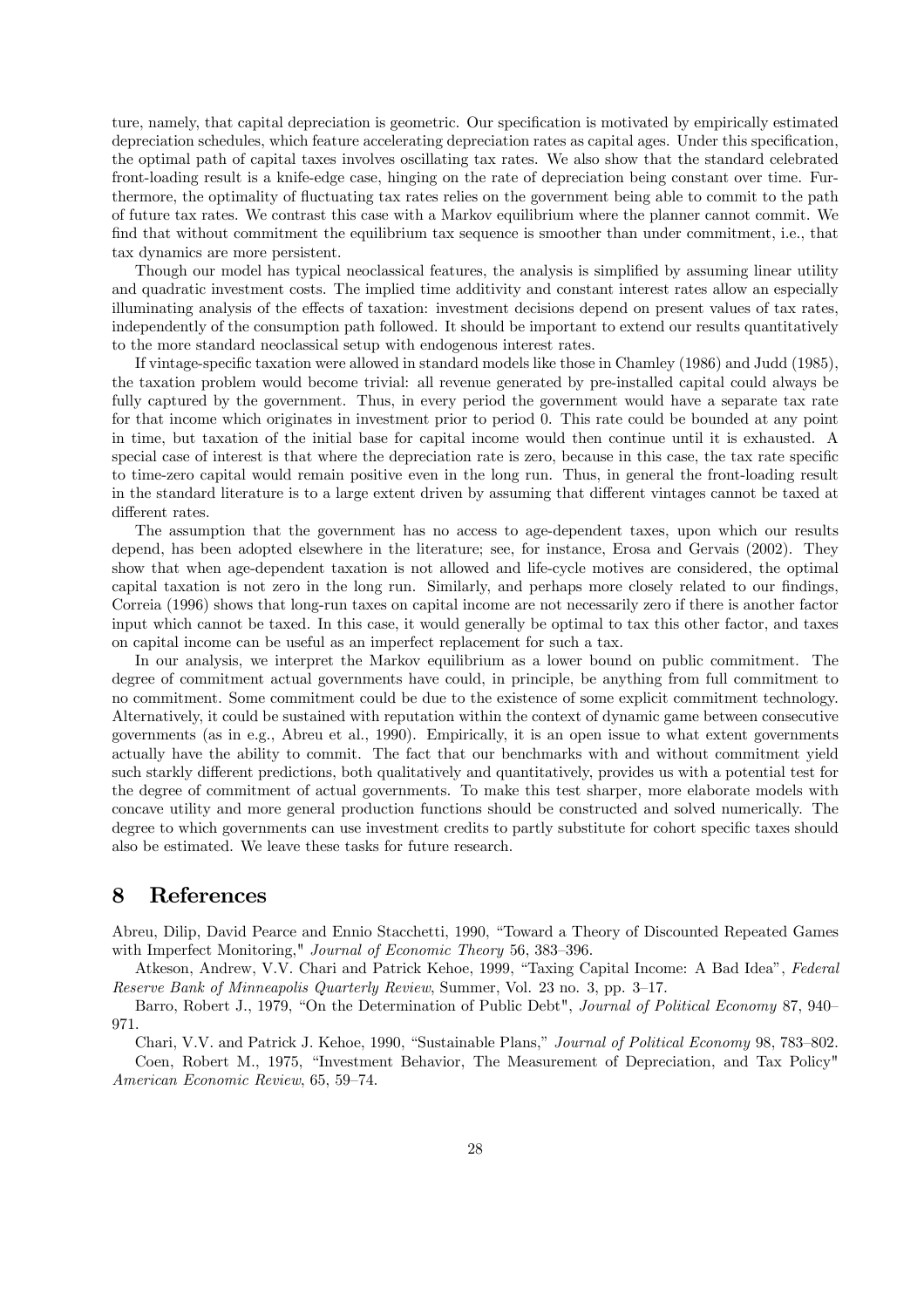Chamley, Christophe, 1986, "Optimal Taxation of Capital Income in General Equilibrium with Infinite Lives", Econometrica 54:3, 607—622.

Chari, V.V., and Patrick J. Kehoe, 1999. "Optimal Fiscal and Monetary Policy," NBER Working Papers 6891.

Correia, Isabel, 1996, "Should Capital Income Be Taxed in the Steady State?", Journal of Public Economics, 60, 147-151.

Dunn, Wendy, Mark Doms, Stephen Oliner, and Daniel Sichel, 2004, "How Fast Do Personal Computers Depreciate? Concepts and New Estimates", NBER Working Paper no. 10521.

Erosa, Andres, and Martin Gervais, 2002, "Optimal Taxation in Life-Cycle Economies," with Andrés Erosa, Journal of Economic Theory, 105, 338—369.

Fernandez Villaverde, Jesus and Aleh Tsyvinski, 2004, "Optimal Fiscal Policy in a Business Cycle Model without Commitment", Mimeo, University of Pennsylvania.

Geske, Michael J., Valerie Ramey, and Matthew D. Shapiro, 2003, "Why Do Computers Depreciate?" Mimeo, University of Michigan.

Hassler, John, P. Krusell, Kjetil Storesletten and Fabrizio Zilibotti, 2004, "The Dynamics of Government", Mimeo IIES.

Hassler, John, J.-V. Rodriguez Mora, Kjetil Storesletten and Fabrizio Zilibotti, 2003, "The Survival of the Welfare State", American Economic Review, 93, 87—112.

Hassler, John, Kjetil Storesletten and Fabrizio Zilibotti, 2003a, "Dynamic Political Choice in Macroeconomics", Journal of the European Economic Association, 1, 543—552.

Hassler, J., Kjetil Storesletten and Fabrizio Zilibotti, 2003b, "Democratic Public Good Provision", CEPR Discussion Paper no. 4044.

Hulten, Charles R., and Frank C. Wykoff, 1981, "The estimation of Economic Depreciation Using Vintage

Asset Prices: An Application of the Box-Cox Power Transformation" Journal of Econometrics 15, 367—396. Judd, Kenneth L., 1985, "Redistributive Taxation in a Simple Perfect Foresight Model", Journal of Public Economics 28, 59—83.

Klein, Paul, Per Krusell and J.V. Ríos-Rull, 2004, : "Time-consistent Public Expenditures", Mimeo, University of Pennsylvania.

Klein, Paul and J.V. Ríos-Rull, 2003, "Time-Consistent Optimal Fiscal Policy", International Economic Review,44, 1217—1245.

Krusell, Per and Anthony A. Smith, Jr., 2003, "Consumption-Savings Decisions with Quasi-Geometric Discounting", Econometrica, 71, 365—375.

Krusell, Per and Jose V. Ríos-Rull, 1999, "On the Size of Government: Political Economy in the Neoclassical Growth Model", American Economic Review, 89:5, 1156—1181.

Krusell, Per, Fernando Martin and Jose V. Ríos-Rull, 2004, "On the Determination of Government Debt", Mimeo, University of Rochester.

Kydland, Finn and Edward C. Prescott, 1977, "Rules rather than discretion: The inconsistency of optimal plans", Journal of Political Economy, 85, 473—490.

Lindbeck, Assar and Jörgen Weibull, 1987, "Balanced-budget redistribution as the outcome of political competition", Public Choice 52, 273—297.

Lucas, Robert E., Jr. and Nancy Stokey, 1983, "Optimal Monetary and Fiscal Policy in an Economy Without Capital", Journal of Monetary Economics 12, 55—94.

Oliner, Stephen D., 1996, "New Evidence on the Retirement and Depreciation of Machine Tools," Economic Inquiry, 34, 57—77.

Pakes, Ariel and Zvi Griliches, 1983, Estimated Distributed Lags with Short Panels with an Application to the Specification of Depreciation Patterns and Capital Stock Constructs, NBER Working Paper no. 933.

Penson , John B. Jr., Dean W. Hughes and Glenn L. Nelson, 1977, "Measurement of Capacity Depreciation Based on Engineering Data" American Journal of Agricultural Economics, 59, 321—329.

Penson , John B. Jr., Robert Romain, and Dean W. Hughes, 1981, "Net Investment in Farm Tractors: An Econometric Analysis" American Journal of Agricultural Economics, 63, 629—635.

Rogoff, Kenneth, 1985, "The optimal degree of precommitment to an intermediate monetary target", Journal of International Economics, 18, 1169—1190.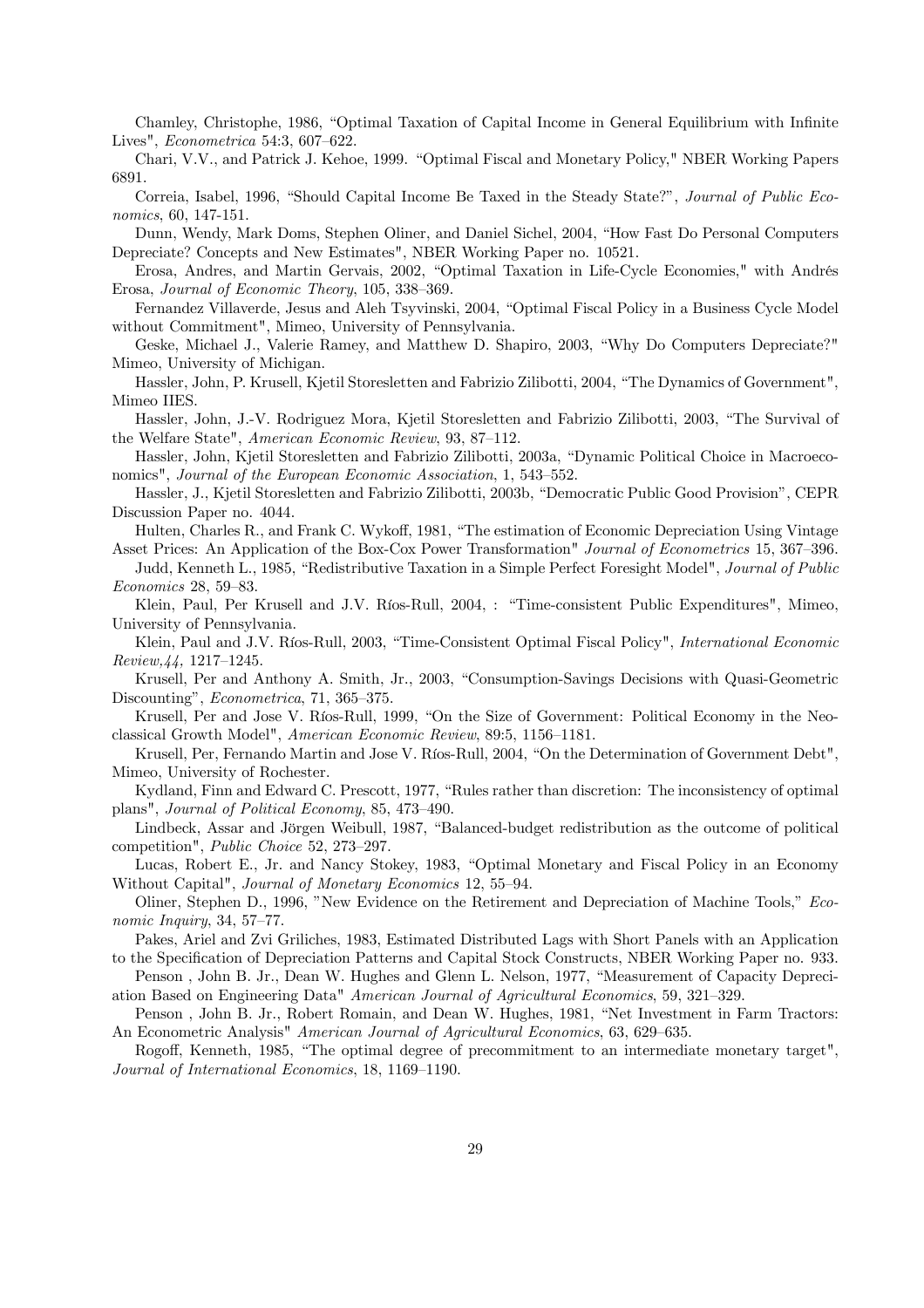Whelan Karl, 2002, "Computers, Obsolescence and Productivity", 2002, Review of Economics and Statistics, 84, 445—461.

# 9 Appendix

# 9.1 Derivation of (20)

From the definition

$$
T_t \equiv \beta \tau_{t+1} + (1 - \rho \delta) \sum_{s=2}^{\infty} \beta^s (1 - \delta)^{s-2} \tau_{t+s}
$$

it follows immediately that

$$
T_{t-1} - \beta \tau_t + (T_t - \beta \tau_{t+1}) \beta \delta (1 - \rho) = \beta (1 - \rho \delta) T_t.
$$
 (45)

Forward substitution implies

$$
T_{t-1} - \beta \tau_t = \beta (1 - \rho \delta) \sum_{s=0}^{\infty} (-\beta \delta (1 - \rho))^s T_{t+s} +
$$

$$
\lim_{T \to \infty} (-\beta \delta (1 - \rho))^T (T_{t+T} - \beta \tau_{t+T})
$$

$$
= \beta (1 - \rho \delta) \sum_{s=0}^{\infty} (-\beta \delta (1 - \rho))^s T_{t+s},
$$

where  $\lim_{T\to\infty}$   $\left(-\beta\delta(1-\rho)\right)^T(T_{t+T}-\beta\tau_{t+T})=0$ , since taxes are bounded between zero and one, implying that their PDVs (in particular the  $T_t$ s) are also bounded. In particular, the expression above implies that

$$
T_0 = \beta \tau_1 + \beta \left(1 - \rho \delta\right) \sum_{s=0}^{\infty} \left(-\beta \delta \left(1 - \rho\right)\right)^s T_{s+1}.
$$
\n(46)

Recall that, by definition,  $T_0 \equiv \beta \tau_1 + (1 - \rho \delta) \sum_{s=2}^{\infty} \beta^s (1 - \delta)^{s-2} \tau_s$ . This, together with equation (46), implies that

$$
\sum_{s=2}^{\infty} \beta^s \left(1 - \delta\right)^{s-2} \tau_s = \beta \sum_{s=0}^{\infty} \left(-\beta \delta \left(1 - \rho\right)\right)^s T_{s+1}.
$$
\n(47)

Finally, rearranging the expressions for  $\hat{T}_0$  and  $\hat{T}_0 = \sum_{s=1}^{\infty} \beta^s (1-\delta)^{s-1} \tau_s$  leads to

$$
\hat{T}_0 = \beta \tau_1 + (1 - \rho \delta) \sum_{s=2}^{\infty} \beta^s (1 - \delta)^{s-2} \tau_s - \delta (1 - \rho) \sum_{s=2}^{\infty} \beta^s (1 - \delta)^{s-2} \tau_s,
$$

which, in turn, can be rewritten, using (46)-(47), as

$$
\hat{T}_0 = T_0 + \sum_{s=1}^{\infty} \left(-\beta \delta (1 - \rho)\right)^s T_s,
$$

which is expression  $(20)$  in the paper.

# 9.2 Details of the proof of Proposition 4

Solving (45) for  $\tau_{t+1}$  yields

$$
\tau_{t+1} = \frac{T_{t-1} - \beta \tau_t - T_t \beta (1 - \delta)}{\beta^2 \delta (1 - \rho)}.
$$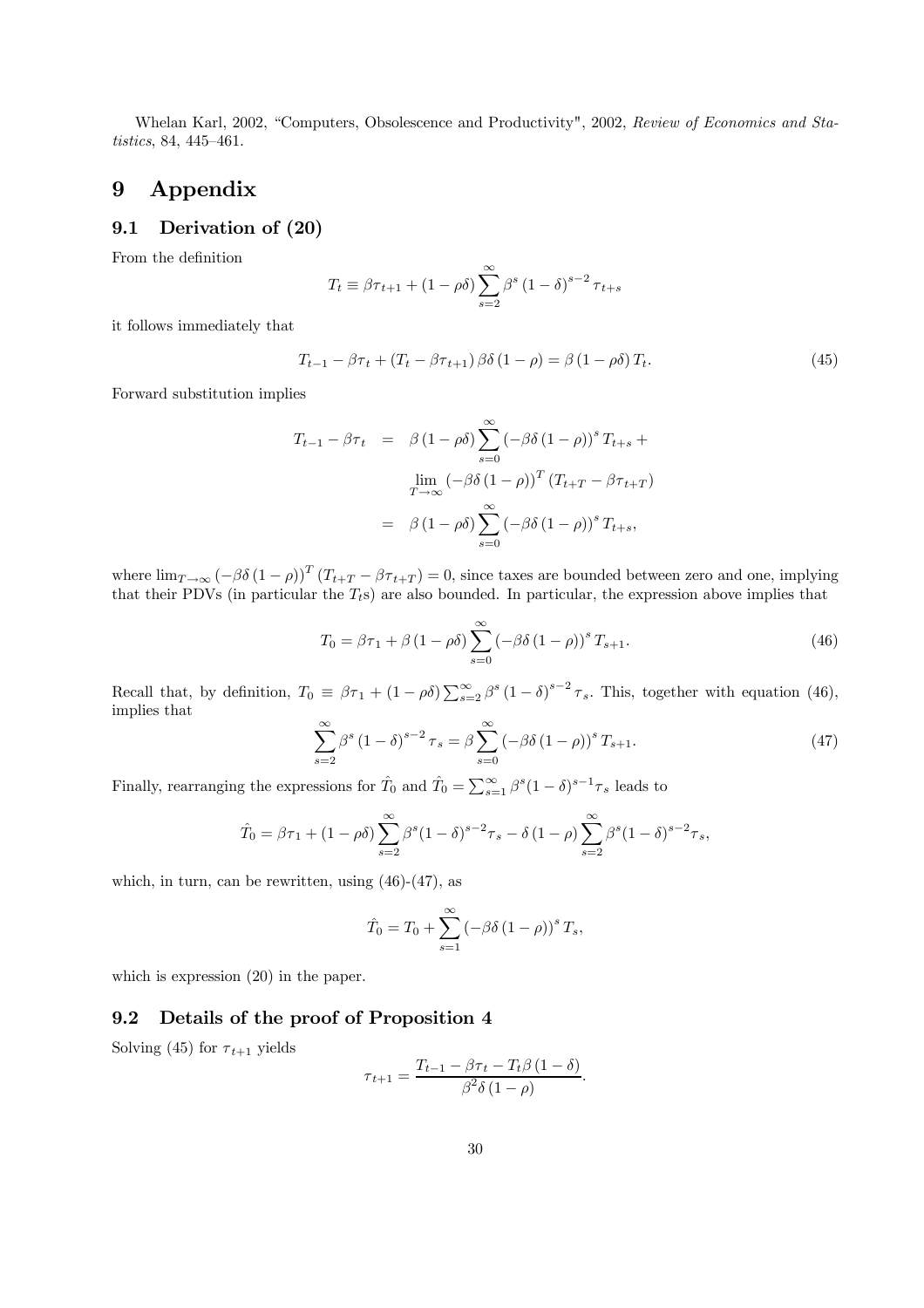Using (24) and the expression for  $\tau^*$  given in the text to replace  $T_{t-1}$  and  $T_t$  yields (for  $t \ge 1$ )

$$
\tau_{t+1} = \tau \frac{1 + \beta \delta (1 - \rho)}{\beta \delta (1 - \rho)} - \tau \frac{1 + \beta (1 - \delta) \delta (1 - \rho)}{\delta^2 (1 - \rho)^2 \beta^2} 2k_1 \left(-\delta (1 - \rho)\right)^t - \frac{\tau_t}{\beta \delta (1 - \rho)}.
$$

The complete solution to this difference equation can be written

$$
\tau_{t} = \tau^{*} + \frac{1 + \beta \delta (1 - \delta) (1 - \rho)}{\beta (1 - \beta \delta^{2} (1 - \rho)^{2})} 2k_{1} \tau \left(-\delta (1 - \rho)\right)^{t-1} + c \left(-\frac{1}{\beta \delta (1 - \rho)}\right)^{t},
$$

where c is an arbitrary integration constant. The interpretation of the arbitrary c is that there is an infinite number of tax sequences that implement the optimal allocation. However, since the root of the homogeneous part,  $-1/(\beta\delta(1-\rho))$ , is outside the unit circle, the constraint  $\tau_t \in [0,1]$  is not satisfied for  $c \neq 0$ . Thus, the only feasible solution to  $(24)$  is determined by setting  $c = 0$ . Writing this solution recursively yields the solution in Proposition (4).

The non-diverging dynamics implies that it is sufficient that  $\tau_1 < 1$  and  $\tau_2 > 0$  to ensure that the bound  $\tau_t$  in [0, 1] never binds. It is immediate to verify that this is the case for a positive range of  $(A-1)k_1^o$ sufficiently close to zero.

## 9.3 Details of the proof of Proposition 6

First, we provide the expressions of  $\tau^{**}, \lambda, \alpha_{01}$ , and  $\alpha_{11}$ :

$$
\tau^{**} = \tau^* + \frac{2A(1-\rho)(1-\beta(1-\rho)\phi)\tau^*}{2(A-1)(1-\rho)+2A-1+\left(\sqrt{(2A-1)^2-4A(A-1)\beta(1-\rho)^2}\right)}
$$
(48)

$$
\lambda = -(1 - \rho)\phi
$$
\n(49)  
\n
$$
\alpha_{01} = \frac{A\beta\phi(1 - \rho)^2 + A - 1}{(1 - \rho)^2} > 0,
$$
\n(50)

$$
\alpha_{01} = \frac{1}{2A - 1 + A\left(\beta\phi\left(1 - \rho\right)^2\right)} > 0,\tag{50}
$$

$$
\alpha_{11} = \frac{2\phi}{\beta \left(1 + \beta \phi \left(1 - \rho\right)^2\right)} > 0,\tag{51}
$$

where

$$
\phi \equiv -\frac{2A - 1 - \sqrt{\left(2A - 1\right)^{2} - 4A\left(A - 1\right)\beta\left(1 - \rho\right)^{2}}}{2A\beta\left(1 - \rho\right)^{2}} \in (-1, 0). \tag{52}
$$

That  $\phi \in (-1,0)$  and, hence, that  $\alpha_{01} > 0$  and  $\alpha_{11} > 0$  can be established by straightforward algebraic manipulations. From  $\phi \in (-1, 0)$ , it follows immediately from (48) that  $\tau^{**} > \tau^*$ .

Next, we prove the proposition. Consider equation (27) in Definition 5. Using the linear guesses (29) and  $(30)$ , we can rewrite  $(27)$  as

$$
i_{t-1} = \frac{\kappa}{2} - \frac{\beta}{2}\tau_t - \frac{\beta^2}{2}(1-\rho)\left(\alpha_{01} + \alpha_{11}k_{t+1}^o\right). \tag{53}
$$

Now using the second guess to eliminate  $k_{t+1}^o$  from the law of motion of capital, (26), and solving (53) for  $\beta\tau_t$  yields

$$
\beta \tau_t = Q_0 + Q_1 i_{t-1},\tag{54}
$$

.

where

$$
Q_0 = \beta (1 + \beta (1 - \rho) (1 - \alpha_{01})),
$$
  
\n
$$
Q_1 = -((1 - \rho) \beta^2 (1 - \rho) \alpha_{11} + 2)
$$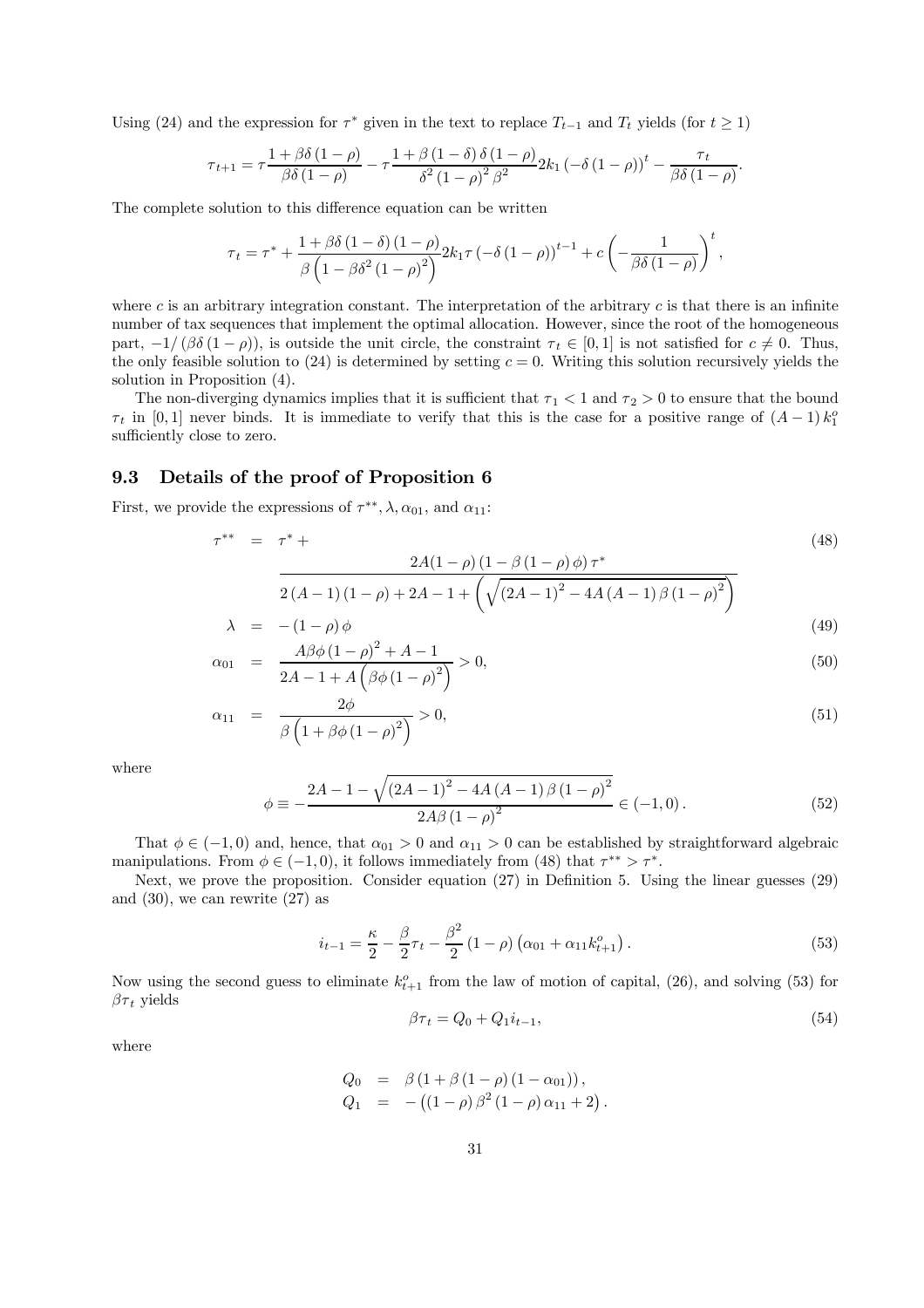Next, we use (54) to eliminate  $\tau_t$  in the planner's recursive objective function, (28), obtaining

$$
W(k_t^o) = \max_{i_{t-1}} \left\{ (\beta + (A-1) (Q_0 + Q_1 i_{t-1})) (k_t^o + i_{t-1}) - i_{t-1}^2 + \beta W (k_{t+1}^o) \right\}.
$$

The first-order and envelope conditions for this problem are

$$
\beta + (A - 1)((Q_0 + Q_1(2i_{t-1} + k_t^o))) - 2i_{t-1} + \beta(1 - \rho)W'(k_{t+1}^o) = 0
$$
\n(55)

and

$$
W'(k_t^o) = \beta + (A - 1)(Q_0 + Q_1 i_{t-1}),
$$
\n(56)

respectively.<sup>36</sup> Leading (56) by one period and using it to eliminate  $W'(k_{t+1}^o)$  from (55) allows us to establish

$$
W_0 + W_1 i_{t-1} + W_2 k_t^o = Z_1 i_t,\tag{57}
$$

where

$$
W_0 = -(1 + \beta (1 - \rho)) (\beta + (A - 1) Q_0),
$$
  
\n
$$
W_1 = -2 ((A - 1) Q_1 - 1),
$$
  
\n
$$
W_2 = -(A - 1) Q_1,
$$
  
\n
$$
Z_1 = \beta (1 - \rho) (A - 1) Q_1.
$$

Next, we use (30) to eliminate  $i_t$  from (57), and rearrange terms to obtain

$$
i_{t-1} = \frac{-\left(Z_1 \alpha_{02} - W_0\right) + W_2 k_t^o}{Z_1 \alpha_{12} \left(1 - \rho\right) - W_1},
$$

which is a linear (affine) function of  $k_t^o$ , in line with our guess (30). We can now equate coefficients to obtain

$$
\alpha_{02} = \frac{W_0 - Z_1 \alpha_{02}}{Z_1 \alpha_{12} (1 - \rho) - W_1},\tag{58}
$$

$$
\alpha_{12} = \frac{W_2}{Z_1 \alpha_{12} (1 - \rho) - W_1}.
$$
\n(59)

To verify our other guess,  $(29)$ , we return to the condition  $(54)$ . Using the guess  $(30)$  to eliminate  $i_{t-1}$  yields

 $\beta \tau_t = Q_0 + Q_1 \alpha_{02} + Q_1 \alpha_{12} k_t^o,$ 

which is also linear (affine), consistently with our guess. Equating coefficients leads to

$$
\beta \alpha_{11} = Q_1 \alpha_{12}, \tag{60}
$$

$$
\beta \alpha_{01} = Q_0 + Q_1 \alpha_{02}.
$$
\n(61)

Equations (58)-(61) define a system of non-linear equations in the four unknown coefficients  $\alpha_{01}$ ,  $\alpha_{11}$ ,  $\alpha_{02}$ , and  $\alpha_{12}$ . Its solution is given by (50), (51), and

$$
\alpha_{02} = \frac{1}{2} A \beta \frac{1 + \beta (1 - \rho) (1 + \phi (1 - \rho) (1 + \beta (1 - \rho)))}{2A - 1 + A \beta \phi (1 - \rho)^2}
$$
  
\n
$$
\alpha_{12} = \phi,
$$
\n(62)

where  $\phi$  is a root of

$$
A\beta (1 - \rho)^2 \phi^2 + (2A - 1)\phi + A - 1 = 0.
$$
\n(63)

Equation (63) has two roots but one of them can be ruled out since it implies explosive dynamics. The stable root is given by (52).

 $36$  The linear-quadratic nature of the problem implies trivially that second-order conditions are satisfied. The assumption on  $(A-1)k_1^o$  not being too large implies interior optima.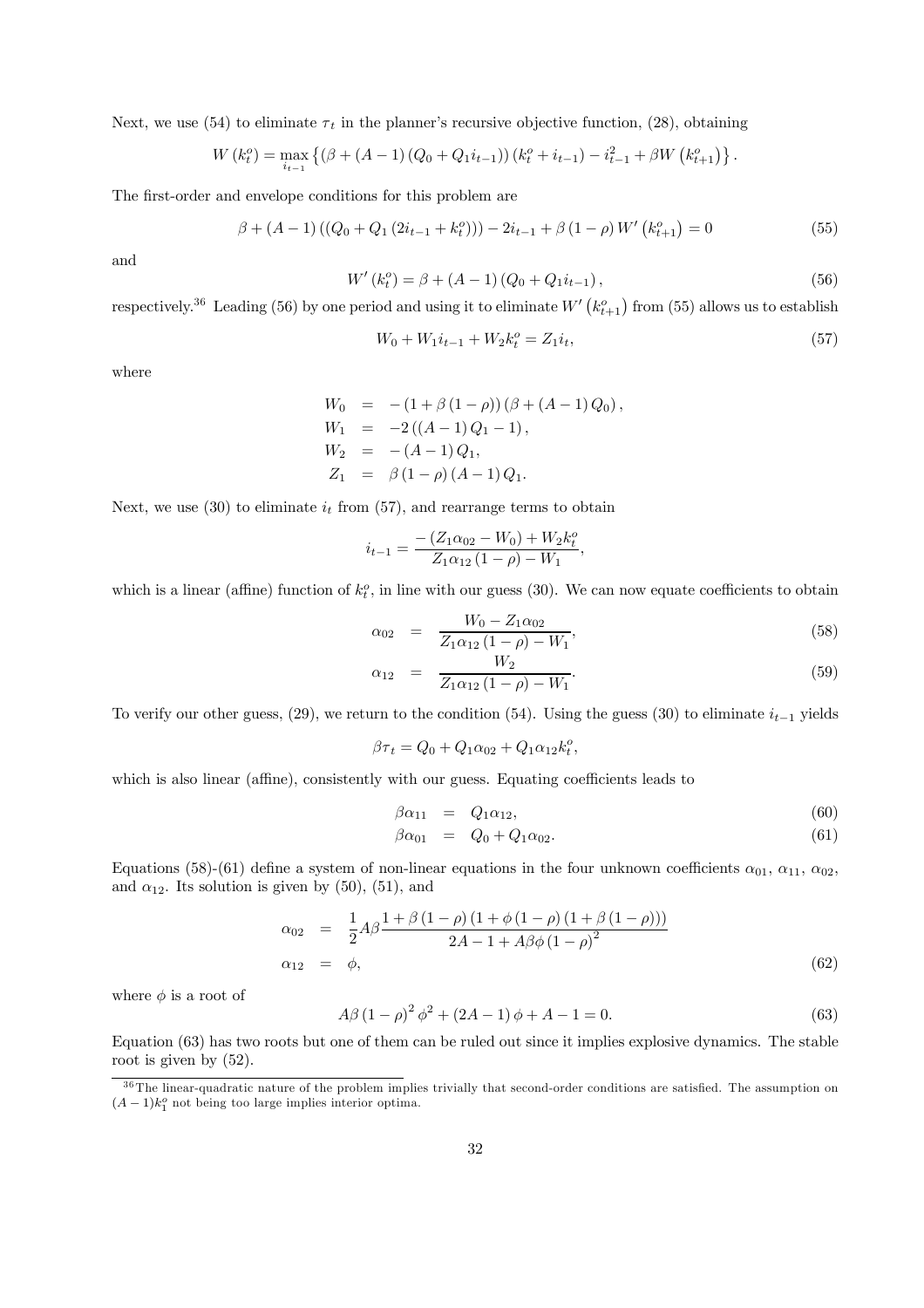The state variable has the following equilibrium law of motion:

$$
k_{t+1}^{o} = (1 - \delta)k_{t}^{o} + (1 - \rho \delta)i_{t-1} = (1 - \rho) (\alpha_{02} + \alpha_{12}k_{t}^{o}).
$$

Hence, the steady-state value for capital is  $k^o = (1 - \rho) \alpha_{02}/(1 - \alpha_{12} (1 - \rho))$ , and the steady-state tax rate is  $\tau^{**} = \alpha_{01} + \alpha_{11}k^{\circ}$ . Inserting the expressions for  $\alpha_{01}$  and  $\alpha_{11}$  delivers the expression in (48).

The decision rules for capital and taxes can be expressed as

$$
k_{t+1}^o - k^o = (1 - \rho)\alpha_{12} (k_t^o - k^o)
$$
  

$$
\tau_{t+1} - \tau^{**} = (1 - \rho)\alpha_{12} (\tau_t - \tau^{**}),
$$

and setting  $-\lambda = (1 - \rho)\alpha_{12}$  using (62) then leads to the expression for  $\lambda$  in (49).

#### 9.4 Details of the analysis of Section 5

Denoting the multiplier for the private first-order constraint at t by  $\beta^t \lambda_t$ , the government's Lagrangian can be written as

$$
\sum_{t=0}^{\infty} \beta^{t} \left( (1-\rho)i_{t-2}+i_{t-1}-g_{t}+Ag_{t}-i_{t}^{2}-\lambda_{t}\eta(i_{t-1},i_{t},i_{t+1},g_{t+1},g_{t+2})\right).
$$

Letting  $\eta_{t,j}$  denote the jth partial of  $\eta(i_{t-1}, i_t, i_{t+1}, g_{t+1}, g_{t+2})$ , the first-order conditions for the choices of  $i_t$  and  $g_t$  become, for  $t > 0$ ,

$$
\gamma_{i,t} - \beta^{-1} \lambda_{t-1} \eta_{t-1,3} - \lambda_t \eta_{t,2} - \beta \lambda_{t+1} \eta_{t+1,1} = 0,\tag{64}
$$

and

$$
\gamma_{g,t} - \beta^{-1} \lambda_{t-2} \eta_{t-2,5} - \lambda_{t-1} \eta_{t-1,4} = 0,\tag{65}
$$

where  $\gamma_{q,t}$  and  $\gamma_{i,t}$  are defined as in the text. To find the first-order condition stated in terms of these wedges, it is necessary to eliminate the multipliers in the first-order conditions above. Thus, use equation (64) for period t and equation (65) for periods  $t + 1$  and  $t + 2$ , since then we have three equations with the unknowns  $\lambda_{t-1}$ ,  $\lambda_t$ , and  $\lambda_{t+1}$ . Thus,  $\lambda_t$  can be solved for as a function of  $\gamma_{i,t}$ ,  $\gamma_{g,t+1}$ , and  $\gamma_{g,t+2}$ . Substitute the solutions for  $\lambda_t$  and  $\lambda_{t-1}$  into equation (65) at time  $t+1$  and we obtain the final expression for the first-order condition for the government's policy choice:

$$
\gamma_{g,t+1} = \beta^{-1} \eta_{t-1,5} D_{t-1} \left( \gamma_{i,t-1} - \frac{\eta_{t-2,3}}{\eta_{t-2,5}} \gamma_{g,t} - \beta \frac{\eta_{t,1}}{\eta_{t,4}} \gamma_{g,t+1} \right) + \eta_{t,4} D_t \left( \gamma_{i,t} - \frac{\eta_{t-1,3}}{\eta_{t-1,5}} \gamma_{g,t+1} - \beta \frac{\eta_{t+1,1}}{\eta_{t+1,4}} \gamma_{g,t+2} \right),
$$

where  $D_t$ , the measure of how much a unit increase of the constraint at t is worth in terms of effort  $i_t$ , is calculated as

$$
D_t \equiv \frac{1}{\eta_{t,2} - \eta_{t,4} \frac{\eta_{t-1,3}}{\eta_{t-1,5}} - \eta_{t,5} \frac{\eta_{t+1,1}}{\eta_{t+1,4}}}.
$$

This is equation (32) in the text.

Now consider the wedges at the beginning of time. Assuming that  $q_0$  (and  $\tau_0$ , indirectly) is set at the beginning of time, and following similar steps to those above, the first-order condition for  $g_1$  can be written

$$
\gamma_{g,1} = \eta_{0,4} D_0 \left( \gamma_{i,0} - \beta \frac{\eta_{1,1}}{\eta_{1,4}} \gamma_{g,2} \right),
$$

where

$$
D_0 \equiv \frac{1}{\eta_{0,2} - \eta_{0,5} \frac{\eta_{1,1}}{\eta_{1,4}}}.
$$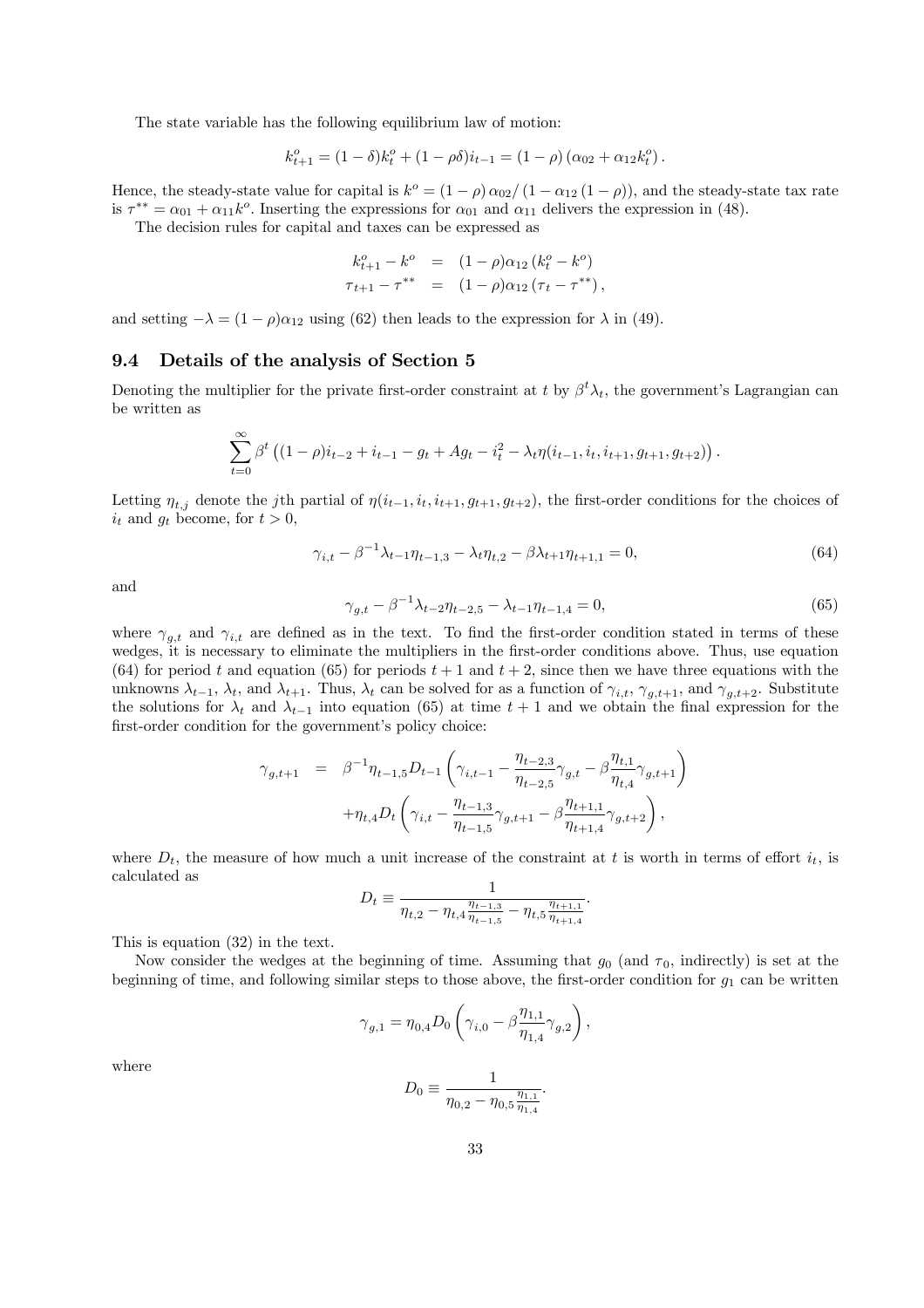This is equation (33) in the text.

Consider, finally, the determination of the first-order condition under lack of commitment. To this end, first state the government's problem as a dynamic program with the previous investment choice,  $i_{t-1}$ , as state variable (recall that since  $\delta = 1$  and  $\rho = 0$  we have  $k_{t+1}^o = i_{t-1}$ ):

$$
W(i_{t-1}) = \max_{i_t, g_{t+1}} -i_t^2 + \beta((1-\rho)i_{t-1} + i_t - g_{t+1} + Ag_{t+1}) + \beta^2 W(i_t)
$$

subject to

$$
\eta(i_{t-1}, i_t, \mathcal{I}(i_t), g_{t+1}, \mathcal{G}(i_t)) = 0.
$$

Here,  $\mathcal{I}(i_{t-1}) = i_t$  is the policy rule for investment and  $\mathcal{G}(i_{t-1}) = g_{t+1}$  is the policy rule for public expenditures. Taking first-order conditions, we obtain

$$
\beta - 2i_t + \beta^2 W'_{it} = \lambda_t (\eta_{t,2} + \mathcal{I}'(i_t) \eta_{t,3} + \mathcal{G}'(i_t) \eta_{t,5})
$$

for the choice of  $i_t$  and  $\gamma_{g,t+1} = \lambda_t \eta_{t,4}$  for the choice of  $g_{t+1}$ . Solving for  $\lambda_t$  from the first-order condition for  $i_t$ , we obtain

$$
\gamma_{g,t+1} = D_t \eta_{t,4} (\beta - 2i_t + \beta^2 W'(i_t)),
$$

where

$$
D_t \equiv \frac{1}{\eta_{t,2} + \mathcal{I}'(i_t) \eta_{t,3} + \mathcal{G}'(i_t) \eta_{t,5}}.
$$

Since the envelope theorem gives

 $W'(i_t) = \beta(1-\rho) - \lambda_t \eta_{t,1}$ 

evaluated the following period this expression and the first-order condition for  $q_{t+1}$  deliver the "distortionsmoothing" condition specifying how trade-offs between wedges occur in the model without commitment. It reads

$$
\gamma_{g,t+1} = \eta_{t,4} D_t(\gamma_{i,t} - \beta \frac{\eta_{t+1,1}}{\eta_{t+1,4}} \gamma_{g,t+2}).
$$

This is equation (34) in the text. It differs from the period-0 first-order condition from the commitment problem, (33), only in how  $D_t$  is determined. The expression  $D_t$  determines a key component of how the change in  $g_{t+1}$  influences  $i_t$ , via the implementability constraint. Here, an increase in  $i_t$  changes  $\eta_t$  exactly by  $1/D_t$ , and this expression includes the total effect on how a change in  $i_t$  would influence the future government behavior that feeds back to the current constraint  $(i_{t+1}$  and  $g_{t+2})$ . In  $D_0$  of the commitment problem, in contrast, the current government can control future decisions and the effects of future government behavior on the current constraint are partial–they are derived keeping future constraints constant. Thus, whereas we have  $\mathcal{I}'(i_t)$   $\eta_{t,3} + \mathcal{G}'(i_t)$   $\eta_{t,5}$  in  $D_t$  here, in  $D_0$  we just have  $\eta_{0,5} \frac{\eta_{1,1}}{\eta_{1,4}}$  $\frac{\eta_{1,1}}{\eta_{1,4}}.$ 

### 9.5 Details of the analysis of Section 6

In the case in which the government has no access to capital markets (section 6.1), the state-contingent tax plan in the first and second period prescribes:

$$
\tau_1 = \frac{A_l - 1}{2A_l - 1} - p \frac{\beta (1 - \rho)}{2A_l - 1} ((A_h + A_l - 1) \tau_h - (A_l - 1)),
$$
  
\n
$$
\tau_{l,2} = \frac{A_l - 1}{2A_l - 1},
$$
  
\n
$$
\tau_{h,2} = \frac{A_h - 1}{2A_h - 1} + \frac{(1 - \rho)(A_h - A_l)}{2A_h - 1}.
$$
  
\n
$$
\frac{A_l (2A_h - 1) (1 + \beta (1 - \rho) (1 - p)) + \beta (1 - \rho) p A_h (A_h + A_l - 1)}{(2A_l - 1) (2A_h - 1) (1 - \beta (1 - \rho)^2) - \beta (1 - \rho)^2 p (A_h - A_l)^2},
$$

where the second term in the expression of  $\tau_{h,2}$  is positive, implying that  $\tau_{h,2} > \tau_h^* = \frac{A_h - 1}{2A_h - 1}$ .<sup>37</sup>

 $37$ The denominator of the last term on the right-hand side term of the expression can be negative. However, recall that we are restricting attention to the region of the parameter space where taxes are strictly inside the unit interval at all times and for all realizations. When this restriction is taken into account, the denominator is unambiguously positive, implying that  $\tau_{h,2} > \tau_h^*$ .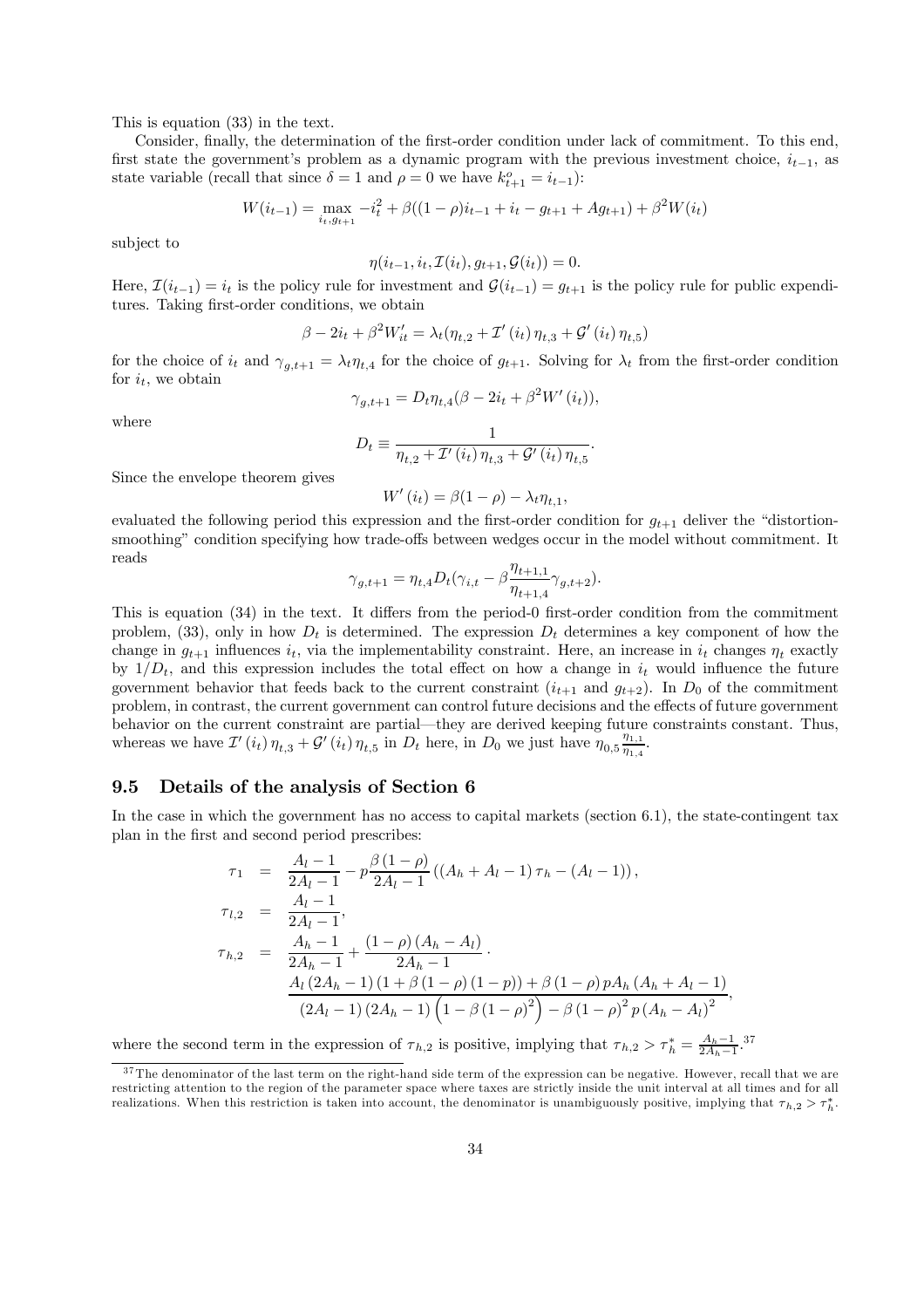# 10 Appendix B (not for publication)

# 10.1 Dynamics of gross output

To characterize private output dynamics, we note that output gross of adjustment costs is

$$
Y_t = k_t^o + i_{t-1}.
$$

Using  $i_t = \frac{1}{2} (\kappa - T_t)$  and  $T_t = \tau^* (\kappa + 2k_1^o ( -\delta (1 - \rho))^t)$ , implying  $i_t = \frac{1}{2} \kappa (1 - \tau^*) - \tau^* k_1^o ( -\delta (1 - \rho))^t$  in (13) we obtain

$$
k_{t+1}^o = k_1^o (1 - \delta)^t + (1 - \rho \delta) \sum_{s=0}^{t-1} (1 - \delta)^{t-1-s} i_s
$$
  
=  $k_1^o (1 - \delta)^t + \frac{1 - \rho \delta}{2} \kappa (1 - \tau^*) \sum_{s=0}^{t-1} (1 - \delta)^{t-1-s} - (1 - \rho \delta) \tau^* k_1^o \sum_{s=0}^{t-1} (1 - \delta)^{t-1-s} (-\delta (1 - \rho))^s$   
=  $\frac{1 - \rho \delta}{2} \kappa (1 - \tau^*) \frac{1 - (1 - \delta)^t}{\delta} + k_1^o (1 - \tau^*) (1 - \delta)^t + k_1^o \tau (-\delta (1 - \rho))^t.$ 

Gross private output in period  $t + 1$  is

$$
k_{t+1}^o + i_t = \frac{1 - \rho \delta}{2} \kappa (1 - \tau^*) \frac{1 - (1 - \delta)^t}{\delta} + k_1^o (1 - \tau^*) (1 - \delta)^t + k_1^o \tau (-\delta (1 - \rho))^t
$$
  
+ 
$$
\frac{1}{2} \kappa (1 - \tau^*) - \tau^* k_1^o (-\delta (1 - \rho))^t
$$
  
= 
$$
(1 - \tau^*) \left( \kappa \frac{(1 + \delta (1 - \rho))}{2\delta} + \left( k_1^o - \frac{\kappa}{2\delta} (1 - \rho \delta) \right) (1 - \delta)^t \right),
$$

implying monotone dynamics and constant output when  $\delta = 1$ . Adjustment costs are given by

$$
i_t^2 = \left(\frac{1}{2}\kappa (1-\tau)\right)^2 + (\tau k_1)^2 (\delta (1-\rho))^{2t}
$$
  
- $\kappa (1-\tau) \tau k_1 (-\delta (1-\rho))^{t},$ 

which oscillate.

# 10.2 Generalized proof of Proposition 6: a basis for the calibration

Consider equation (27) in Definition 5. Using the linear guesses  $\tau_t = \mathcal{T}(k_t^o) = \alpha_{01} + \alpha_{11} k_t^o$  and  $i_t = \mathcal{I}(k_t^o) =$  $\alpha_{02} + \alpha_{12}k_t^o$ , we can rewrite (27) as

$$
i_{t-1} - \beta (1 - \delta) (\alpha_{02} + \alpha_{12} k_{t+1}^o) = \frac{\kappa}{2} (1 - \beta (1 - \delta)) - \frac{\beta}{2} \tau_t - \frac{\beta^2}{2} \delta (1 - \rho) (\alpha_{01} + \alpha_{11} k_{t+1}^o).
$$
 (66)

Next, using the law of motion of capital, (26), to eliminate  $k_{t+1}^o$  and solving (66) for  $\beta\tau_t$  one arrives at

$$
\beta \tau_t = Q_0 + Q_1 i_{t-1} + Q_2 k_t^o \equiv Q(i_{t-1}, k_t^o), \qquad (67)
$$

where

$$
Q_0 = \beta (1 + \beta \delta (1 - \rho) (1 - \alpha_{01}) + 2\alpha_{02} (1 - \delta)),
$$
  
\n
$$
Q_1 = -( (1 - \delta \rho) \beta (\beta \delta (1 - \rho) \alpha_{11} - 2\alpha_{12} (1 - \delta)) + 2),
$$
  
\n
$$
Q_2 = -(1 - \delta) \beta (\beta \delta (1 - \rho) \alpha_{11} - 2\alpha_{12} (1 - \delta)).
$$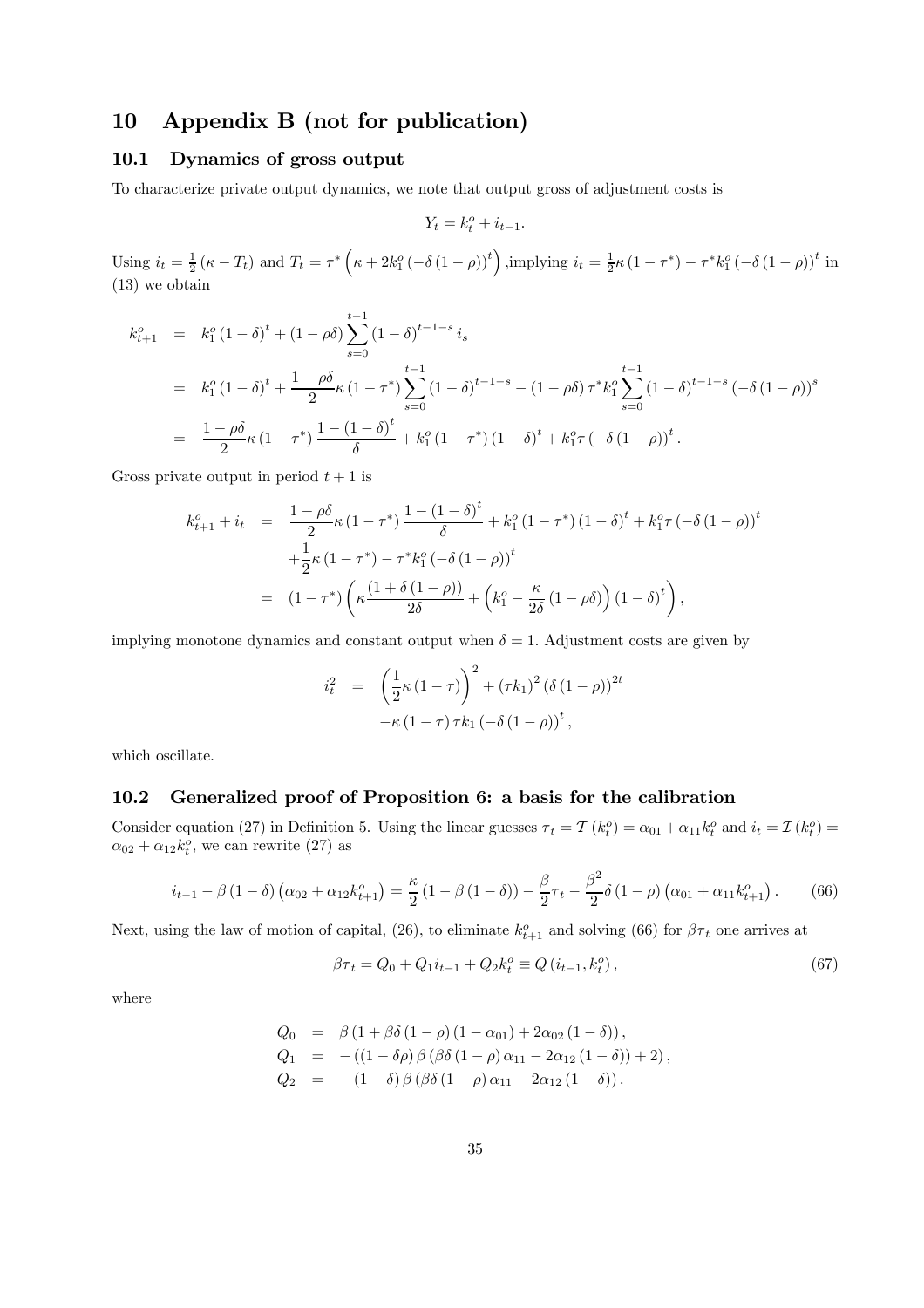Next, we can use (67) to eliminate  $\tau_t$  in the planner's recursive objective function, (28) to obtain

$$
W(k_t^o) = \max_{i_{t-1}} \left\{ (\beta + (A-1) Q (i_{t-1}, k_t^o)) (k_t^o + i_{t-1}) - i_{t-1}^2 + \beta W (k_{t+1}^o) \right\}.
$$

The first-order and envelope conditions for this problem are

$$
(\beta + (A-1)Q(i_{t-1}, k_t^o)) + (A-1)Q_1(k_t^o + i_{t-1}) - 2i_{t-1} + \beta(1 - \rho \delta)W'\left(k_{t+1}^o\right) = 0 \tag{68}
$$

and

$$
W'(k_t^o) = (\beta + (A-1)Q(i_{t-1}, k_t^o)) + (A-1)Q_2(k_t^o + i_{t-1}) + \beta(1-\delta)W'(k_{t+1}^o),
$$

respectively. Using the first-order condition to eliminate  $W'(k_{t+1}^o)$  in the envelope condition yields

$$
W'(k_t^o) = (\beta + (A-1)Q(i_{t-1}, k_t^o)) + (A-1)Q_2(k_t^o + i_{t-1})
$$
  
 
$$
-\left(\frac{1-\delta}{1-\rho\delta}\right)((\beta + (A-1)Q(i_{t-1}, k_t^o)) + (A-1)Q_1(k_t^o + i_{t-1}) - 2i_{t-1}).
$$

Leading this expression by one period allows us to eliminate  $W'(k_{t+1}^o)$  in (68). Then, replacing  $Q(i_{t-1}, k_t^o)$ by its expression allows us to rewrite (68) as

$$
W_0 + W_1 i_{t-1} + W_2 k_t^o = Z_1 i_t + Z_2 k_{t+1}^o,
$$
\n(69)

where

$$
W_0 = (\beta (1 - \delta) (\beta + (A - 1) Q_0) - \beta - (A - 1) Q_0 - \beta (1 - \rho \delta) (\beta + (A - 1) Q_0))
$$
  
\n
$$
W_1 = -(2 (A - 1) Q_1 - 2)
$$
  
\n
$$
W_2 = -(A - 1) (Q_1 + Q_2)
$$
  
\n
$$
Z_1 = (-\beta (1 - \delta) (2 (A - 1) Q_1 - 2) + \beta (1 - \rho \delta) (A - 1) Q_1 + \beta (1 - \rho \delta) (A - 1) Q_2)
$$
  
\n
$$
Z_2 = (-\beta (1 - \delta) ((A - 1) Q_1 + (A - 1) Q_2) + 2\beta (1 - \rho \delta) (A - 1) Q_2).
$$

Finally, we use (30) and (26) to eliminate  $i_t$  and  $k_{t+1}^o$  from (69) and rearrange terms to obtain

$$
i_{t-1} = \frac{W_0 - Z_1 \alpha_{02} + (W_2 - (Z_1 \alpha_{12} + Z_2) (1 - \delta)) k_t^o}{(Z_1 \alpha_{12} + Z_2) (1 - \rho \delta) - W_1},
$$

which is a linear (affine) function of  $k_t^o$ , consistently with our guess (30). We can now equate coefficients to obtain

$$
\alpha_{02} = -\frac{Z_1 \alpha_{02} - W_0}{(Z_1 \alpha_{12} (1 - \delta \rho) - W_1 + Z_2 (1 - \delta \rho))}
$$
(70)

$$
\alpha_{12} = -\frac{(Z_2(1-\delta) + Z_1\alpha_{12}(1-\delta) - W_2)}{(Z_1\alpha_{12}(1-\delta\rho) - W_1 + Z_2(1-\delta\rho))}.
$$
\n(71)

To verify our other guess, (29), we return to the condition (67). Using the guess (30) to eliminate  $i_{t-1}$  yields,

$$
\beta \tau_t = Q_0 + Q_1 \alpha_{02} + (Q_1 \alpha_{12} + Q_2) k_t^o,
$$

which is also linear (affine), in line with our guess. Equating coefficients leads to

$$
\beta \alpha_{11} = Q_1 \alpha_{12} + Q_2, \tag{72}
$$

$$
\beta \alpha_{01} = Q_0 + Q_1 \alpha_{02}.
$$
\n(73)

The equations (70)-(73) defines a system of non-linear equations in the four unknown coefficients  $\alpha_{01}, \alpha_{11}, \alpha_{02}, \alpha_{12}$ . In general, we must resort to numerical analysis to solve such system.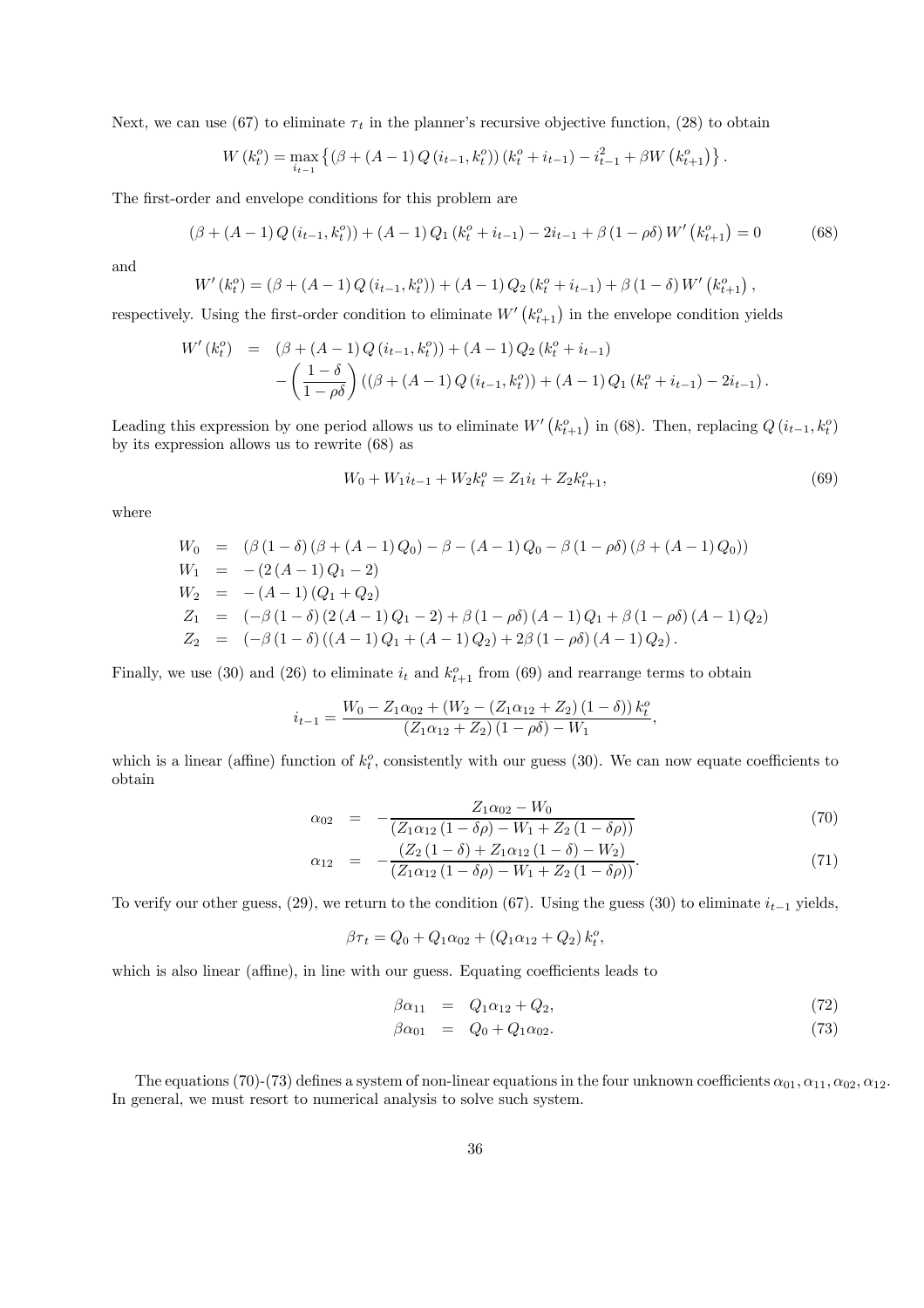# 10.3 Comparative statics of the Markov equilibrium

The comparative statics of  $\lambda$  are established as follows. We note that

$$
\frac{d\lambda}{dA} = \frac{1}{2} \frac{1 - 2A\left(1 - \beta\left(1 - \rho\right)^2\right) + \sqrt{1 + 4A\left(A - 1\right)\left(1 - \beta\left(1 - \rho\right)^2\right)}}{\beta\left(1 - \rho\right)A^2\sqrt{1 + 4A\left(A - 1\right)\left(1 - \beta\left(1 - \rho\right)^2\right)}}
$$

with

$$
\left[\frac{d\lambda}{dA}\right]_{A=1} = (1 - \rho) > 0.
$$

Furthermore, the derivative of the numerator is given by

$$
2\left(1-\beta(1-\rho)^{2}\right) \frac{2(A-1)-\left(\sqrt{1+4A(A-1)\left(1-\beta(1-\rho)^{2}\right)}-1\right)}{\sqrt{1+4A(A-1)\left(1-\beta(1-\rho)^{2}\right)}}
$$
  
> 2\left(1-\beta(1-\rho)^{2}\right) \frac{2(A-1)-\left(\sqrt{1+4A(A-1)}-1\right)}{\sqrt{1+4A(A-1)\left(1-\beta(1-\rho)^{2}\right)}}  
= 0,

so  $\lambda$  is increasing in A everywhere, positive and bounded from above by

$$
\lim_{A \to \infty} \lambda = \frac{1 - \sqrt{1 - \beta (1 - \rho)^2}}{(1 - \rho)\beta}
$$
  

$$
< \frac{1 - (1 - \beta (1 - \rho)^2)}{(1 - \rho)\beta}
$$
  

$$
= (1 - \rho).
$$

Furthermore,

$$
\frac{d\lambda}{d\rho} = -\left(\frac{(2A-1)}{2}\frac{(2A-1)-\sqrt{1+4A(A-1)\left(1-\beta(1-\rho)^2\right)}}{\beta(1-\rho)^2A\sqrt{1+4A(A-1)\left(1-\beta(1-\rho)^2\right)}}\right)
$$
  
< 
$$
\leq \left(\frac{(2A-1)}{2}\frac{(2A-1)-\sqrt{1+4A(A-1)}}{\beta(1-\rho)^2A\sqrt{1+4A(A-1)\left(1-\beta(1-\rho)^2\right)}}\right) = 0,
$$

with

$$
\lim_{\rho \to 1} \lambda = \lim_{\rho \to 1} \left( \frac{1}{\beta (1 - \rho)} \left( \frac{A - 1}{A} - \frac{\sqrt{1 + 4A (A - 1) (1 - \beta (1 - \rho)^2)} - 1}{2A} \right) \right)
$$

$$
= \lim_{\rho \to 1} \left( \frac{4A (A - 1) (1 - \rho)}{\sqrt{1 + 4A (A - 1) (1 - \beta (1 - \rho)^2)}} \right) = 0,
$$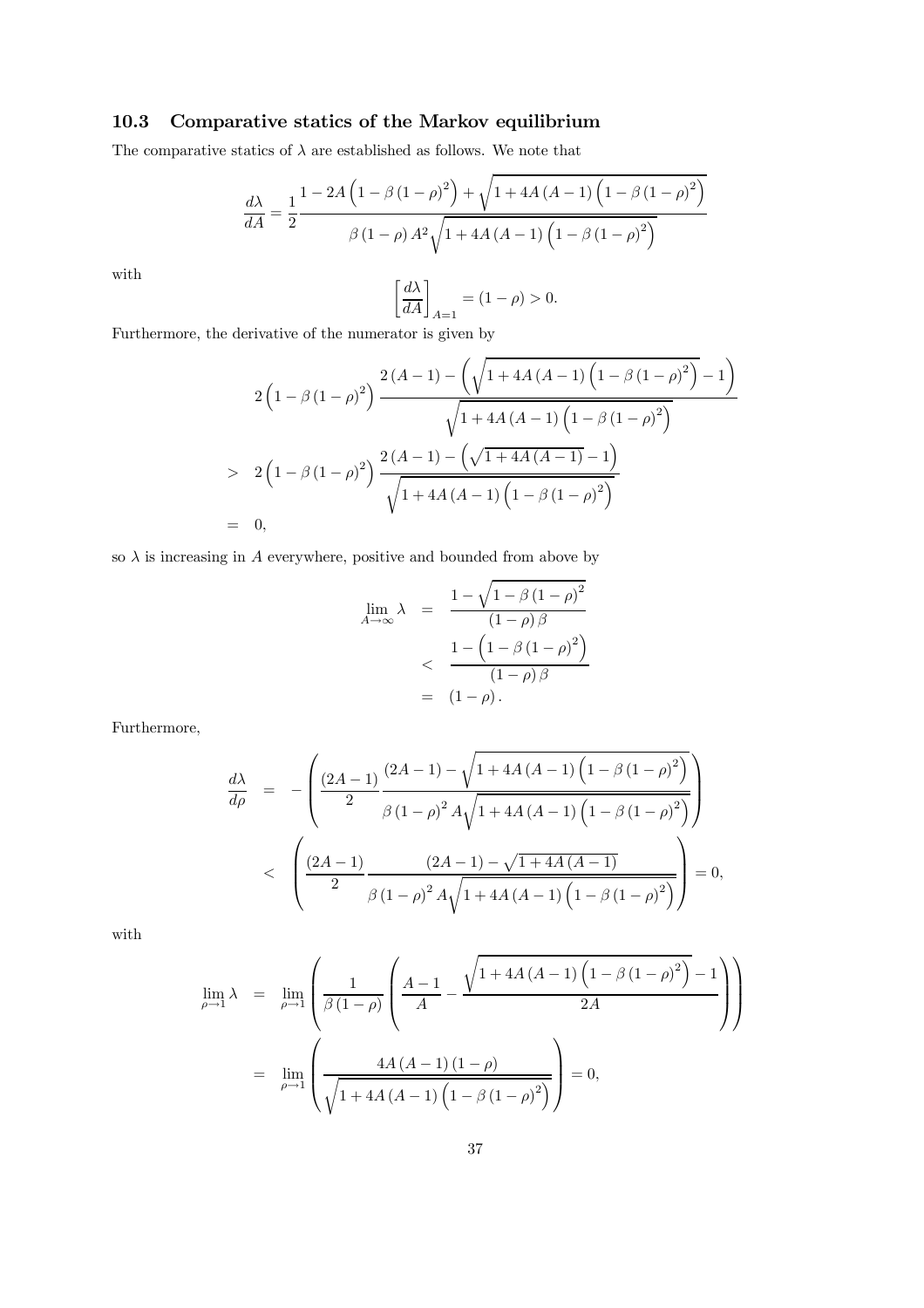where we used l'Hôpital's rule in the last equation. Furthermore,  $\tau_1$  is given by

$$
\tau_1 = \alpha_{01} + \alpha_{11}k_1^o
$$
\n
$$
= \frac{\sqrt{1 + 4A(A - 1)\left(1 - \beta(1 - \rho)^2\right)} - 1}{2A - 1 + \sqrt{1 + 4A(A - 1)\left(1 - \beta(1 - \rho)^2\right)}}
$$
\n
$$
+ \frac{2\left(2A - 1 - \sqrt{1 + 4A(A - 1)\left(1 - \beta(1 - \rho)^2\right)}\right)}{\beta^2(1 - \rho)^2\left(1 + \sqrt{1 + 4A(A - 1)\left(1 - \beta(1 - \rho)^2\right)}\right)}k_1^o,
$$

where  $\alpha_{01}, \alpha_{11} > 0$ .

#### 10.4 The stochastic case with government debt

In the case in which the government has no access to capital markets (section 6.2), the state-contingent tax plan in the first and second period prescribes given by the solution of the following linear system:

$$
\tau_{1} = (1 + \beta (1 - \rho)) \frac{A_{l} + p (A_{h} - A_{l}) - 1}{2A_{1}^{e} - 1} - \beta (1 - \rho) p \frac{A_{l} + A_{h} + p (A_{h} - A_{l}) - 1}{2A_{1}^{e} - 1} \tau_{h,2}
$$
\n
$$
- \beta (1 - \rho) (1 - p) \frac{2A_{l} + p (A_{h} - A_{l}) - 1}{2A_{1}^{e} - 1} \tau_{l,2}
$$
\n
$$
\tau_{l,2} = \frac{(A_{l} - 1) \rho - (1 - \rho) (2A_{l} + p (A_{h} - A_{l}) - 1) \tau_{1} - \beta (1 - \rho)^{2} p (A_{h} + A_{l} - 1) \tau_{h,2}}{(1 - \beta (1 - \rho)^{2} p) (2A_{l} - 1)}
$$
\n
$$
\tau_{h,2} = \frac{(A_{h} - 1) \rho - (1 - \rho) (A_{h} + A_{l} + p (A_{h} - A_{l}) - 1) \tau_{1} - \beta (1 - \rho)^{2} (1 - p) (A_{h} + A_{l} - 1) \tau_{l,2}}{(1 - \beta (1 - \rho)^{2} (1 - p)) (2A_{h} - 1)}.
$$

### 10.5 Marginal distortionary costs and revenues balancing

Our results imply that taxes for periods  $t > 1$  are independent of the amount of initial inelastic capital. To understand this result, it is helpful to consider the dual of the problem analyzed above, i.e., considering directly the optimality conditions for the sequence of taxes. To illustrate that it is immaterial for the argument whether we use the public good interpretation or the exogenous financing requirement interpretation we now use the latter.

The objective of the planner is to solve

$$
\max_{\{\tau_t\}_{0}^{\infty}} U(\{\tau_t\}_{0}^{\infty}) + \Psi(R(\{\tau_t\}_{0}^{\infty}) - G)
$$

where U denotes intertemporal private welfare after substituting the incentive compatibility constraint  $i_t =$  $\frac{\kappa-\tau_t}{2}$  and R and G are the present discounted values of tax revenues and expenditures of the government. Defining in current terms the marginal revenue of taxes and the marginal utility loss of taxes,

$$
R_s \equiv \beta^{-s} \frac{\partial R}{\partial \tau_s}, M_s \equiv \beta^{-s} \frac{\partial U}{\partial \tau_s},
$$

the first order condition for  $\tau_s$  is given by

$$
M_s + \Psi R_s = 0. \tag{74}
$$

Let us then define the wedge between the marginal utility loss and marginal revenue of  $\tau_s$  as the *intertemporal* marginal distortion measured in current terms, denoted  $D_s \equiv -M_s - R_s$ , and rewrite (74)

$$
D_s = (\Psi - 1) R_s. \tag{75}
$$